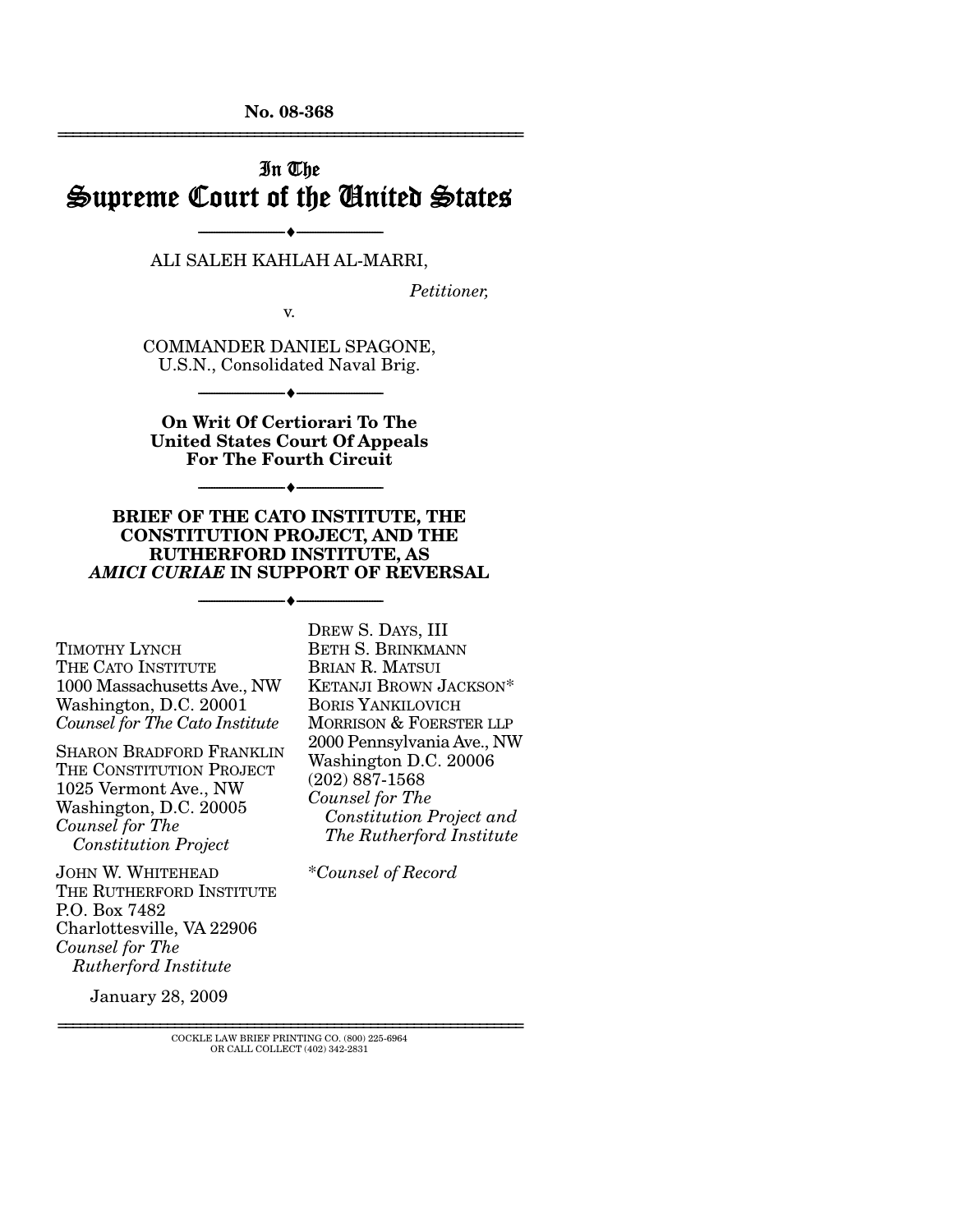## **QUESTION PRESENTED**

 Whether the Executive's use of military power inside the United States to detain, without charge or trial, a person who is lawfully in the United States violates the Constitution where Congress has not expressly authorized such detention.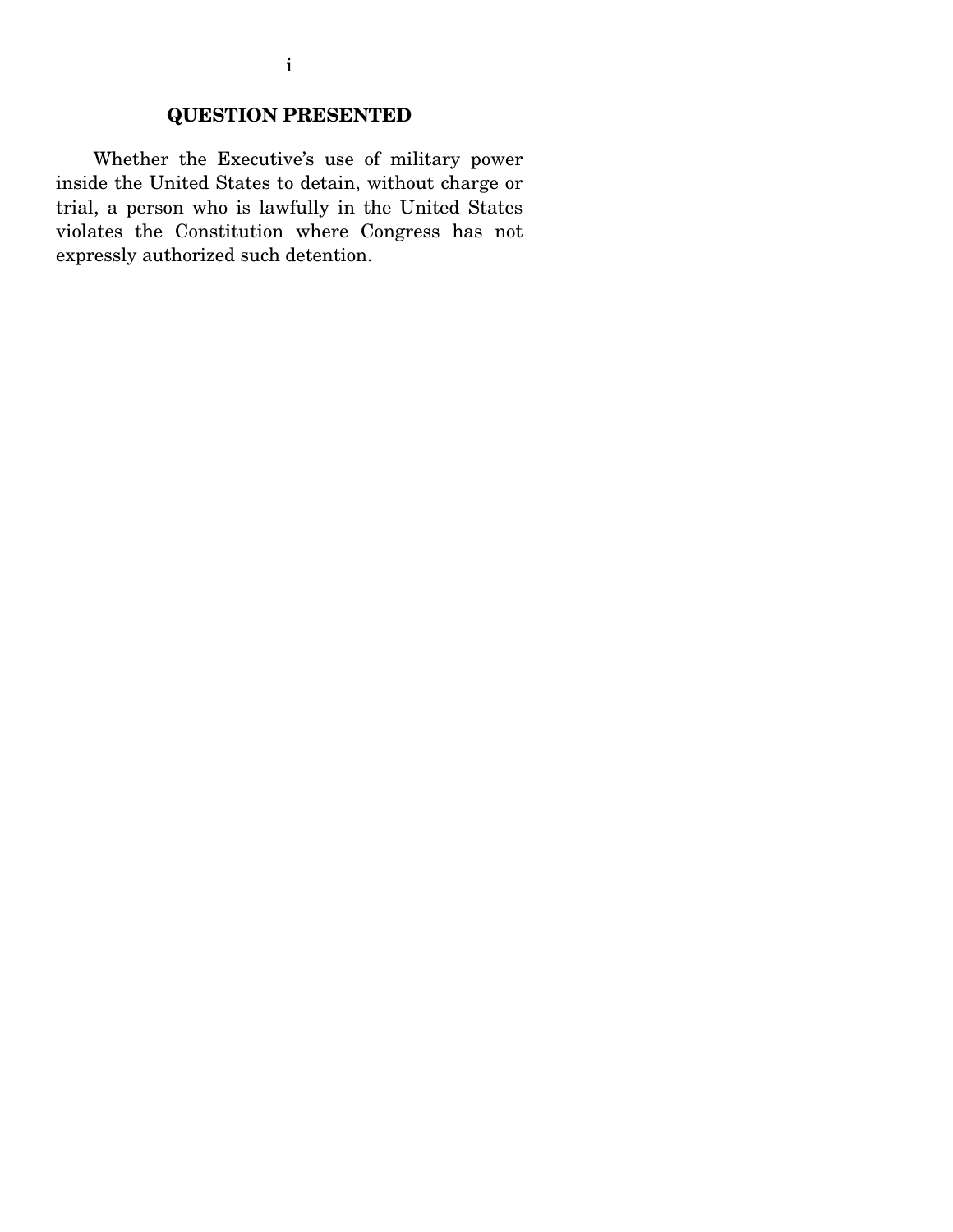## TABLE OF CONTENTS

|                                                                                                                                                                                                                                                                                                | $\mathbf{i}$ |  |  |  |
|------------------------------------------------------------------------------------------------------------------------------------------------------------------------------------------------------------------------------------------------------------------------------------------------|--------------|--|--|--|
|                                                                                                                                                                                                                                                                                                |              |  |  |  |
| INTERESTS OF AMICI CURIAE                                                                                                                                                                                                                                                                      | 1            |  |  |  |
|                                                                                                                                                                                                                                                                                                | 3            |  |  |  |
|                                                                                                                                                                                                                                                                                                | 6            |  |  |  |
| THE EXECUTIVE'S USE OF MILITARY POWER TO<br>DETAIN WITHOUT CHARGE OR TRIAL PERSONS<br>WHO ARE LAWFULLY IN THE UNITED STATES IS<br>NOT AUTHORIZED BY CONGRESS OR BY THE CON-                                                                                                                    | 6            |  |  |  |
| Congress Has Not Authorized The Execu-<br>А.<br>tive To Use The Military To Detain With-<br>out Charge Or Trial Persons Who Are<br>Lawfully In The United States                                                                                                                               | 8            |  |  |  |
| 1.<br>The AUMF does not authorize such de-                                                                                                                                                                                                                                                     | 8            |  |  |  |
| The court of appeals' ruling violates<br>2.<br>longstanding principles that require a<br>clear statement from Congress when it<br>authorizes the Executive to curtail in-                                                                                                                      | 9            |  |  |  |
| This Court has not previously construed<br>3.<br>a general congressional authorization<br>for the use of military force, like the<br>AUMF, to confer upon the Executive the<br>power to use the military to detain<br>without charge or trial persons who are<br>lawfully in the United States | 15           |  |  |  |
|                                                                                                                                                                                                                                                                                                |              |  |  |  |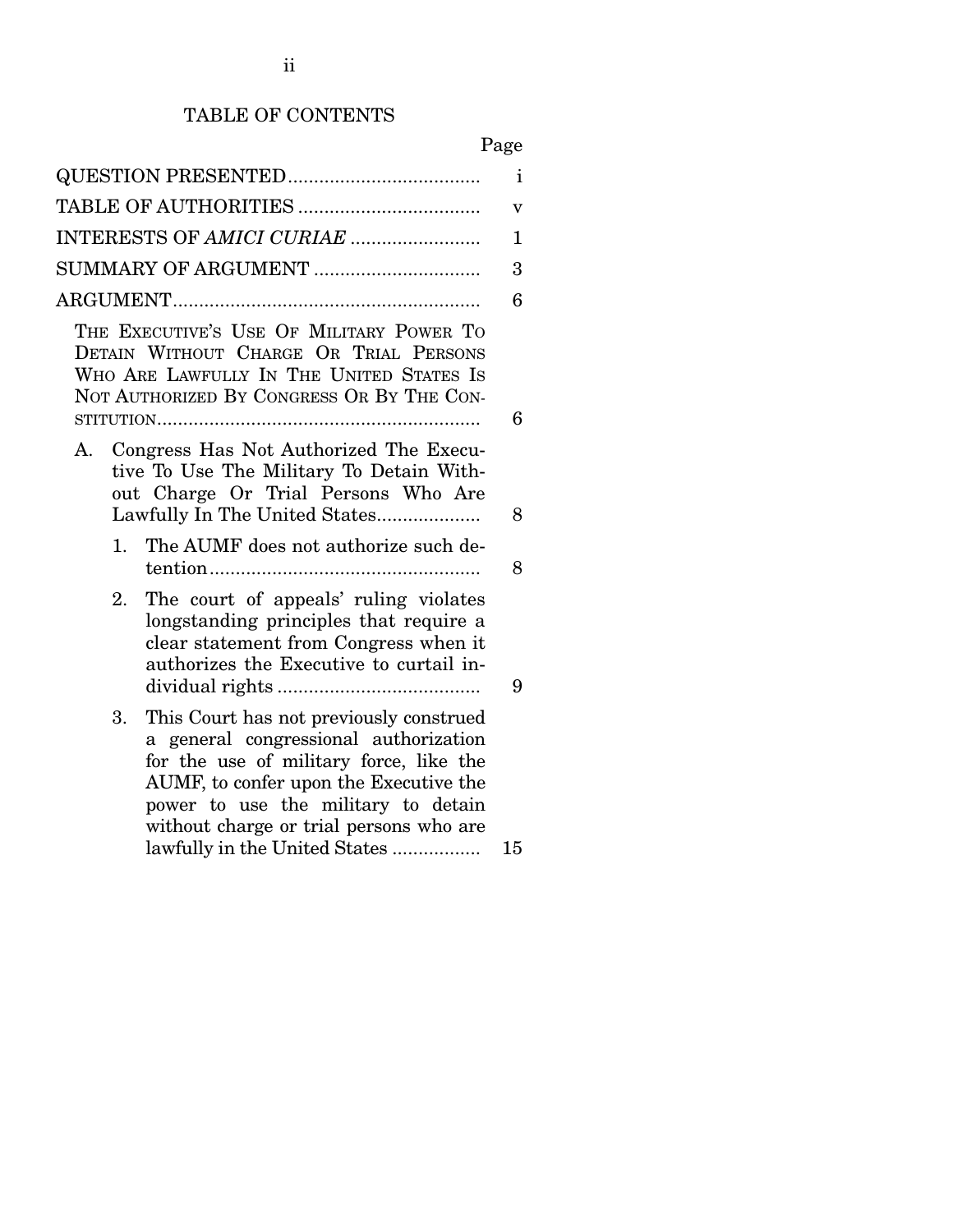#### TABLE OF CONTENTS – Continued

Page

- 4. Congress's contemporaneous creation of a detailed scheme in the Patriot Act for detention of domestic terrorism suspects that does not authorize military detention without charge or trial contradicts the Executive's interpretation of the AUMF................................... 21
- B. Article II Of The Constitution Does Not Grant The Executive Inherent Authority To Use The Military To Detain Without Charge Or Trial Persons Who Are Lawfully In The United States ................................... 27
	- 1. The Commander-in-Chief Clause of Article II does not provide the President with inherent authority to use the military to detain persons who are lawfully in the United States...................... 28
	- 2. In the absence of congressional authorization, the Executive cannot subject a person who is lawfully in the United States to military detention in lieu of civilian criminal prosecution without encroaching on the powers of other branches of government .............. 33
- C. A Ruling That The Executive Has The Power To Use The Military To Detain Without Charge Or Trial Persons Who Are Lawfully In The United States Would Undermine Our Civilian Criminal Justice System And Important Rights Of Citizens...................... 36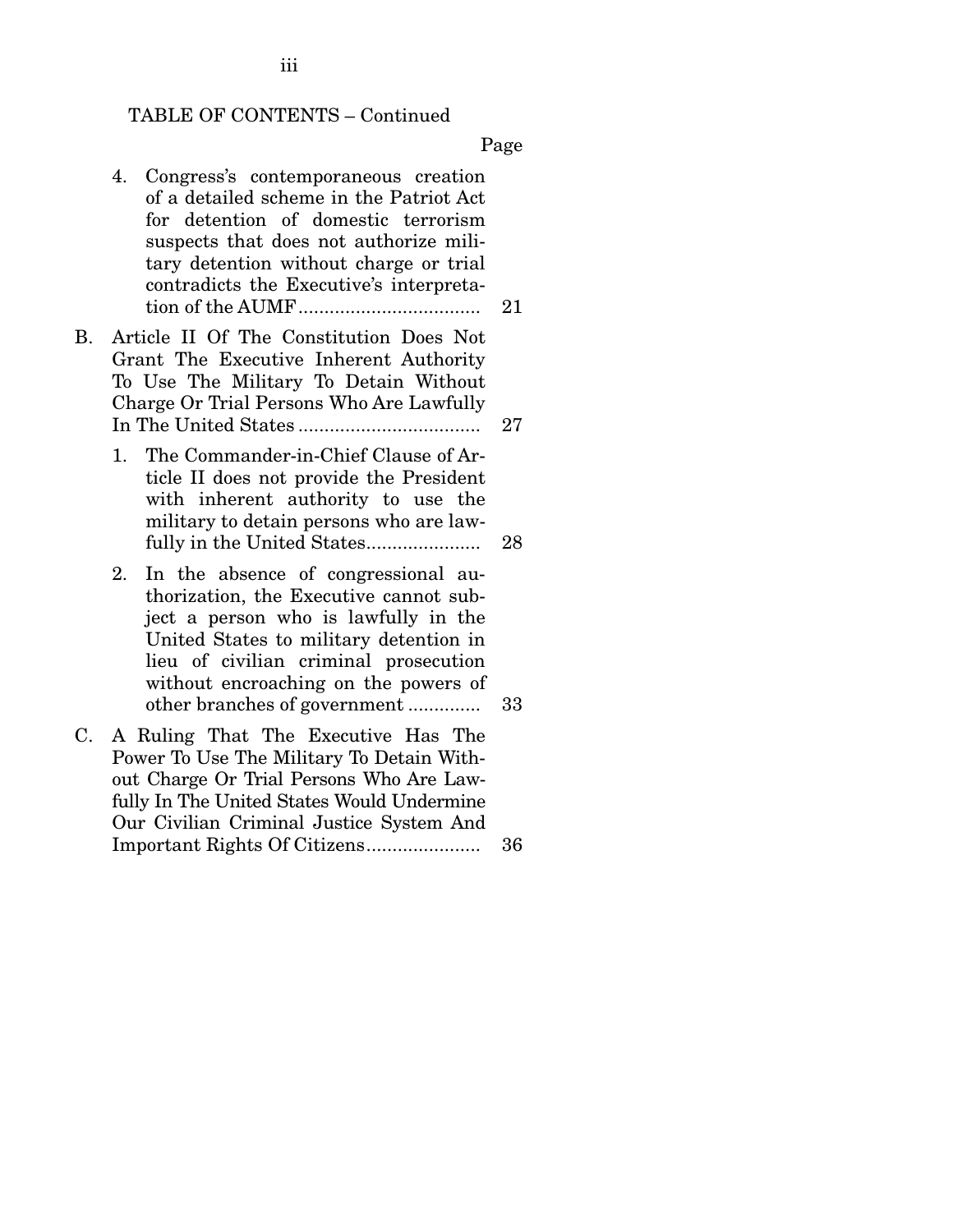iv

# TABLE OF CONTENTS – Continued

Page

| 1. The military detention authority that<br>the Executive claims in this case would<br>permit manipulation of the civilian |                                                                                 |    |  |  |
|----------------------------------------------------------------------------------------------------------------------------|---------------------------------------------------------------------------------|----|--|--|
|                                                                                                                            | 2. The power claimed here by the Execu-<br>tive would imperil citizens and non- | 38 |  |  |
|                                                                                                                            |                                                                                 |    |  |  |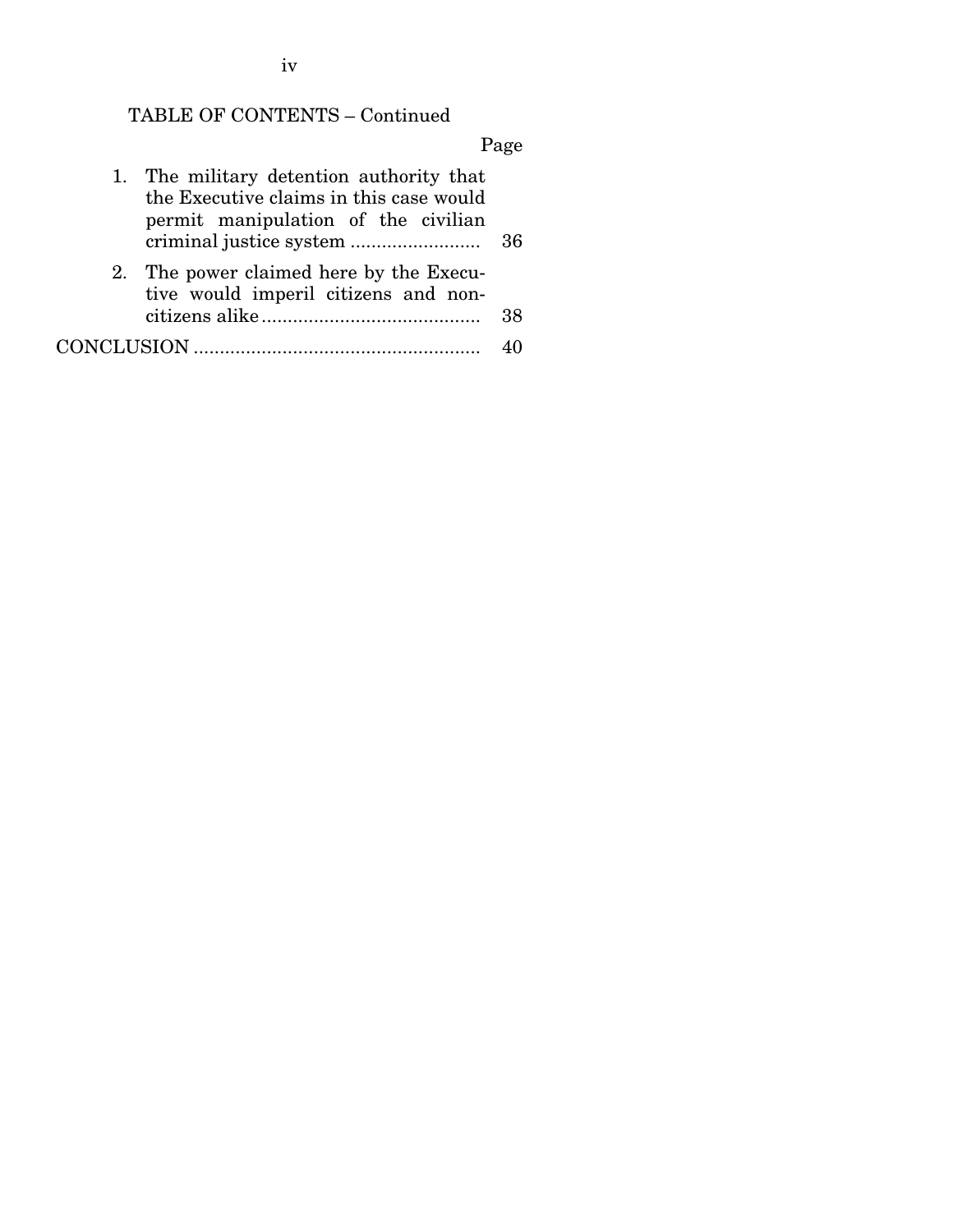Page

## CASES:

| Arar v. Ashcroft, 532 F.3d 157 (2d Cir. 2008),<br>reh'g en banc granted (2d Cir. Aug. 12, 2008) |
|-------------------------------------------------------------------------------------------------|
| (oral argument held Dec. 9, 2008)37                                                             |
| Boumediene v. Bush, 128 S. Ct. 2229 (2008)10                                                    |
| Brown v. United States, 12 U.S. (8 Cranch) 110                                                  |
| Duncan v. Kahanamoku, 327 U.S. 304                                                              |
|                                                                                                 |
| Ex parte Endo, 323 U.S. 283 (1944)9, 10, 18                                                     |
| Ex parte Milligan, 71 U.S. (4 Wall.) 2 (1866) passim                                            |
| Ex parte Quirin, 317 U.S. 1 (1942)  18, 19, 20, 28                                              |
| Greene v. McElroy, 360 U.S. 474 (1959)10                                                        |
| Hamdan v. Rumsfeld, 548 U.S. 557 (2006) 3                                                       |
| Hamdi v. Rumsfeld, 542 U.S. 507 (2004) passim                                                   |
| Hohn v. United States, 524 U.S. 236 (1998) 25                                                   |
| Johnson v. Eisentrager, 339 U.S. 763 (1950)29                                                   |
| Kent v. Dulles, 357 U.S. 116 (1958)10                                                           |
| Martin v. Mott, 25 U.S. (12 Wheat.) 19 (1827) 32                                                |
| Munaf v. Geren, 128 S. Ct. 2207 (2008)3                                                         |
| NLRB v. Drivers, Chauffeurs, Helpers, Local<br>Union No. 639, 362 U.S. 274 (1960)24             |
| <i>Padilla v. Hanft</i> , 432 F.3d 582 (4th Cir. 2005) 36                                       |
| Padilla v. Hanft, 547 U.S. 1062 (2006)36                                                        |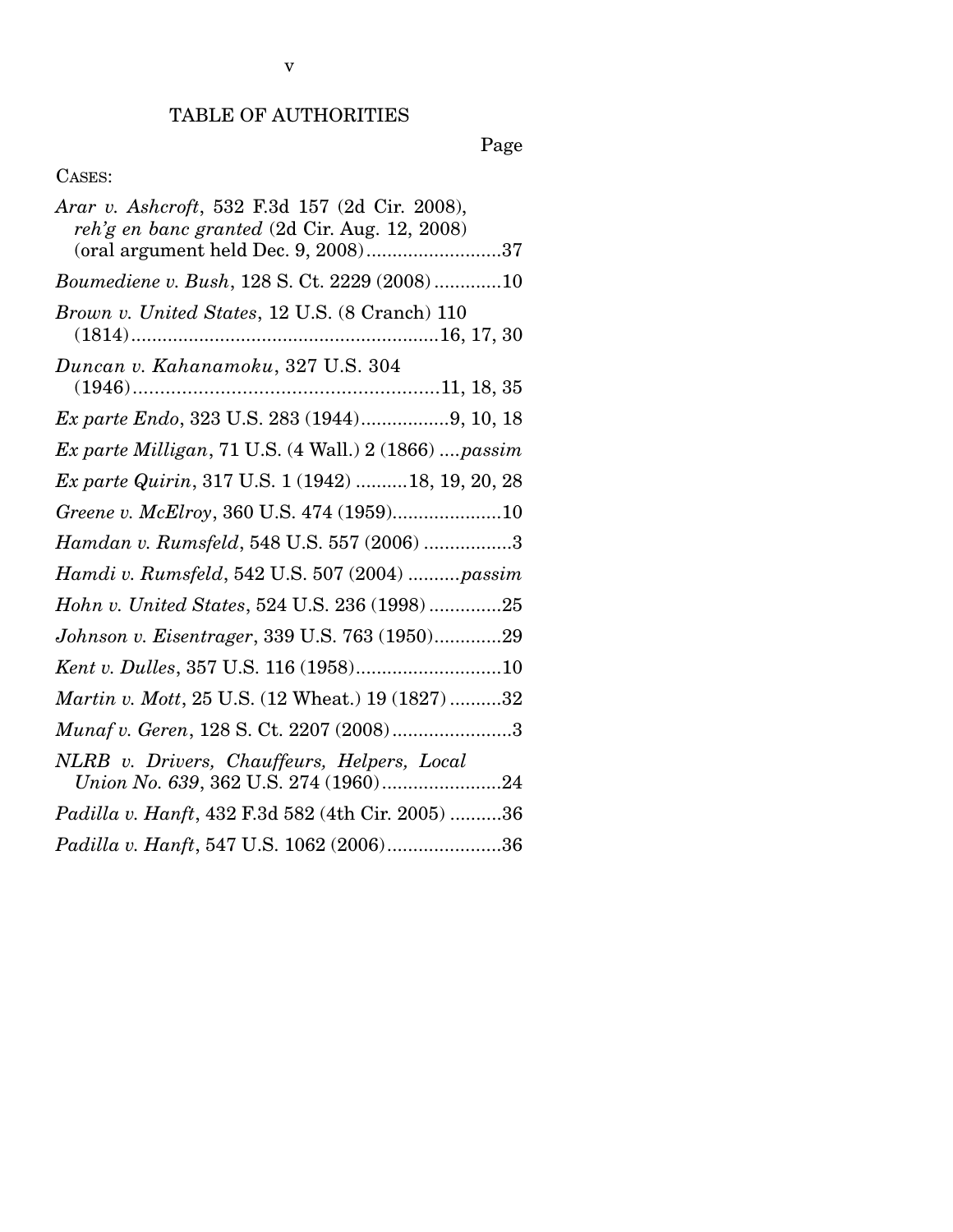## TABLE OF AUTHORITIES – Continued

| Page                                                 |
|------------------------------------------------------|
| Preiser v. Rodriguez, 411 U.S. 475 (1973)24          |
|                                                      |
| Rumsfeld v. Padilla, 542 U.S. 426 (2004)39           |
| St. Louis, I. M. & S. Ry. Co. v. United States,      |
| The Brig Amy Warwick, 67 U.S. (2 Black) 635          |
| United States v. Abu Ali, 528 F.3d 210 (4th Cir.     |
| United States v. Curtiss-Wright Export Corp.,        |
| Wong Wing v. United States, 163 U.S. 228             |
| Youngstown Sheet & Tube Co. v. Sawyer, 343           |
| Zadvydas v. Davis, 533 U.S. 678 (2001) 23, 38        |
| U.S. CONSTITUTION, STATUTES & LEGISLATIVE MATERIALS: |
|                                                      |
|                                                      |
| 8 U.S.C.                                             |
|                                                      |
|                                                      |
|                                                      |
|                                                      |
|                                                      |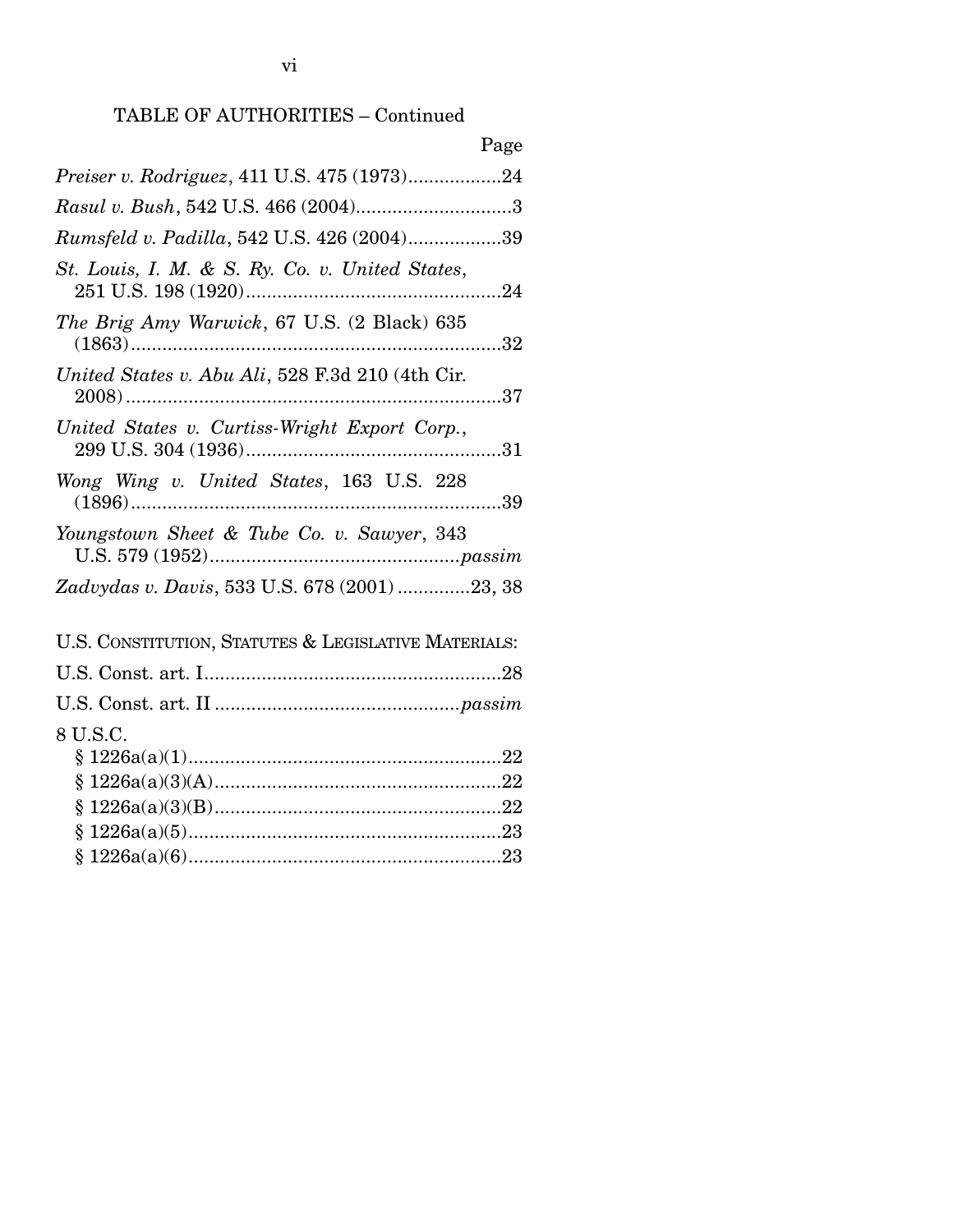## TABLE OF AUTHORITIES – Continued

| Page                                                                                                                                                                                        |
|---------------------------------------------------------------------------------------------------------------------------------------------------------------------------------------------|
|                                                                                                                                                                                             |
|                                                                                                                                                                                             |
|                                                                                                                                                                                             |
|                                                                                                                                                                                             |
| Non-Detention Act, 18 U.S.C. § 4001(a) 38                                                                                                                                                   |
| Alien Enemy Act, ch. 66, 1 Stat. 577 (1798) 11, 30                                                                                                                                          |
| Declaration of War against the United King-<br>dom, ch. 102, 2 Stat. 755 (1812) 16                                                                                                          |
|                                                                                                                                                                                             |
| An Act relating to Habeas Corpus, etc., ch. 81,                                                                                                                                             |
| Emergency Detention Act of 1950, ch. 1024, tit.<br>II, § 100, 64 Stat. 1019 (1950) (codified at 50<br>U.S.C. §§ 811-826 (1970)) (repealed 1971)11, 12                                       |
| Joint Resolution Declaring a State of War<br>Against the Imperial Government of Japan,<br>Pub. L. No. 77-328, 55 Stat. 795 (1941) 18                                                        |
| Declaration of State of War with Germany,<br>Pub. L. No. 77-331, 55 Stat. 796 (1941) 19                                                                                                     |
| Authorization for Use of Military Force, Pub. L.<br>No. 107-40, 115 Stat. 224 (2001) 3, 7, 8                                                                                                |
| Uniting and Strengthening America by Provid-<br>ing Appropriate Tools Required to Intercept<br>and Obstruct Terrorism ("USA Patriot Act")<br>Act of 2001, Pub. L. No. 107-56, 115 Stat. 272 |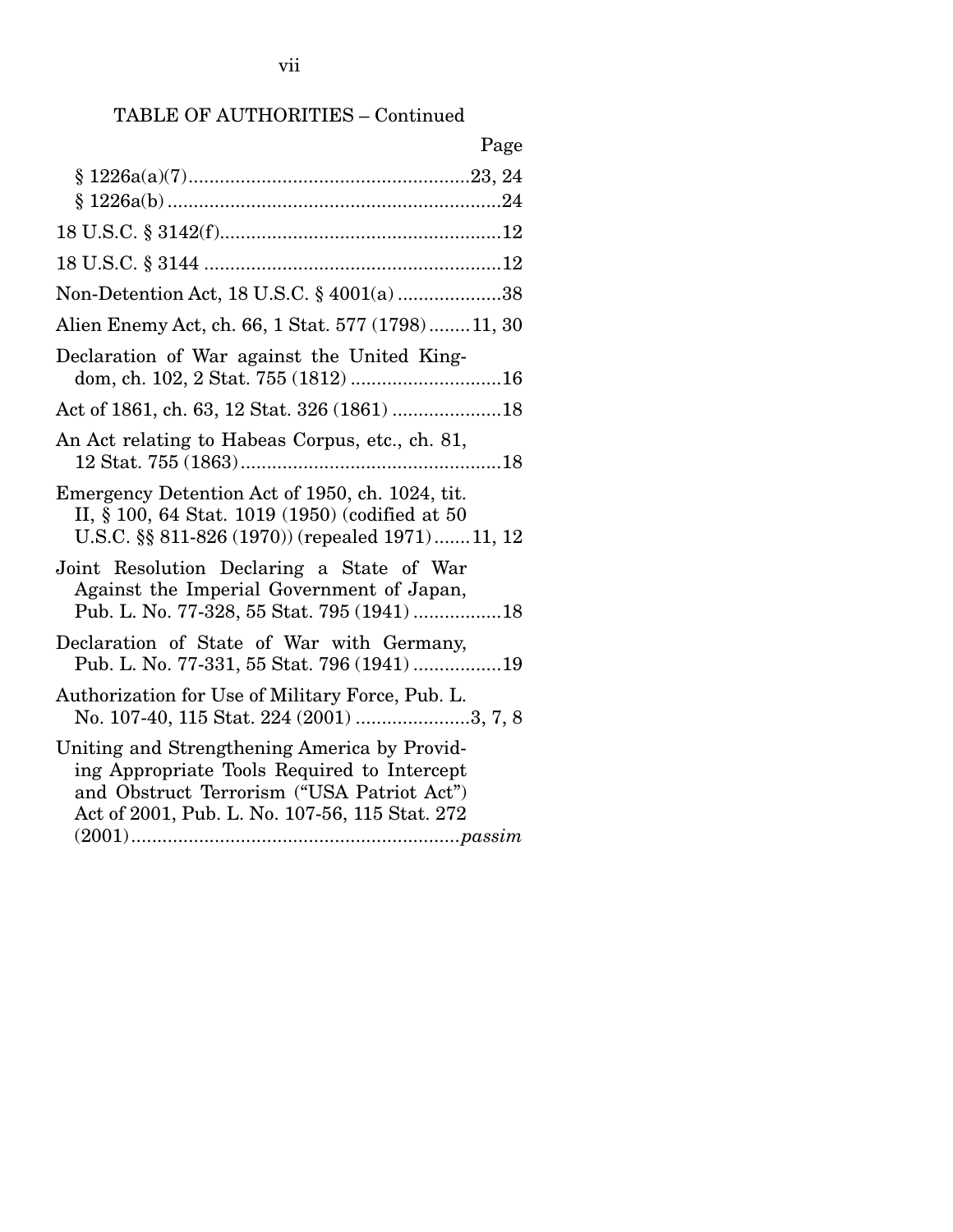viii

## TABLE OF AUTHORITIES – Continued

Page

| Hearing on Legislative Proposals Designed to                                                  |  |  |  |  |
|-----------------------------------------------------------------------------------------------|--|--|--|--|
| Combat Terrorism Before the H. Comm. on the                                                   |  |  |  |  |
| Judiciary, 107th Cong., 2001 WL 1143717                                                       |  |  |  |  |
| -26                                                                                           |  |  |  |  |
| Hearing on Terrorism Investigation and Prose-<br>cution Before the S. Comm. on the Judiciary, |  |  |  |  |
|                                                                                               |  |  |  |  |

147 Cong. Rec. S10990 (daily ed. Oct. 25, 2005) .......26

### MISCELLANEOUS:

| David J. Barron & Martin S. Lederman, The<br>Commander in Chief at the Lowest Ebb –<br>Framing the Problem, Doctrine, and Original<br>Understanding, 121 Harv. L. Rev. 689 (2008)29 |
|-------------------------------------------------------------------------------------------------------------------------------------------------------------------------------------|
| Curtis A. Bradley & Jack L. Goldsmith,<br>Congressional Authorization and the War on<br><i>Terrorism</i> , 118 Harv. L. Rev. 2047 (2005)20                                          |
| Ryan Goodman & Derek Jinks, <i>International</i><br>Law, U.S. War Powers, and the Global War<br>on Terrorism, 118 Harv. L. Rev. 2653 (2005)20                                       |
| Mark Larabee & Ashbel S. Green, One Mistaken<br>Clue Sets a Spy Saga in Motion, THE OREGONIAN,                                                                                      |
| John Lancaster, Hill Puts Brakes On Expanding<br>Police Powers, WASHINGTON POST, Sept. 30,                                                                                          |
| Liberty & Security Initiative, The Constitution<br>Project, Report on Post-9/11 Detentions (2004)2                                                                                  |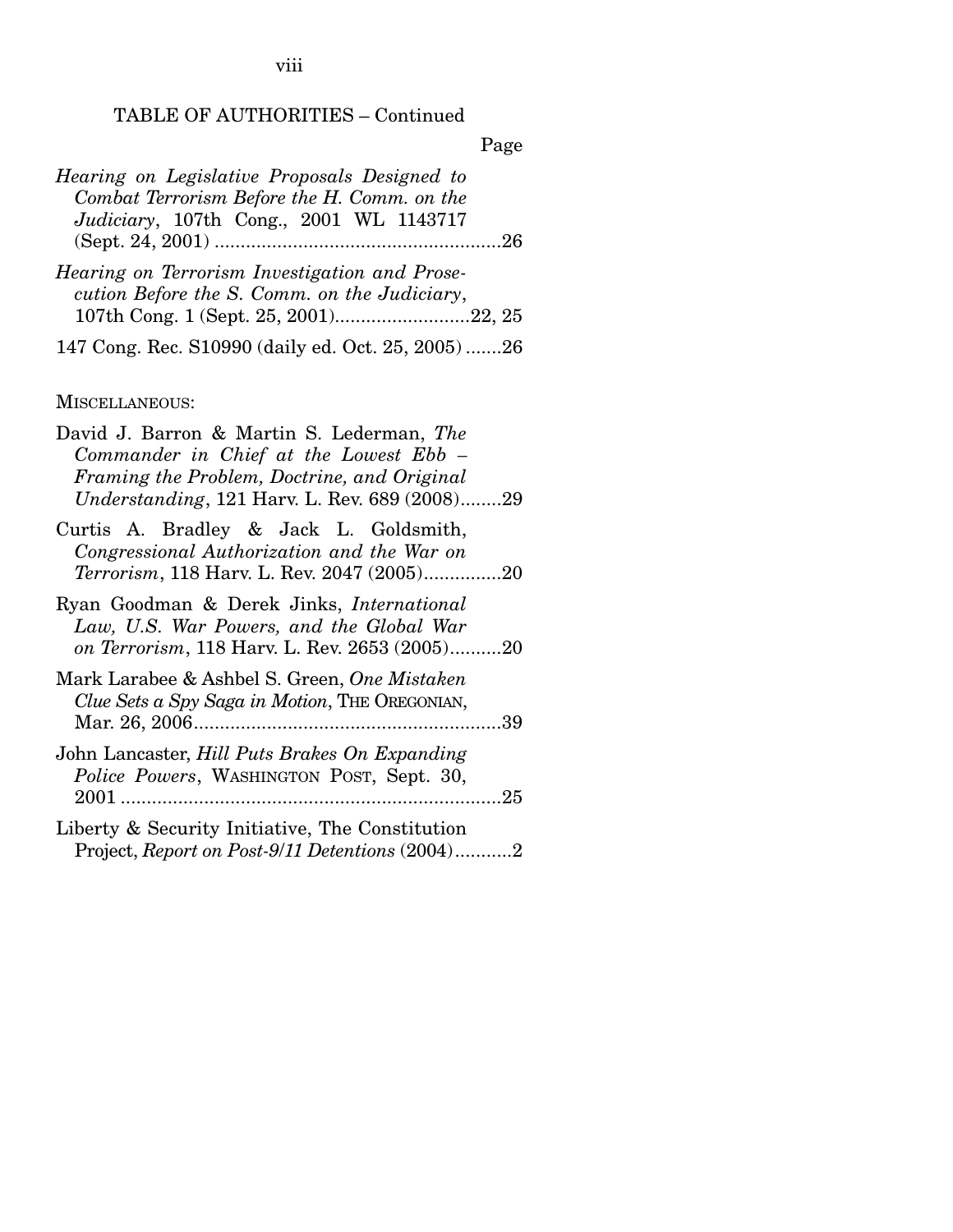TABLE OF AUTHORITIES – Continued

Page

|  | Pet. Br., Ashcroft v. Iqbal, No. 07-1015 (U.S. |  |  |  |
|--|------------------------------------------------|--|--|--|
|  |                                                |  |  |  |

Joseph Story, *Commentaries on the Constitution of the United States* (Boston, Hilliar, Gray & Co. 1833).....................................................29

| War Powers Committee, The Constitution Pro-  |  |
|----------------------------------------------|--|
| ject, Deciding to Use Force Abroad: War Pow- |  |
| ers in a System of Checks and Balances       |  |
|                                              |  |

ix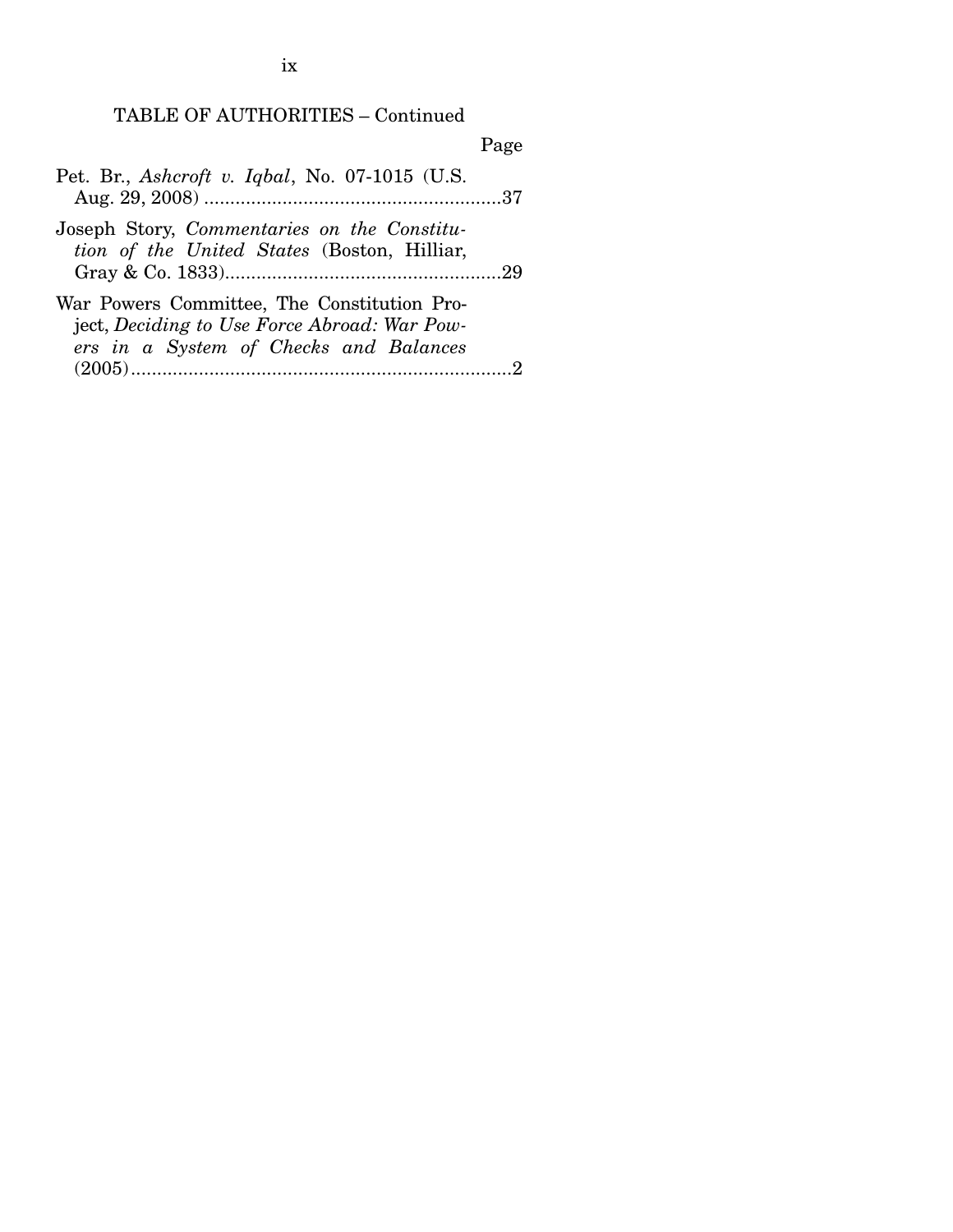### **BRIEF OF THE CATO INSTITUTE, THE CONSTITUTION PROJECT, AND THE RUTHERFORD INSTITUTE, AS**  *AMICI CURIAE* **IN SUPPORT OF REVERSAL**

 The Cato Institute, The Constitution Project, and The Rutherford Institute respectfully submit this brief as *amici curiae* in support of reversal.

#### **INTERESTS OF** *AMICI CURIAE*<sup>1</sup>

 The Cato Institute was established in 1977 as a nonpartisan public policy research foundation dedicated to advancing the principles of individual liberty, free markets, and limited government. Toward those ends, the Cato Institute publishes books and studies, conducts conferences, publishes the annual *Cato Supreme Court Review*, and files *amicus* briefs with the courts. Because the instant case raises vital questions about separation of powers principles, this case is of central concern to the Cato Institute.

 The Constitution Project is an independent, bi-partisan think tank which creates coalitions of

<sup>&</sup>lt;sup>1</sup> Pursuant to Rule 37.3(a), letters from the parties consenting to the filing of this brief are being filed with the Clerk of the Court. No counsel for a party authored this brief in whole or in part and no party or counsel for a party made a monetary contribution intended to fund the preparation or submission of the brief. No person other than *amici curiae*, their members, or their counsel made a monetary contribution to the preparation or submission of this brief.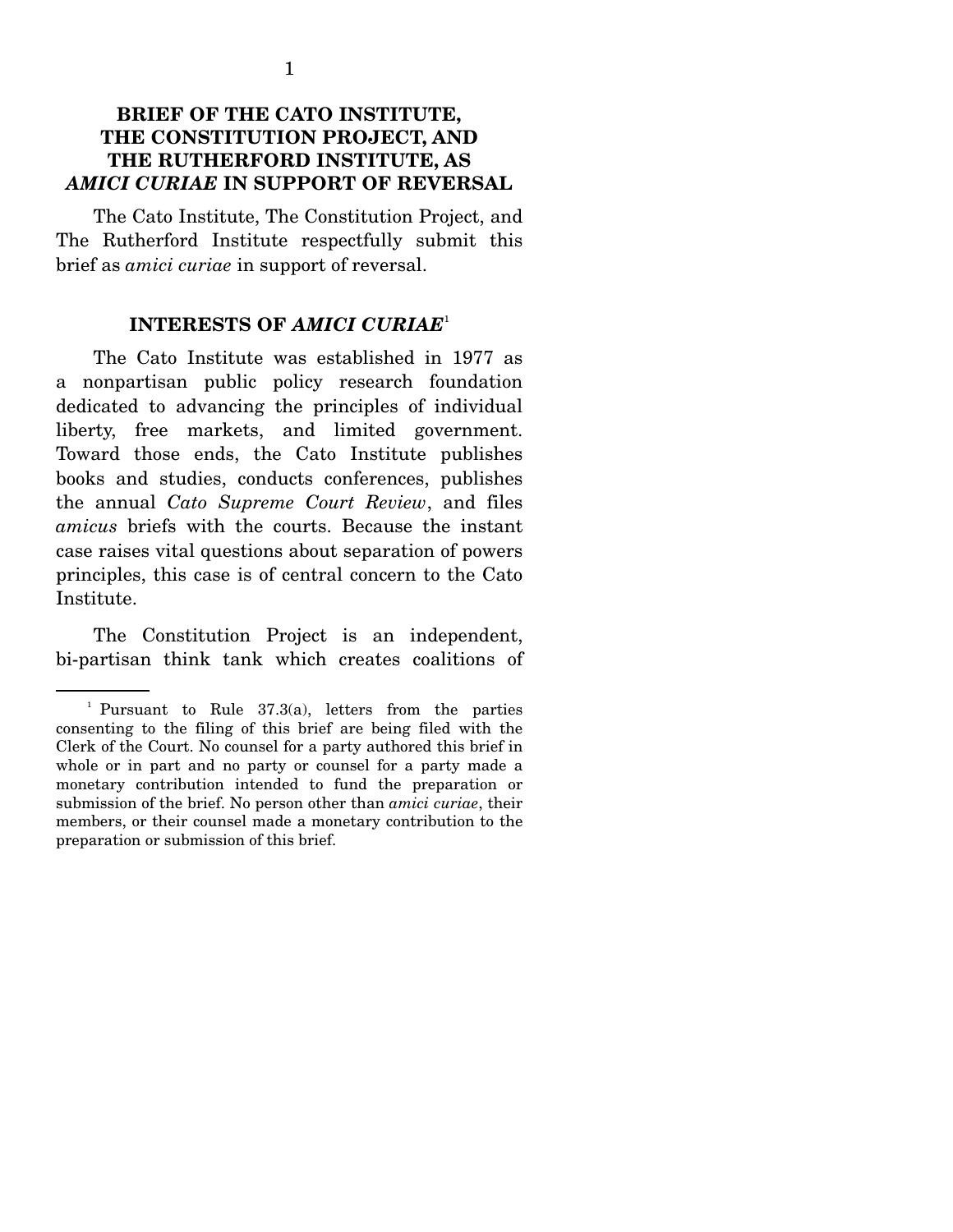respected leaders from across the political spectrum to issue consensus recommendations for policy reforms. The Project's Liberty and Security Committee—a bipartisan, blue-ribbon group of prominent Americans—addresses the importance of preserving both national security and civil liberties. In July 2004, this committee issued a *Report on Post-9*/*11 Detentions* in which its signatories urged that "[a]ny detention of a citizen or non-citizen in the United States must be expressly authorized by congressional statute or by the law of war," and that "[t]he courts of the United States must be available to hear claims of detainees that they are being held or treated in violation of the law."<sup>2</sup> In addition, in 2005, the Project's bipartisan War Powers Committee released *Deciding to Use Force Abroad: War Powers in a System of Checks and Balances*, a report analyzing the respective powers of all three branches of government during wartime.<sup>3</sup>

 The Rutherford Institute is an international civil liberties organization that was founded in 1982 by its President, John W. Whitehead. The Rutherford Institute specializes in providing legal representation

<sup>2</sup> Liberty & Security Initiative, The Constitution Project, *Report on Post-9*/*11 Detentions* 20 (2004). The report and the attached list of signatories are available at http://www.constitutionproject.org/ pdf/report\_on\_post\_9\_11\_detentions.pdf.

<sup>&</sup>lt;sup>3</sup> The report and list of signatories are available at http:// www.constitutionproject.org/pdf/War\_Powers\_Deciding\_To\_Use\_Force\_ Abroad.pdf.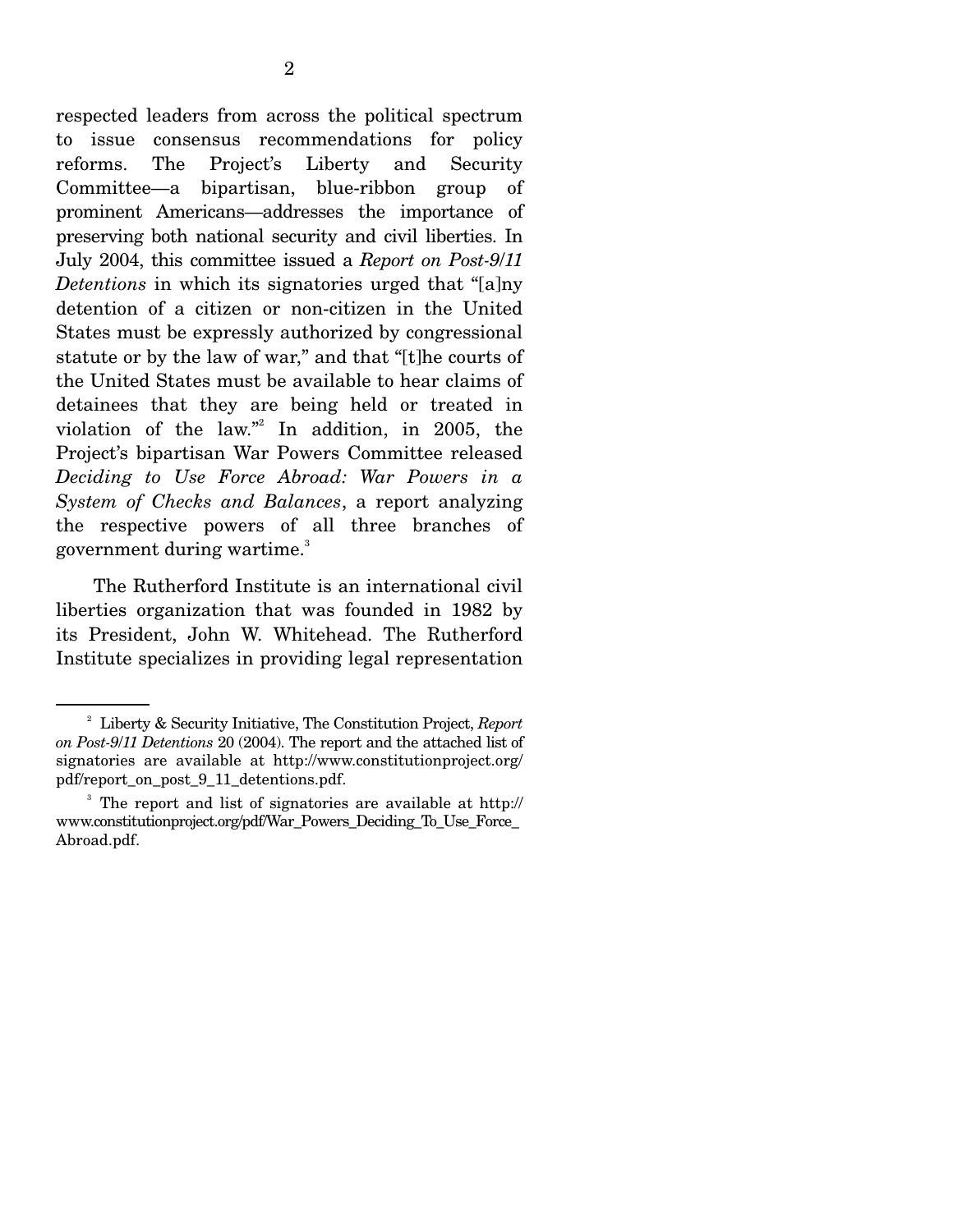without charge to individuals whose civil liberties are threatened or violated and in educating the public about constitutional and human rights issues. During its 26-year history, attorneys affiliated with The Rutherford Institute have represented numerous parties before this Court. The Institute has also filed *amicus curiae* briefs in cases dealing with important constitutional issues arising from the current efforts to combat terrorism. *See, e.g.*, *Munaf v. Geren*, 128 S. Ct. 2207 (2008); *Hamdan v. Rumsfeld*, 548 U.S. 557 (2006); *Rasul v. Bush*, 542 U.S. 466 (2004).

#### **SUMMARY OF ARGUMENT**

 The government has claimed, and the fractured *en banc* Fourth Circuit erroneously concluded, that the President has authority to use the military to detain, without charge or trial, persons who are lawfully in the United States and who have allegedly engaged in terrorism-related conduct.

 There is no such authority—not in any Act of Congress nor in the Constitution. Thus, neither the government's claim nor the ruling below can be sustained.

#### **A.**

 The government has pointed to the Authorization for Use of Military Force (AUMF), Pub. L. No. 107-40, 115 Stat. 224 (2001), as the source of congressional authorization for its use of the military for domestic detention, but that statute is silent on the issue and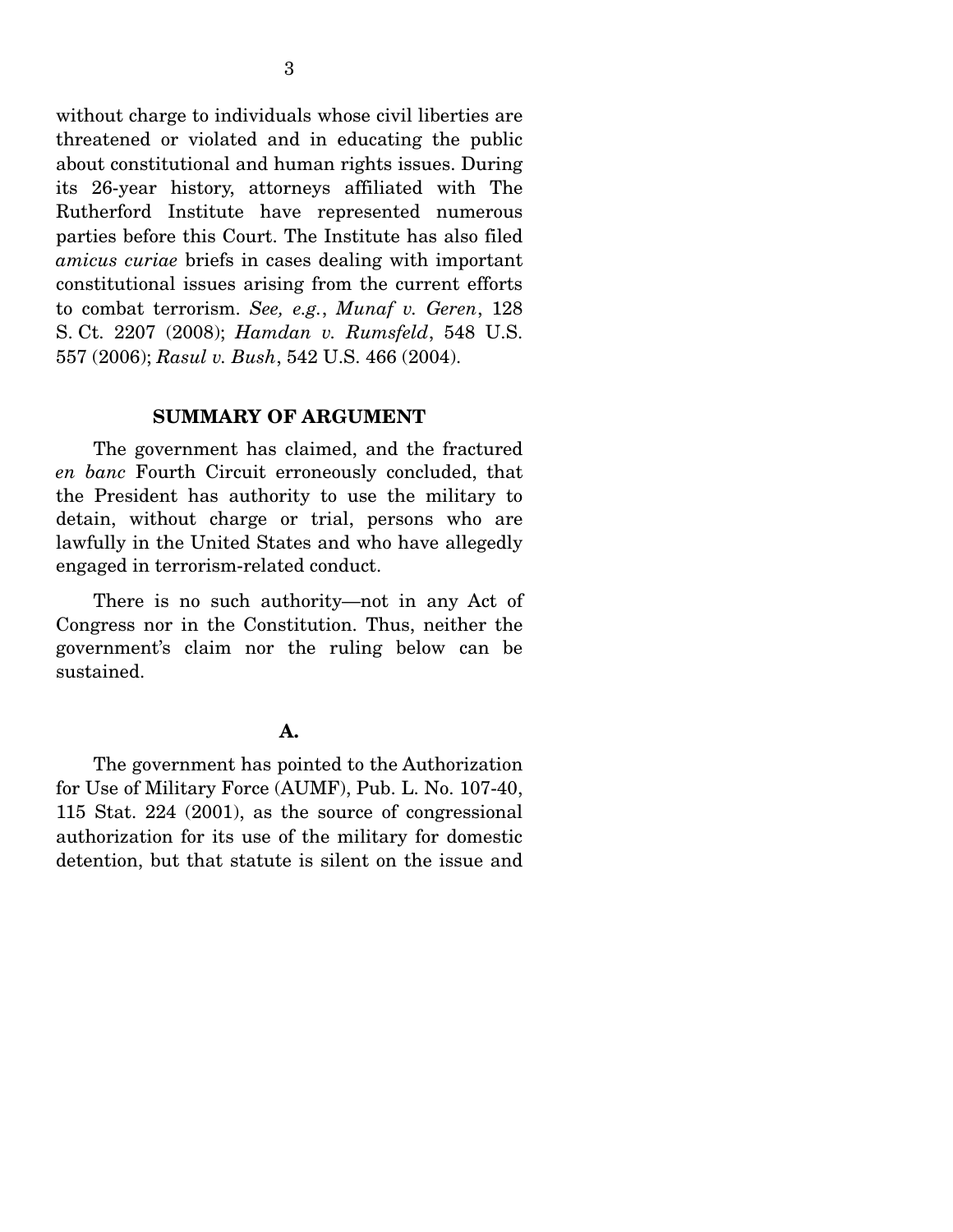speaks only in general terms about use of military force. It does not satisfy the Court's clear statement rule that requires Congress to expressly authorize the Executive's use of military detention power in lieu of civilian criminal prosecution within the domestic sphere. This Court has never inferred such an authorization from general declarations of military force by Congress.

 This Court's conclusion in *Hamdi v. Rumsfeld*, 542 U.S. 507, 518 (2004), that the AUMF implicitly authorizes certain military detentions does not govern the instant case because the ruling in *Hamdi* applies only to the military detention of persons taken prisoner on a foreign battlefield, inside a zone of active combat. *Hamdi* does not extend to the military detention of individuals who are lawfully in the United States, far from the foreign battlefield.

 It is the USA Patriot Act of 2001, Pub. L. No. 107-56, 115 Stat. 272, that granted the Executive authority to detain terrorism suspects present in the United States. Congress considered the Patriot Act contemporaneously with the AUMF and enacted it a few weeks later. The Patriot Act does not authorize Executive detention in the United States *by use of the military* without charge or trial, and the government makes no such contention.

 The government's reading of the AUMF to authorize the domestic military detention it seeks in this case would render superfluous Congress's enactment of the more specific domestic detention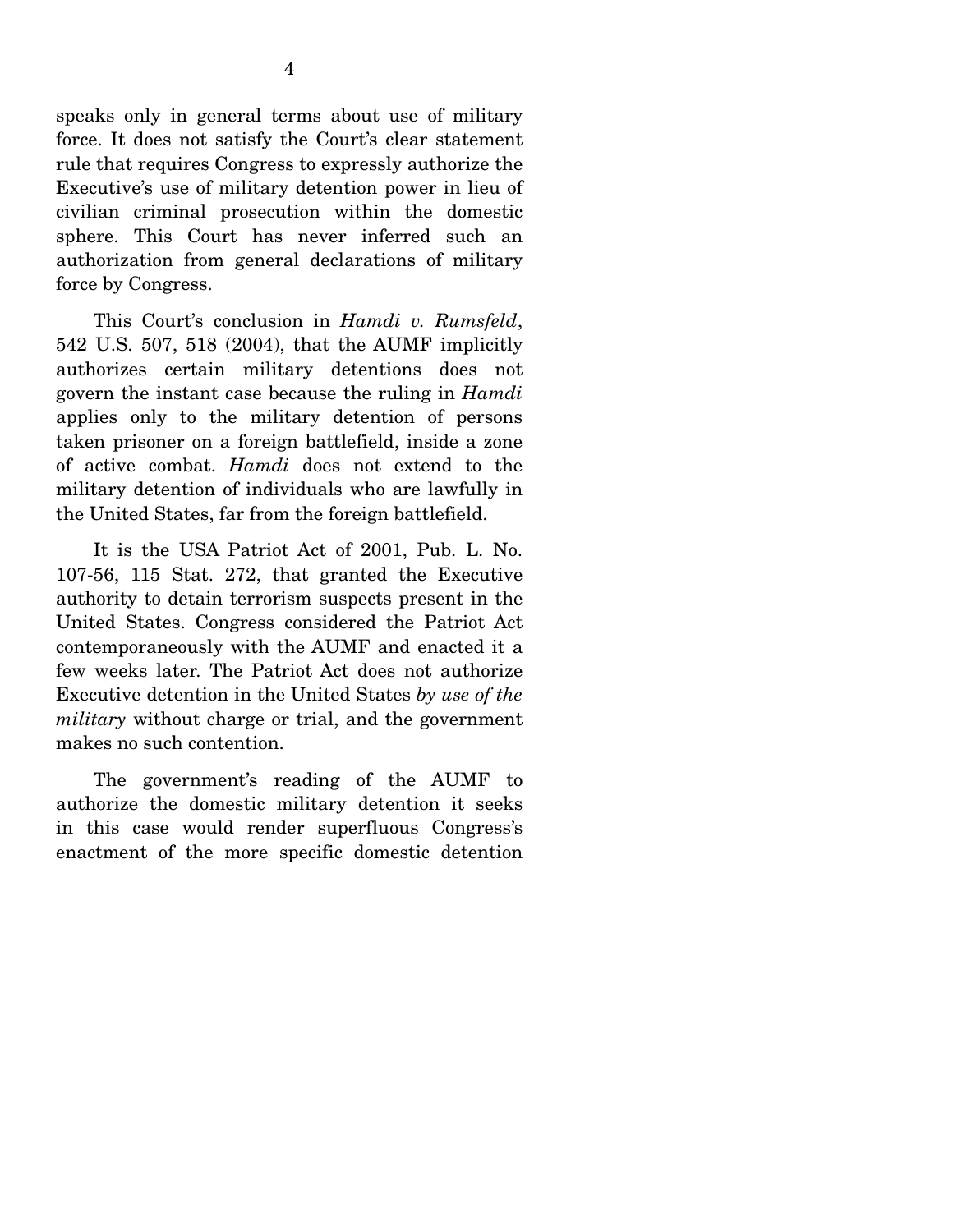provisions of the Patriot Act. The legislative history of the Patriot Act demonstrates that Congress intended the Patriot Act, not the AUMF, to provide the President with detention power over terror suspects who are in the United States lawfully. It also demonstrates that Congress considered—and declined to grant—the military detention power that the government now claims.

#### **B.**

 Lacking express congressional authorization, the government has asserted that the Executive has the inherent authority under the Commander-in-Chief Clause in Article II of the Constitution to use the military to detain persons who are lawfully in the United States. But the Commander-in-Chief Clause grants no such authority. Under the Constitution, the use of military power is a shared responsibility between the Legislature and the Executive, and even the President's broad power to wage war overseas as Commander-in-Chief requires congressional authorization.

 This constitutional diffusion of government power regarding the use of the military reflects the Framers' desire to guard against any threats to democratic government posed by standing armies controlled by a potentially tyrannical Executive. And this constitutional structure confirms the need for explicit authorization from Congress for the President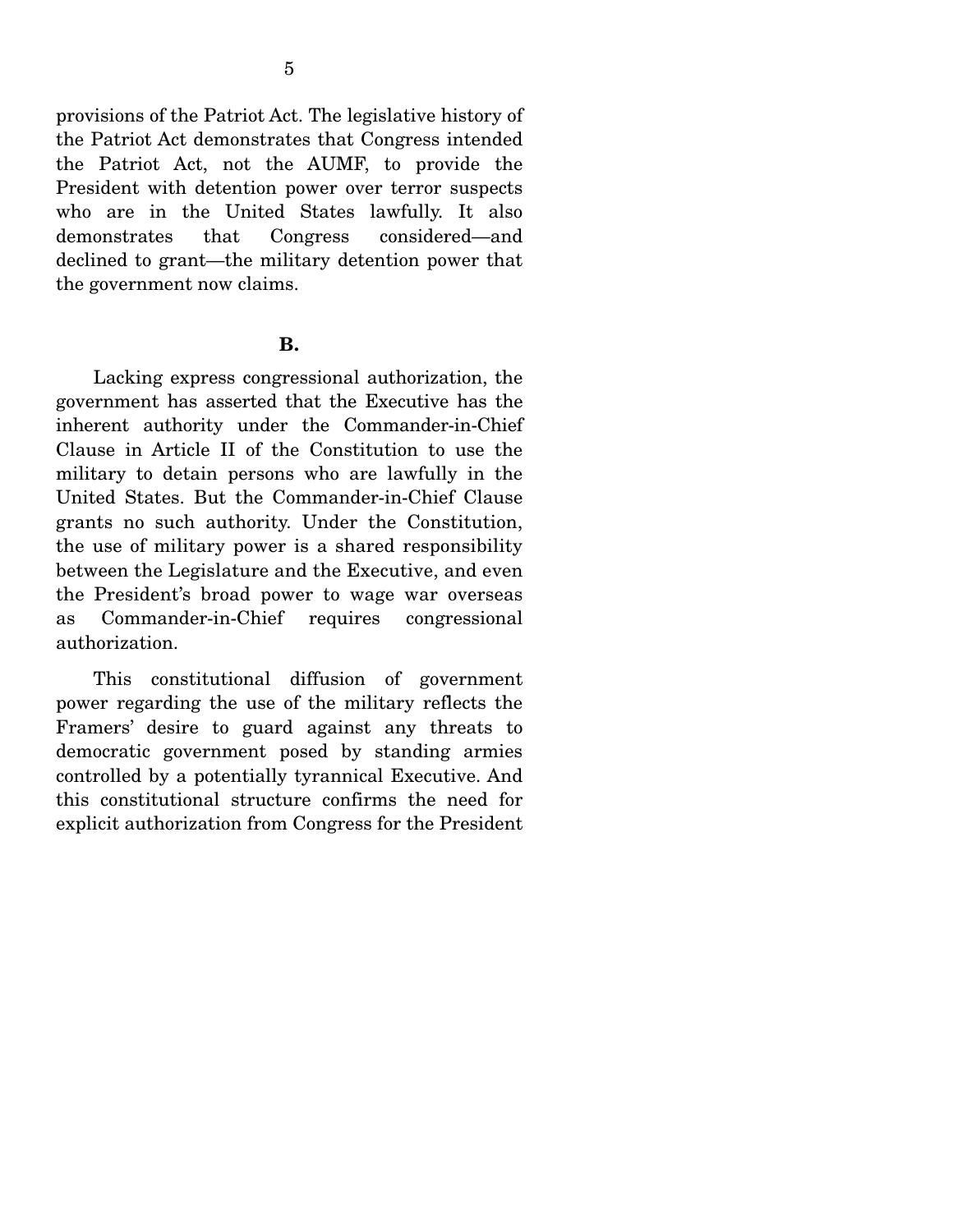to use the military to detain without charge or trial persons who are lawfully in the United States.

**C.** 

 Allowing the Executive to use the military to detain, without charge or trial, persons who are lawfully in the United States could give rise to manipulation of the civilian criminal justice system. Such manipulation threatens the constitutionally protected liberty of every person who is lawfully in the United States, including American citizens.

#### **ARGUMENT**

**THE EXECUTIVE'S USE OF MILITARY POWER TO DETAIN WITHOUT CHARGE OR TRIAL PERSONS WHO ARE LAWFULLY IN THE UNITED STATES IS NOT AUTHORIZED BY CONGRESS OR BY THE CONSTITUTION**

 It is well settled that, under our constitutional system of disaggregated government power, the authority of the Executive, even in wartime, must derive either from an act of Congress or from the Constitution. *See Youngstown Sheet & Tube Co. v. Sawyer*, 343 U.S. 579, 585 (1952). This is so because "the Constitution diffuses power \* \* \* to secure liberty." *Id.* at 635 (Jackson, J., concurring).

 Consistent with that basic tenet, this Court has repeatedly viewed with great suspicion any attempt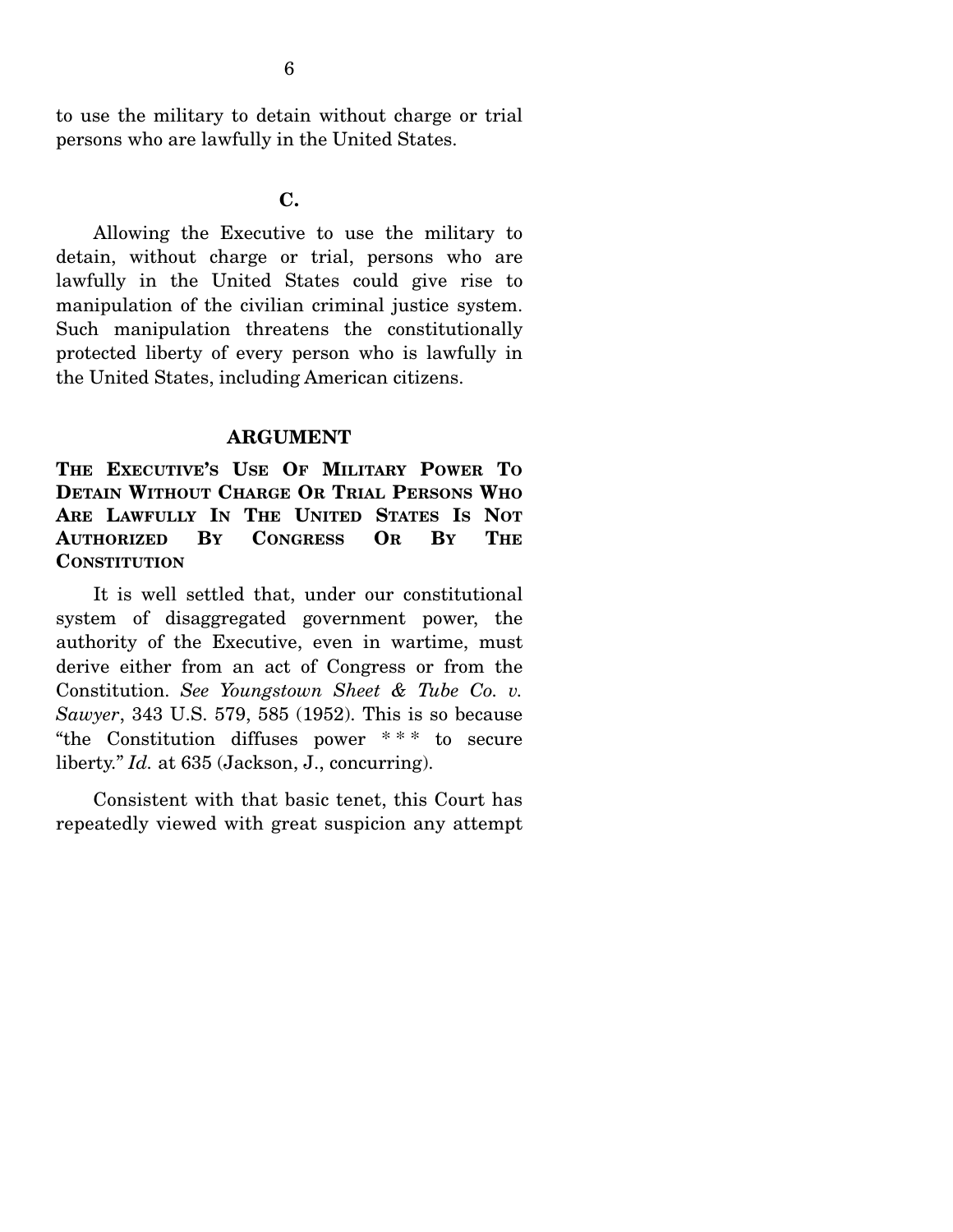by the Executive to exercise its power to use the military in the domestic sphere without congressional authorization. Moreover, this Court has recognized that the preservation of individual rights requires strict enforcement of the checks-and-balances in our constitutional system, by requiring a clear statement from Congress or explicit constitutional authority derived from Article II, before the President may use military power against persons who are lawfully in the United States.

 These fundamental separation-of-powers principles require that the judgment of the court of appeals be reversed. The deeply fractured Fourth Circuit *en banc* court was wrong when it concluded that "Congress has empowered the President to detain [petitioner] as an enemy combatant." Pet. App. 7a. It was wrong because the Authorization for Use of Military Force, Pub. L. No. 107-40, 115 Stat. 224 (2001) (AUMF), on which it relied, does not expressly grant the President the authority to use the military to detain without charge or trial persons who are lawfully in the United States, far from the foreign battlefield. Lack of express congressional authorization is fatal to the government's case because the President's authority as Commander-in-Chief under Article II provides no such power.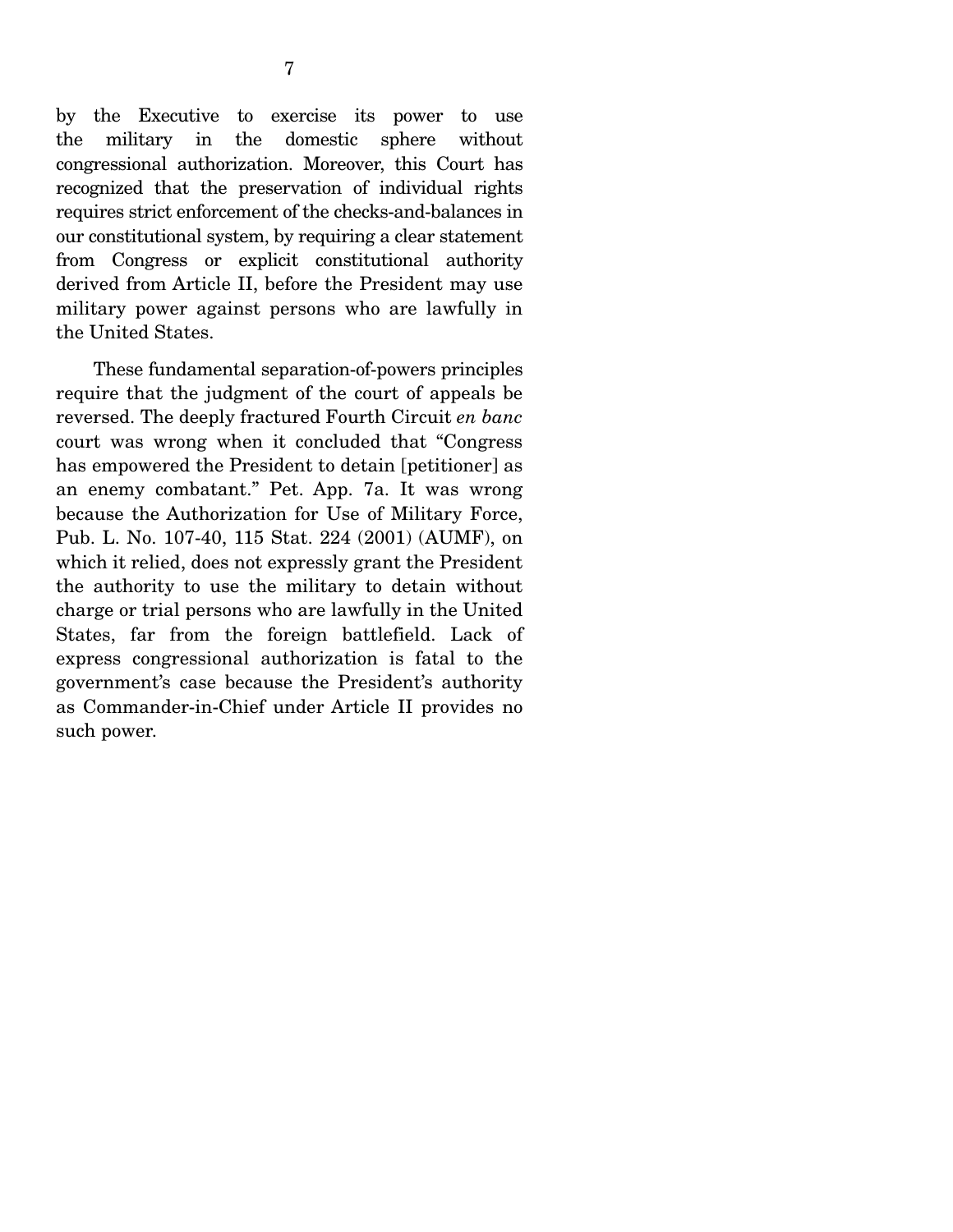**A. Congress Has Not Authorized The Executive To Use The Military To Detain Without Charge Or Trial Persons Who Are Lawfully In The United States** 

### **1. The AUMF does not authorize such detention**

 The Executive has erred in its claim that the AUMF grants it the power to use the military to detain as "enemy combatants," without charge or trial, persons who are lawfully in the United States.

 The AUMF was passed by Congress on September 14, 2001, as an immediate response to the September 11th terrorist attacks against the United States. The AUMF provides the President with the authority

to use all necessary and appropriate force against those nations, organizations, or persons he determines planned, authorized, committed, or aided the terrorist attacks that occurred on September 11, 2001, or harbored such organizations or persons, in order to prevent any future acts of international terrorism against the United States by such nations, organizations or persons.

§ 2(a), 115 Stat. at 224.

 This plain language does not support the ruling below. The AUMF is a general authorization for the use of military force. It does not explicitly authorize the President to use the military to detain without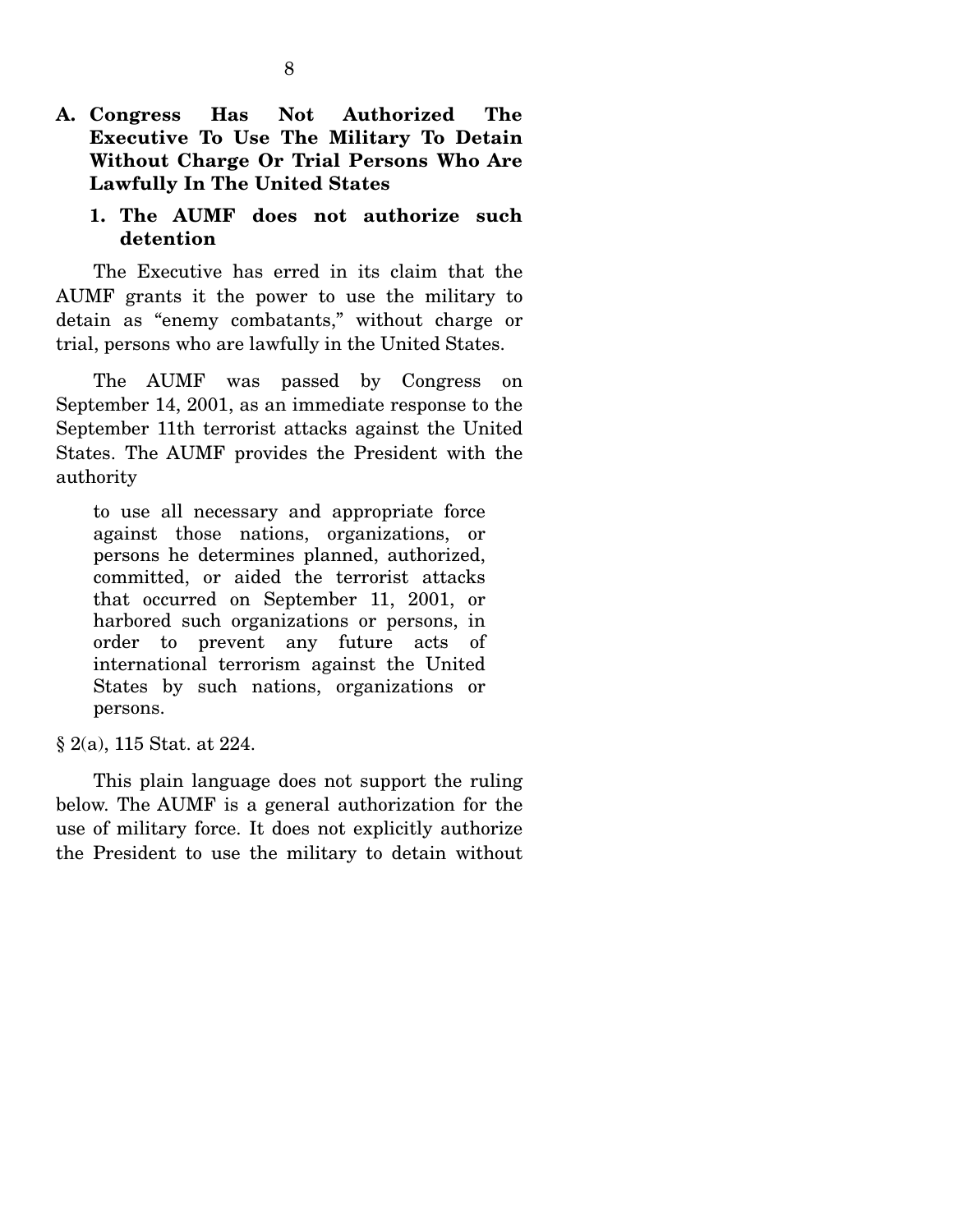charge or trial persons who are lawfully in the United States.

## **2. The court of appeals' ruling violates longstanding principles that require a clear statement from Congress when it authorizes the Executive to curtail individual rights**

 a. The government has argued that this Court should infer from the circumstances surrounding enactment of the AUMF congressional authorization for the domestic military detention power claimed here. *See* Br. in Op. 23. But this Court's clear statement requirement plainly precludes any such inference.

 For more than 60 years, this Court has held that grants of power to the Executive that have the potential to weaken or remove enshrined constitutional protections—such as the right not to be detained by the military without due process (the right at issue here)—must be clearly stated by Congress. *See Ex parte Endo*, 323 U.S. 283, 300 (1944) ("We must assume, when asked to find implied powers in a grant of legislative or executive authority, that the law makers intended to place no greater restraint on the citizen than was *clearly and unmistakably* indicated by the language they used." (emphasis added)).

 This requirement of a clear statement from Congress "facilitates a dialogue between Congress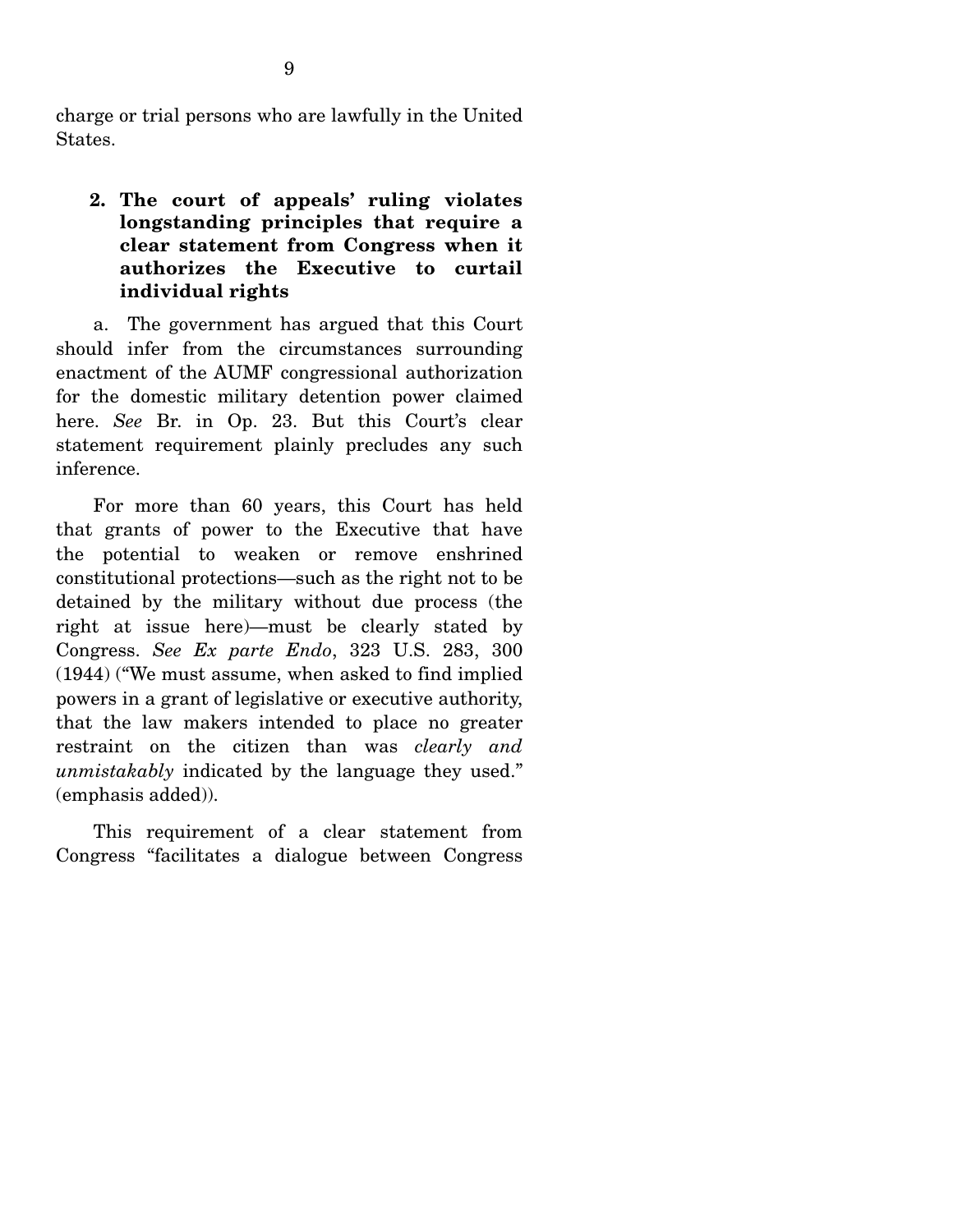and the Court," *Boumediene v. Bush*, 128 S. Ct. 2229, 2243 (2008), and it serves as a critical check on the overreaching that is threatened by the President's use of military power to detain persons who are lawfully in the United States. *See Kent v. Dulles*, 357 U.S. 116, 129 (1958) ("We hesitate to find in [a] broad generalized power an authority to trench so heavily on the rights of the citizen."); *Greene v. McElroy*, 360 U.S. 474, 506 (1959) (holding that clear statements are required "not only to assure that individuals are not deprived of cherished rights under procedures not actually authorized but also because explicit action, especially in areas of doubtful constitutionality, requires careful and purposeful consideration by those responsible for enacting and implementing our laws." (citation omitted)).

 This Court has not hesitated to adhere to the clear statement requirement to preclude domestic military detention of persons during times of national crisis. In *Ex parte Endo*, this Court held that a statute that ratified an executive order directing the "exclu[sion]" of persons of Japanese ancestry from the West Coast during World War II was not sufficiently explicit with regard to "detention" as to authorize the military internment of loyal, law-abiding United States citizens, or to support inferring such internment authority. *See* 323 U.S. at 300 ("In interpreting a war-time measure we must assume that [Congress's] purpose was to allow for the greatest possible accommodation between \* \* \* liberties and the exigencies of war.").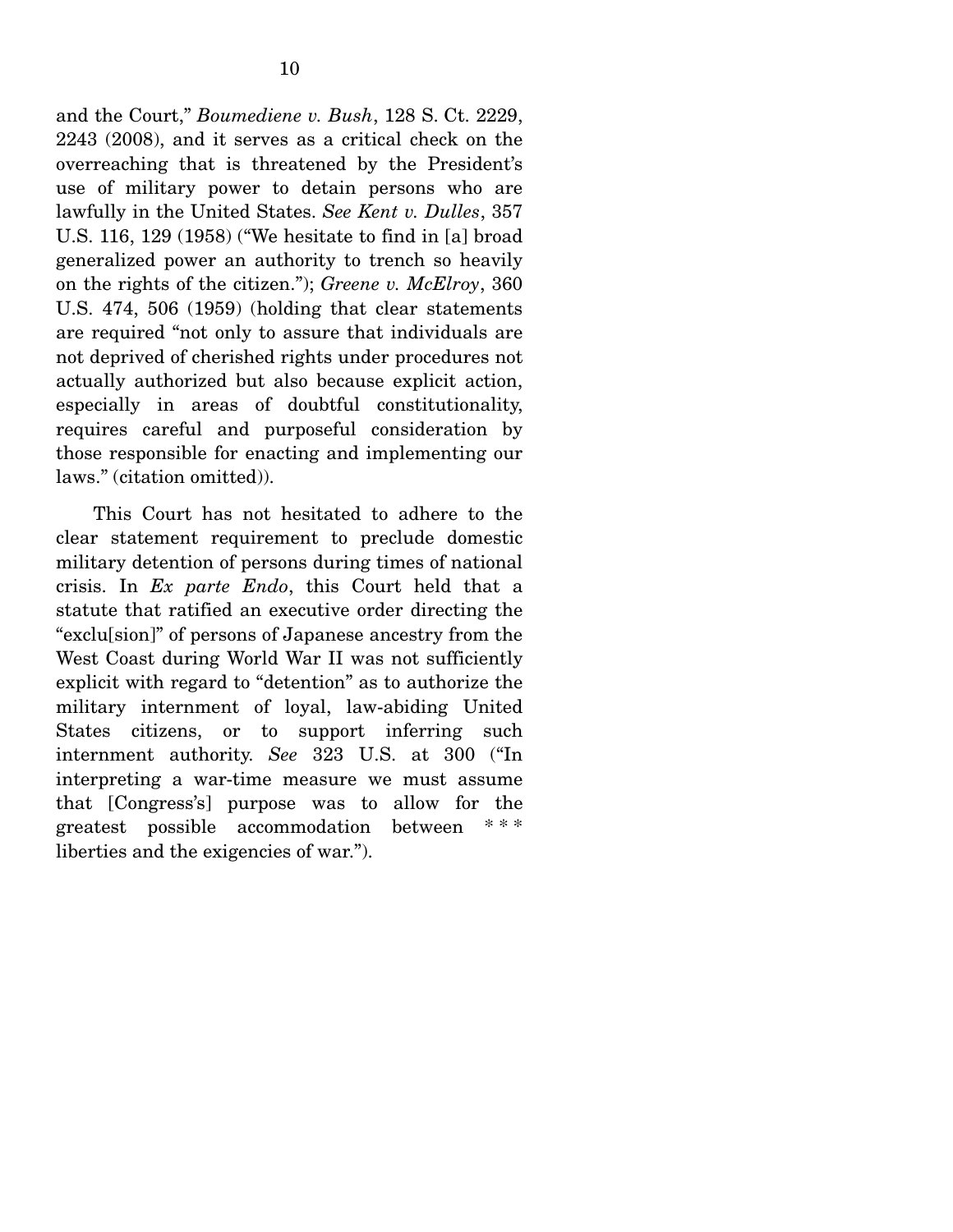Similarly, in *Duncan v. Kahanamoku*, 327 U.S. 304 (1946), this Court refused to construe Congress's statutory authorization for the governor of Hawaii to declare "martial law" when there was an imminent threat of a military invasion as a grant of power for the governor to use military tribunals to resolve domestic criminal cases after the attack on Pearl Harbor. *See id.* at 316-317, 324 (refusing to assume that, by explicitly authorizing the imposition of "martial law," Congress intended to permit the governor to transgress the "boundaries between military and civilian power, in which our people always believed" and "which ha[ve] become part of our political philosophy and institutions").

 Congress has acted in accordance with the clear statement requirement on other occasions when it has used clear and unmistakable language to vest the Executive with the power to detain persons who are lawfully residing in the United States, and even when such detention involves the use of civilian authority. In the Emergency Detention Act of 1950, ch. 1024, tit. II, § 100, 64 Stat. 1019 (EDA) (codified at 50 U.S.C. §§ 811-826 (1970)) (repealed 1971), for example, Congress explicitly authorized the Attorney General to "apprehend and by order detain \* \* \* each person as to whom there is reasonable grounds to believe \* \* \* probably will engage in, or probably will conspire with others to engage in, acts of espionage or sabotage." *Id.* § 103, 64 Stat. at 1021; *see also* the Alien Enemy Act, ch. 66, 1 Stat. 577 (1798) (codified at 50 U.S.C. § 21) (authorizing the President to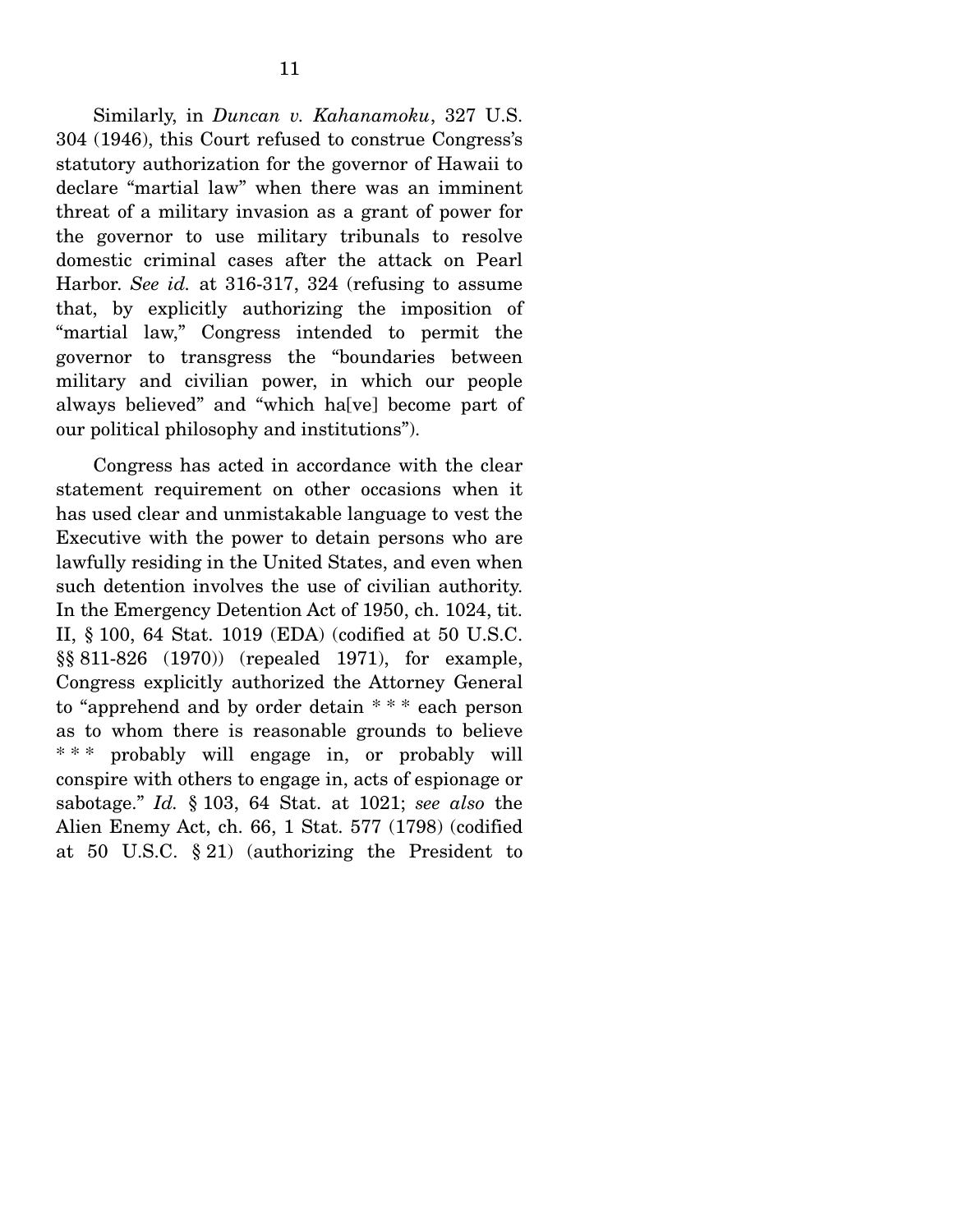apprehend, restrain, secure, and remove resident aliens who are inside the United States if their home country is in a declared war with the United States).

 Moreover, when Congress expressly authorizes detention by the Executive it typically provides explicit procedural safeguards, such as preliminary hearings and ongoing judicial review. *See*, *e.g.*, 18 U.S.C. § 3142(f) (mandating a judicial hearing—with the right to be represented by counsel, to testify, to present witnesses, and to cross-examine witnesses within five days of a detention on a material witness warrant under 18 U.S.C. § 3144); EDA, §§ 102(b), 104(d), 109(b), 111, 64 Stat. at 1021-1029 (requiring a public presidential proclamation of an "Internal Security Emergency" to trigger the Act's detention provisions, which mandate a preliminary hearing within a reasonable time, provide an opportunity to consult counsel and to cross-examine witnesses, and permit appellate review by an executive board within 45 days, subject to further review by a court on appeal or via *habeas corpus*).

 The AUMF fails to satisfy the clear statement mandate because nothing in the text comes close to authorizing the President to do what the ruling below allows; namely, to use the military to detain persons who are lawfully in the United States apart from the criminal justice system and to subject them to such ongoing detention without charge or trial. In addition, the text of the AUMF does not provide any procedural safeguards whatsoever for persons whom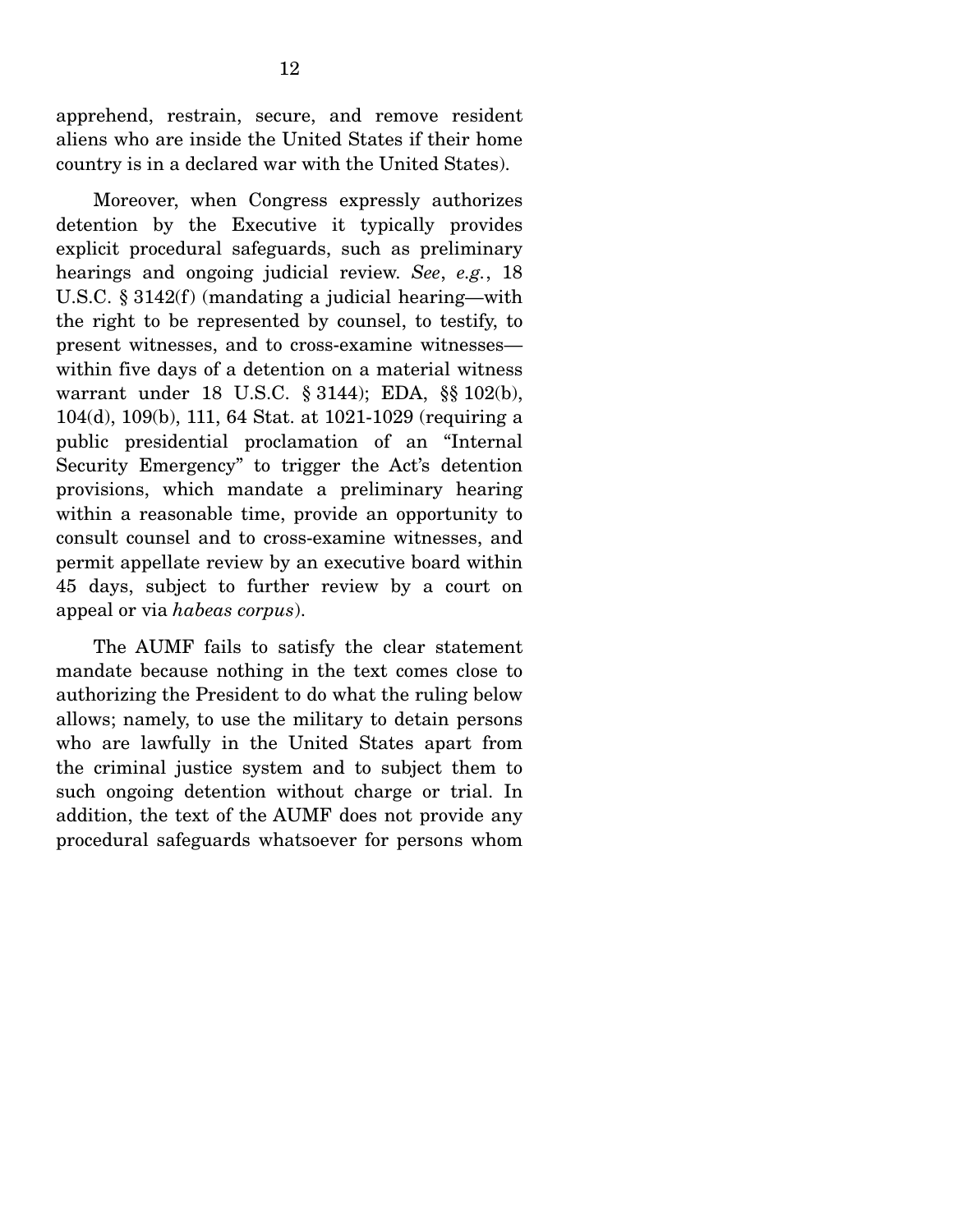the Executive chooses to detain through domestic use of the military—a silence that speaks volumes about the fact that Congress did not intend the AUMF to authorize the Executive to have the power to impose military detention without charge or trial on persons who are lawfully in the United States.

 b. *Hamdi v. Rumsfeld*, 542 U.S. 507 (2004), is not to the contrary. In *Hamdi*, a plurality of the Court concluded that the AUMF authorizes the military detention without charge or trial of persons who are captured on a foreign battlefield while actively taking up arms against the United States. The plurality opinion made clear that its conclusion followed *only* from "the narrow circumstances alleged" in that case. *Id.* at 509. That ruling cannot be viewed as controlling with regard to persons who, unlike Hamdi, are lawfully in the United States at the time they are arrested and have never taken up arms against the United States on a battlefield.

 As the plurality opinion emphasized, Hamdi, a United States citizen, was apprehended in Afghanistan—"a *foreign* combat zone," *id.* at 523 while he was allegedly "carrying a weapon against American troops on a foreign battlefield," *id.* at 522 n.1. Because such conduct indisputably qualified Hamdi for "enemy combatant" status under established principles of international law, *id.* at 518, the plurality concluded that the AUMF implicitly conferred on the Executive the authority to detain such individuals, even United States citizens,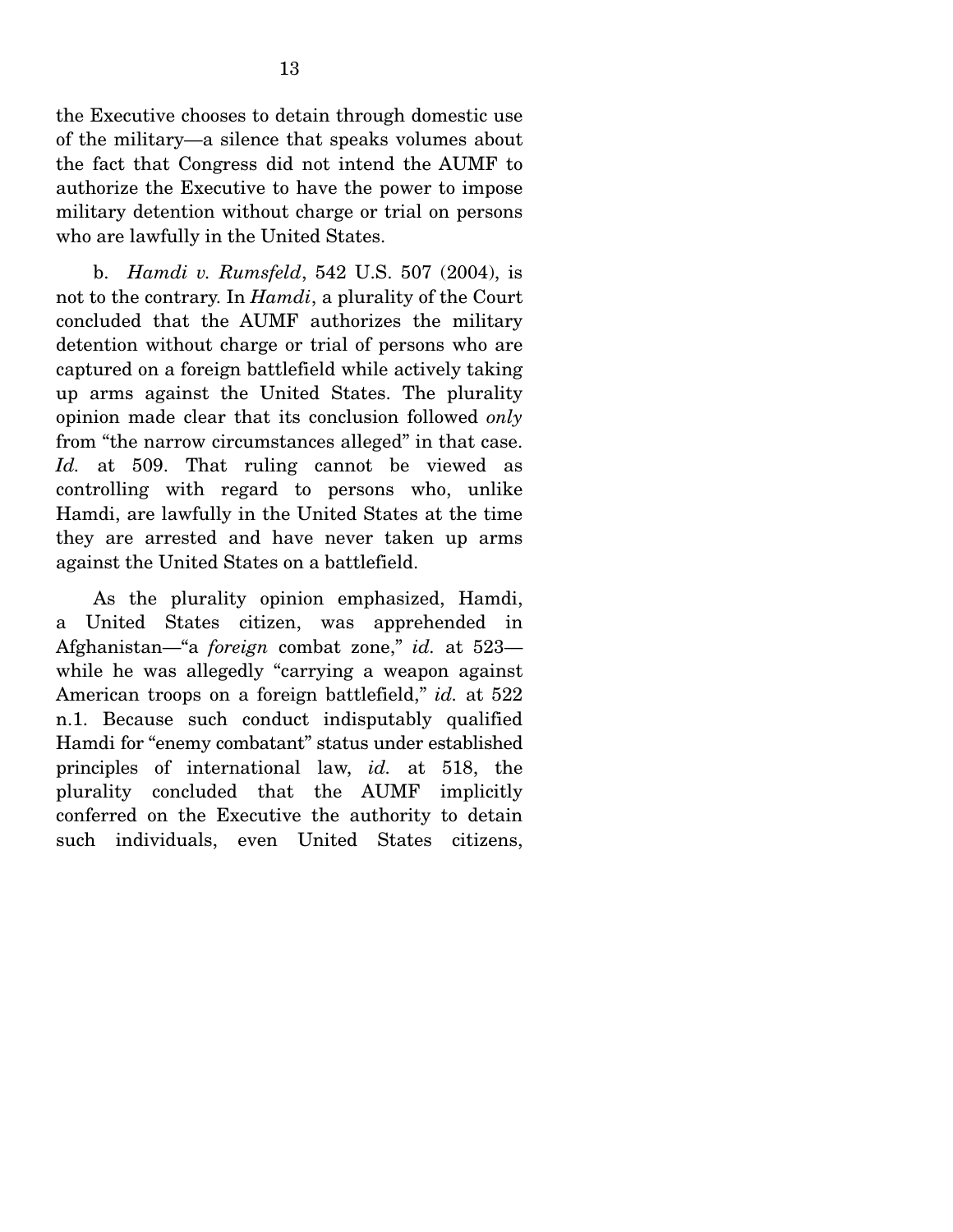apprehended under like circumstances, *see id.* at 517-518. The *Hamdi* plurality's carefully limited ruling that the AUMF authorizes the Executive to use the military to detain "individuals in the narrow category" of persons who are captured while actively fighting on a foreign battlefield against United States military forces, *id.* at 517, says nothing about whether a person who is lawfully in the United States, far from a battlefield, can be detained by the military without charge or trial, rather than being arrested and prosecuted in the civilian criminal justice system.

 The *Hamdi* plurality also expressly distinguished *Ex parte Milligan*, 71 U.S. (4 Wall.) 2 (1866), in a manner that confirms that the AUMF's detention authorization should not be construed to authorize the detention at issue in this case. *Milligan* involved the apprehension, detention, and military trial of an individual who was apprehended on peaceful territory within the United States but accused of subversive conduct in support of the Confederacy during the Civil War. This Court rejected the government's contention that, as a traditional incident of war, the Executive could convene a military tribunal to try Milligan, 71 U.S. at 131, which is essentially the same claim that the government makes here with regard to military detention. The Court in *Milligan* reasoned that the use of military authority was not proper because Milligan was not apprehended while in a State that was in rebellion, and because even dangerous and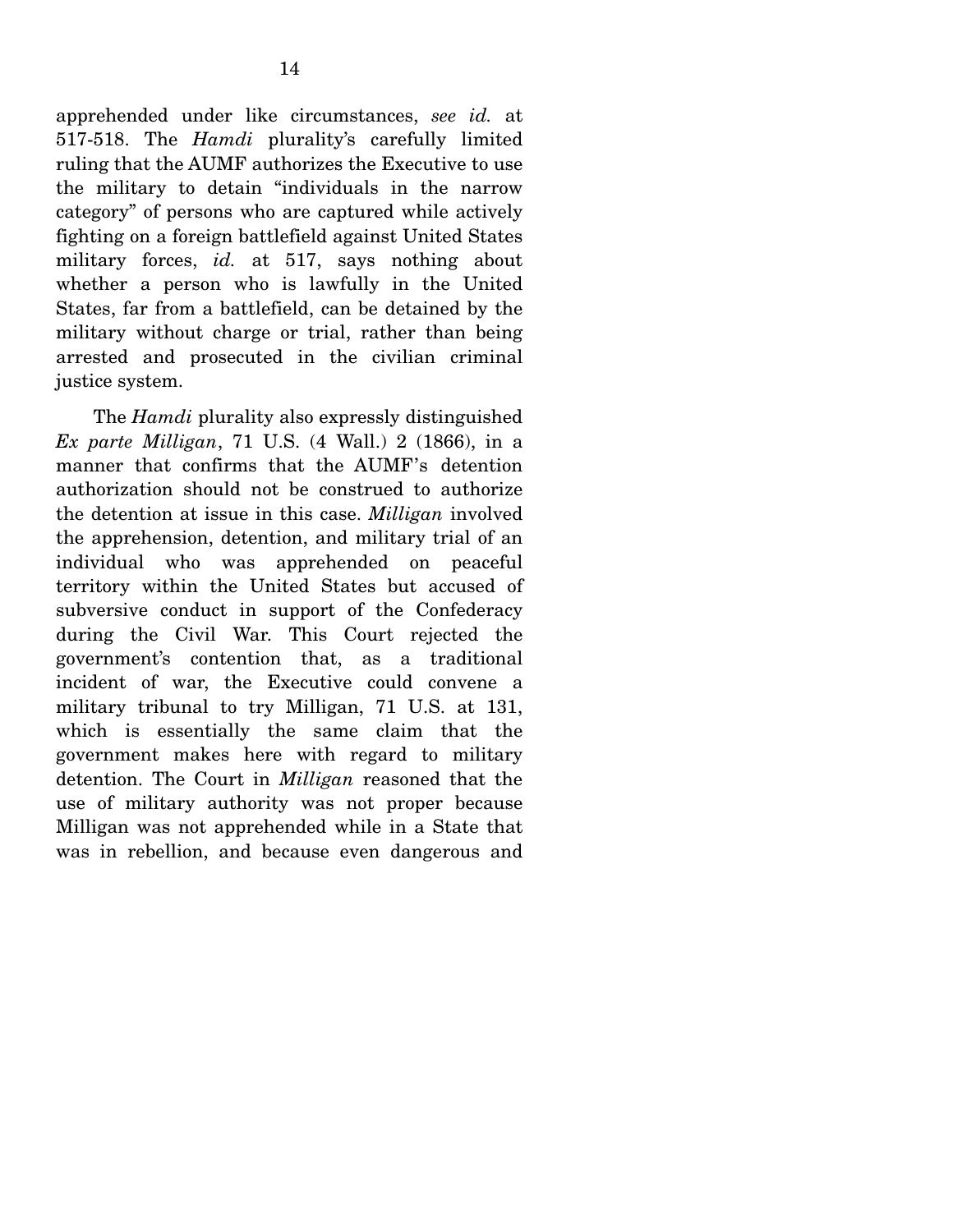subversive behavior on the part of a person who is lawfully in the United States does not suffice to transform peaceful territory within the United States into a battlefield. *See Ex parte Milligan*, 71 U.S. at 127 (rejecting the existence of "actual war" in Indiana because it was not subjected to foreign invasion, civil war, or an overthrow of the national authority).

 Moreover, the *Hamdi* plurality specifically found that the fact that Milligan "was *not* a prisoner of war, but a resident of Indiana arrested while at home there" to be "*central*" to the Court's conclusion in *Milligan* that trial by military tribunal was improper. *Hamdi*, 542 U.S. at 522 (emphasis added). The plurality emphasized that "[h]ad Milligan been captured while he was assisting Confederate soldiers by carrying a rifle against Union troops on a Confederate battlefield, the holding of the Court might well have been different." *Ibid.* 

**3. This Court has not previously construed a general congressional authorization for the use of military force, like the AUMF, to confer upon the Executive the power to use the military to detain without charge or trial persons who are lawfully in the United States** 

 a. The ruling below represents a sea change with regard to the scope and effect of congressional authorizations for the use of military force. This Court has never held that a general authorization to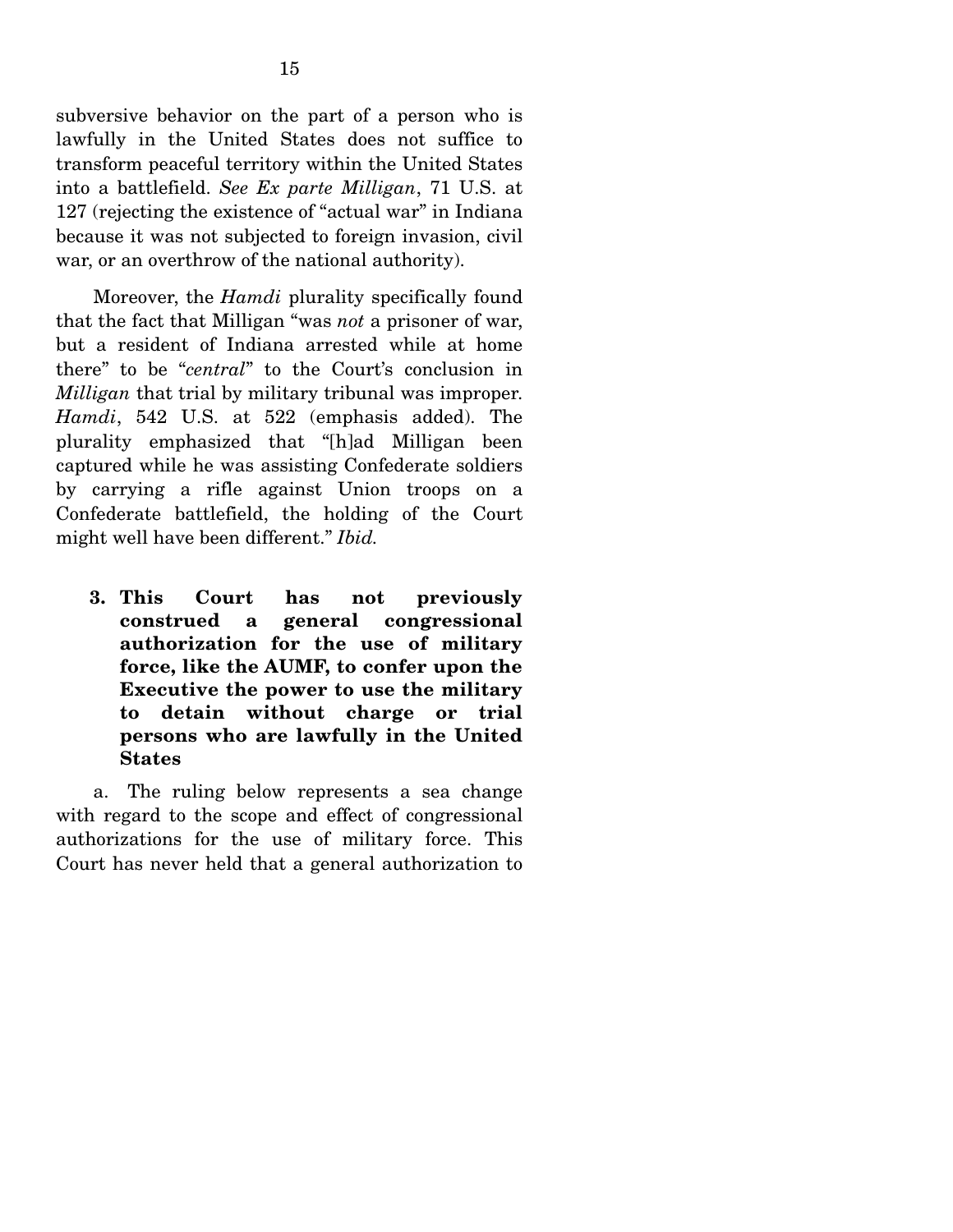use military force by Congress permits the Executive to use the military to detain persons who are lawfully in the United States.

 As far back as the War of 1812, the Court rejected attempts by the government to use such a general authorization for use of military force as a justification to seize enemy property or persons inside the United States. In *Brown v. United States*, 12 U.S. (8 Cranch) 110 (1814), the Court addressed a declaration of war by Congress that authorized the President "to use the whole land and naval force of the United States to carry [war against the United Kingdom of Great Britain and Ireland] into effect." Declaration of War against the United Kingdom, ch. 102, 2 Stat. 755 (1812). The Court held that this general declaration was *not* sufficient to authorize the government to seize as "enemy property" in the United States certain British-owned cargo scheduled to be transported to England. The Court reasoned that the Executive's power to confiscate property, like its power to seize persons, can be asserted only "in execution of some existing law." *Brown*, 12 U.S. at 122, 123. To underscore its conclusion that the Executive "did not possess the [] powers [to seize property or persons] by virtue of the declaration of war," the Court relied in part on the fact that Congress had separately enacted specific legislation that authorized the military detention of enemy aliens. *Id.* at 126. Enactment by Congress of such a law to authorize detention of enemy aliens would not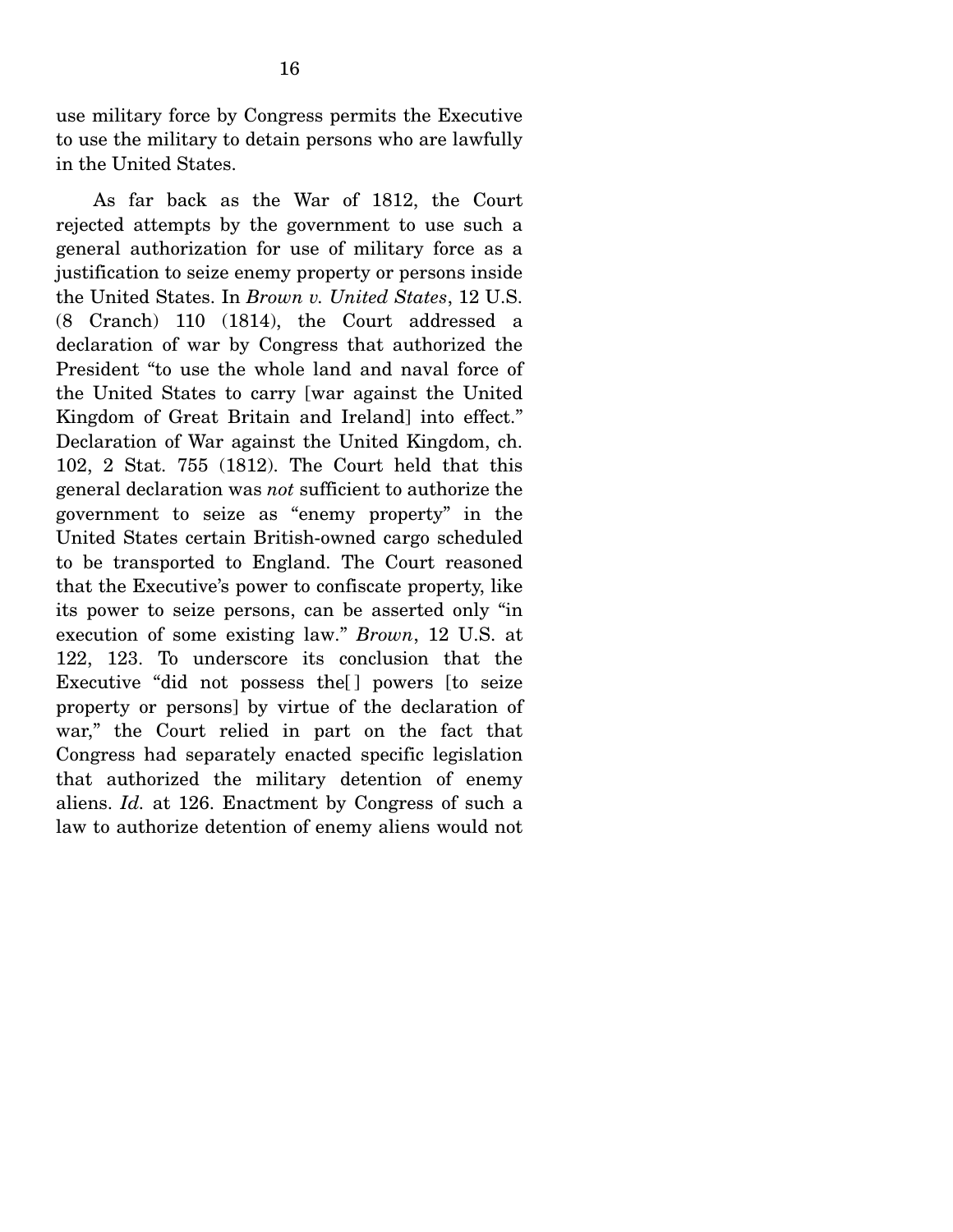have been necessary if a general declaration of war was sufficient authority for detention. *See ibid.* ("War gives an equal right over persons and property: and if its declaration is not considered as prescribing a law respecting the person of an enemy found in our country, neither does it prescribe a law for his property." $)^{4}$ 

 This Court's refusal to view a general authorization by Congress for the use of force as specific congressional authority for the Executive's exertion of military authority over individuals in the United States has persisted through subsequent armed conflicts. The Court consistently has maintained that Congress must expressly authorize the substitution of military process for civilian judicial process with regard to persons apprehended inside the United States. In *Ex parte Milligan*, 71 U.S. at 121-122, the Court ruled that there was no congressional authorization for military trials, and this was so despite the fact that President Lincoln's use of military power had been ratified by Congress,

<sup>&</sup>lt;sup>4</sup> Notably, the *Brown* Court ruled that a general declaration authorizing military force was not sufficient to permit seizure of enemy property *even though international law clearly made such property subject to confiscation*. This renders even less persuasive the government's contention here that the broad language of the AUMF authorizes the military seizure of persons who are in the United States, far from a battlefield, and therefore do not clearly qualify as "combatants" subject to detention under international law.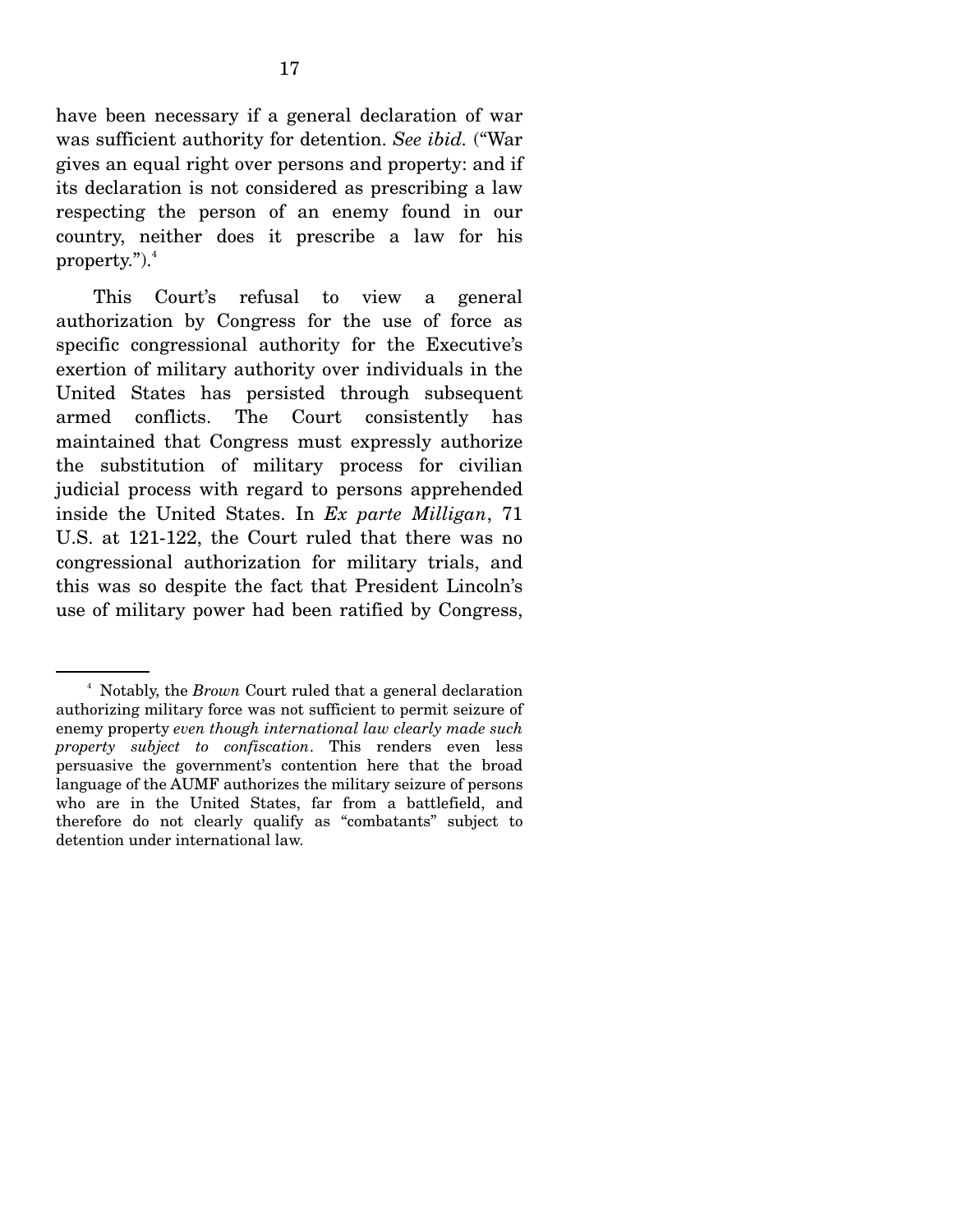*see* Act of 1861, ch. 63, § 3, 12 Stat. 326 (1861), and Congress had suspended the writ of habeas corpus, *see* An Act Relating To Habeas Corpus, ch. 81, 12 Stat. 755 (1863).

 In *Duncan*, 327 U.S. at 324, this Court did not mention, much less examine, Congress's broad authorization for the President to use force against Japan during World War II when it held that there was no congressional authorization for the imposition of a military judicial system in Hawaii after the Pearl Harbor attack. *See Duncan*, 327 U.S. at 313, 324. Moreover, in *Ex parte Endo*, 323 U.S. at 303-304, this Court rejected the contention that Congress had authorized the Executive's detention of loyal citizens of Japanese ancestry, despite the existence of a use-of-force declaration so expansive in scope that it authorized the President "to employ the entire naval and military forces of the United States and the resources of the Government" in the war against Japan and also pledged "all the resources of the country" to "bring the conflict to a successful termination." *See* Joint Resolution Declaring a State of War Against the Imperial Government of Japan, Pub. L. No. 77-328, 55 Stat. 795 (1941).

 b. The reasoning of *Ex parte Quirin*, 317 U.S. 1 (1942)—on which the government has relied heavily—has been subject to pointed criticism. *See, e.g.*, *Hamdi*, 542 U.S. at 569 (Scalia, J., dissenting) (*Quirin* "was not this Court's finest hour"). It is also inapposite.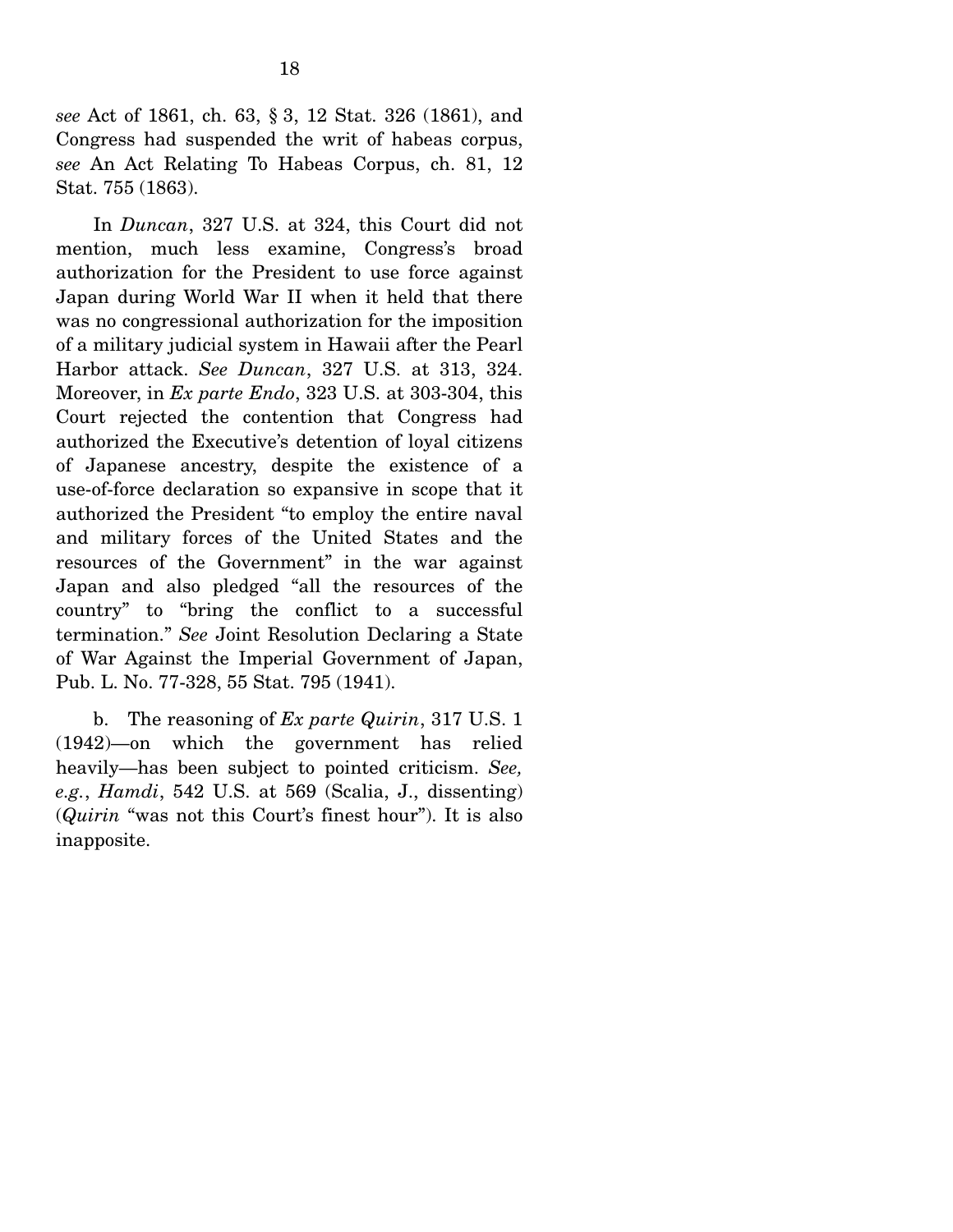*Quirin* did not rely on a general authorization for the use of military force. Rather, it construed a set of statutory provisions enacted by Congress that expressly authorized the Executive to conduct military trials under certain circumstances. *See Quirin*, 317 U.S. at 26-27. Congress had also declared that the United States was at war with Germany, *see* Declaration of State of War with Germany, Pub. L. No. 77-331, 55 Stat. 796 (1941), and had expressly "pledged all of the resources of the country" to the President for use in conducting that war. *Id.* at 795. But this Court did *not* rely upon that general declaration to rule that the government was authorized to conduct military trials of the defendants, who had been apprehended in the United States. Rather, the Court held that more specific provisions of Articles 2 and 12 of the Articles of War, which were distinct from the general declaration of war, authorized the government to conduct military trials in the United States with respect to "any \* \* \* person who by the law of war is subject to trial by military tribunal[ ]." *Quirin*, 317 U.S. at 27 (citation and internal quotation marks omitted).

 Furthermore, in contrast to the use of military detention power in the domestic sphere that the Executive claims the AUMF provides, *Quirin* explicitly established that widely-accepted "law of war" principles determined who was subject to "trial by military tribunal" under the applicable statutory framework. *See id.* at 30 (noting that "Congress has incorporated by reference, as within the jurisdiction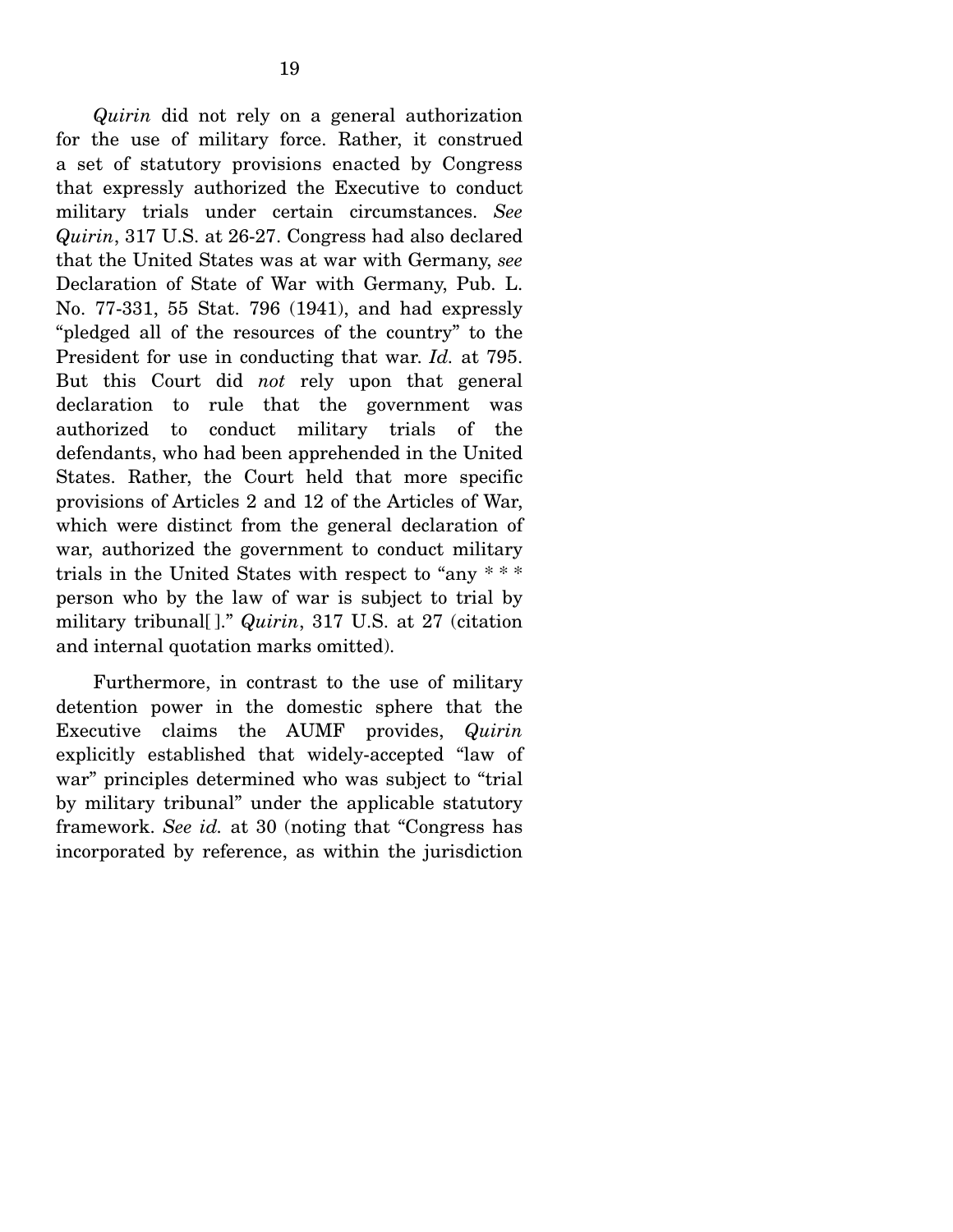of military commissions, all offenses which are defined as such by the law of war"); *see also Hamdi*, 542 U.S. at 518 (citing *Quirin* to conclude that, "by universal agreement and practice," the "capture, detention, and trial of unlawful combatants" is an "important incident of war" (internal quotation marks, brackets and citation omitted)). Persons who, like the *Quirin* defendants, had conceded their formal affiliation with enemy armed forces and "with the purpose of destroying war materials and utilities, [had] entered or after entry [had] remained in our territory without uniform," unquestionably committed "an offense against the law of war." *Quirin,* 317 U.S. at 46; *see also Hamdi*, 542 U.S. at 571 (Scalia, J., dissenting). Thus, the *Quirin* Court concluded that their trial by military tribunal was authorized by statute. *Quirin,* 317 U.S. at 46.

 Notably, although this Court unconditionally determined that the defendants in *Quirin* qualified as "enemy belligerents" subject to trial by military tribunal under longstanding law-of-war principles, *id.* at 37*,* it did not address the unclear international law status of individuals who have no formal affiliation with the military arm of an enemy government. *Compare* Curtis A. Bradley & Jack L. Goldsmith, *Congressional Authorization and the War on Terrorism*, 118 Harv. L. Rev. 2047, 2113-2116 (2005) (suggesting that "enemy combatant" status under the AUMF depends largely on the scope of one's association with an enemy terrorist organization) *with* Ryan Goodman & Derek Jinks,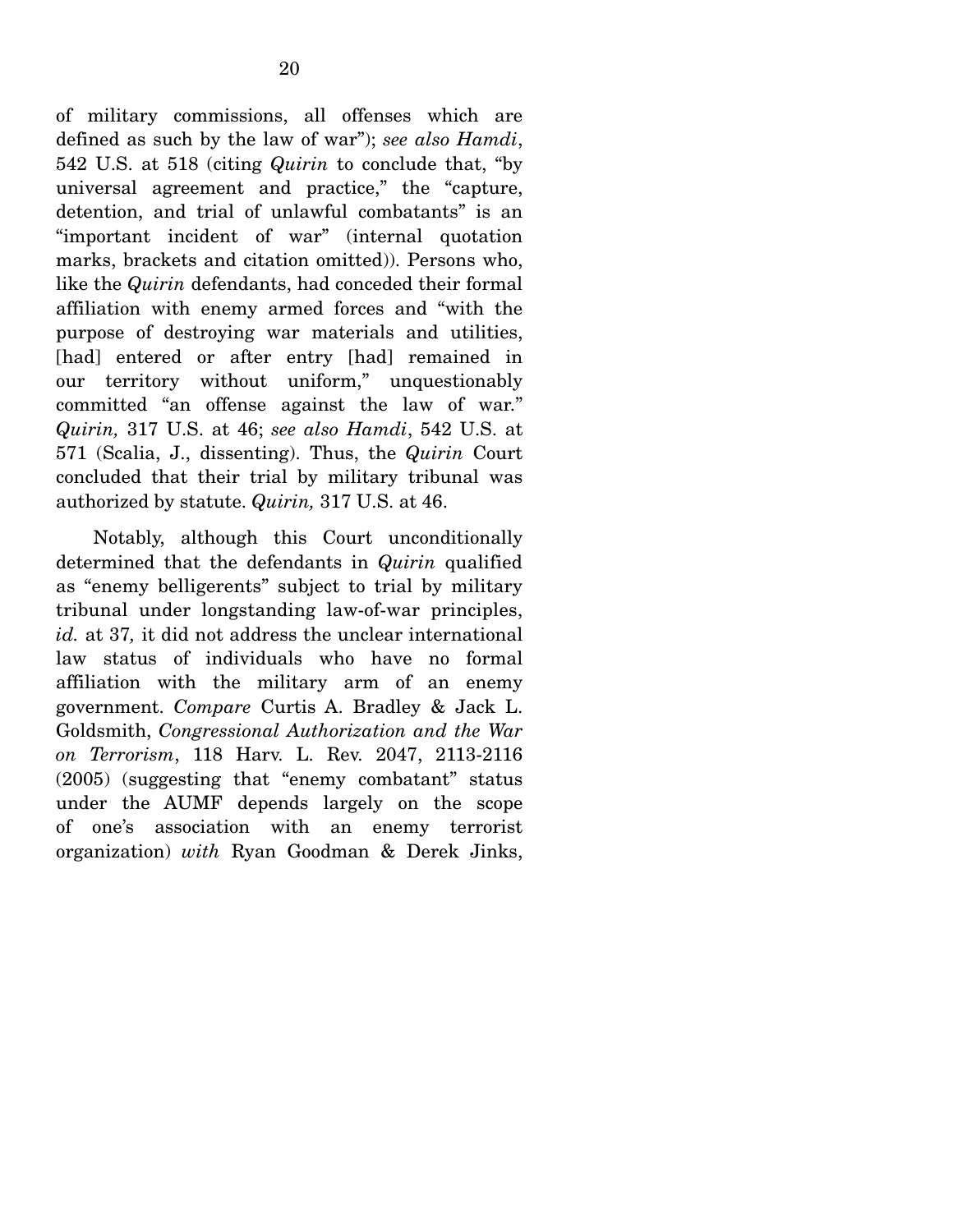*International Law, U.S. War Powers, and the Global War on Terrorism*, 118 Harv. L. Rev. 2653, 2654-2658 (2005) (arguing that direct participation in hostilities is a necessary and important ingredient to the "enemy combatant" classification).

**4. Congress's contemporaneous creation of a detailed scheme in the Patriot Act for detention of domestic terrorism suspects that does not authorize military detention without charge or trial contradicts the Executive's interpretation of the AUMF** 

 Congress's enactment of the Patriot Act, *see* Uniting and Strengthening America by Providing Appropriate Tools Required to Intercept and Obstruct Terrorism ("USA Patriot Act") Act of 2001, Pub. L. No. 107-56, 115 Stat. 272, demonstrates that any Executive military detention authority that can be inferred from the language of the AUMF (as in *Hamdi*) was not intended to apply in the domestic sphere. Congress intended the AUMF to provide the President with authority to conduct military operations abroad in response to the September 11th attacks. In contrast, the Patriot Act was intended to address the scope of the Executive's powers with regard to combating terrorism at home.

 a. The Patriot Act was enacted five weeks after the AUMF was signed into law. *See* Patriot Act, 115 Stat. at 272. Various elements of the legislation that became the Patriot Act were being considered by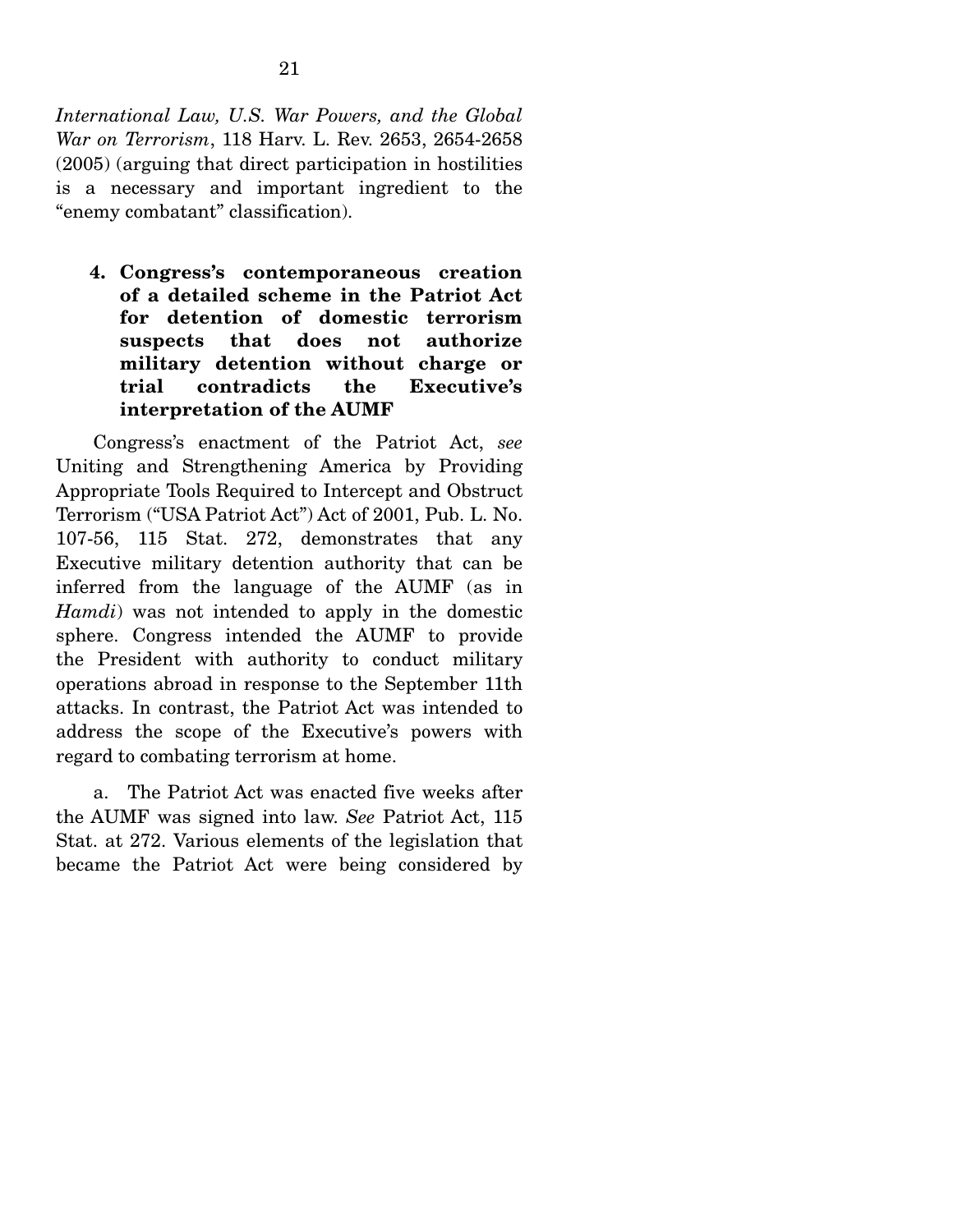members of Congress, in conjunction with the Executive branch, at the same time that the AUMF was enacted. *See Hearing on Terrorism Investigation and Prosecution Before the S. Comm. on the Judiciary*, 107th Cong. 1 (Sept. 25, 2001) [hereinafter "*Hearing on Terrorism Investigation and Prosecution*"] (statement of Sen. Leahy) (remarking that the Attorney General had started briefing and working with a bi-partisan group of congressional leaders regarding domestic anti-terrorism legislation "literally within hours of the terrible matters on September 11"). As enacted, the Patriot Act was designated as an Act to provide the Executive with "tools" to "[i]ntercept and [o]bstruct [t]errorism," § 1(a), 115 Stat. at 272.

 Military detention of persons in the United States without charge or trial for the duration of international hostilities is not one of the "tools" that the Patriot Act provides. First, the Patriot Act does not authorize the Executive to use *military* authority in the domestic sphere at all.

 Second, Congress placed a specific, temporal limit on the authority that the Patriot Act confers on the Attorney General to use civilian authority to "take into custody any alien" in the United States who is certified as a national security threat by the Attorney General based on "reasonable grounds to believe" that such person has engaged in or is associated with terrorist activities or "any other activity that endangers the national security of the United States." 8 U.S.C. § 1226a(a)(1), (3)(A), (3)(B).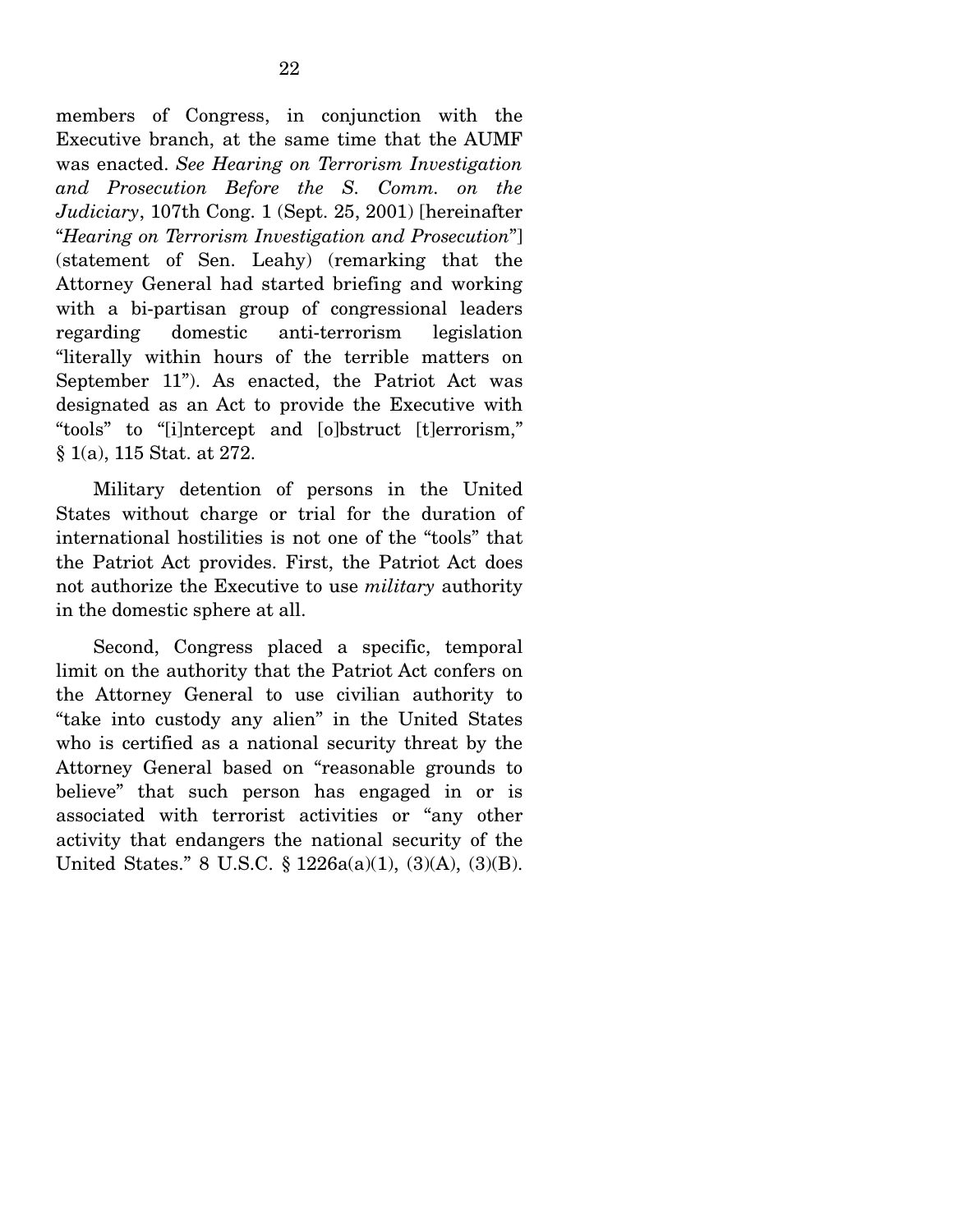Congress specified that the Attorney General must, within seven days of arrest, either place the alien in removal proceedings or charge the alien with a criminal offense. *Id.*  $\S$  1226a(a)(5). By contrast, the domestic military detention without charge at issue here has already lasted for more than five years.<sup>5</sup>

 Third, even when an alien has been certified by the Attorney General to be a national security danger and has been placed in removal proceedings or ordered removed, if that alien is unlikely to be removed in the reasonably foreseeable future, the Patriot Act limits the Attorney General's detention authority to "additional periods of up to six months" and "only if the release of the alien will threaten the national security of the United States or the safety of the community or any person."  $8 \text{ U.S.C.} \$   $1226a(a)(6)$ . The Act requires that the Attorney General review the national security threat certification every six months, and if the Attorney General determines the certification should be revoked, the alien may be released on appropriate conditions, "unless such release is otherwise prohibited by law." 8 U.S.C. § 1226a(a)(7). The Act also allows the detained alien

<sup>&</sup>lt;sup>5</sup> Even for detention of persons who are under a final order of removal, immigration law designates a specified period of time within which such alien must be removed, and where removal cannot be accomplished within the specified timeframe, this Court has both refused to read immigration statutes to authorize the indefinite detention of such persons and required periodic reassessment of the reasonableness of such detention. *See Zadvydas v. Davis*, 533 U.S. 678, 682 (2001).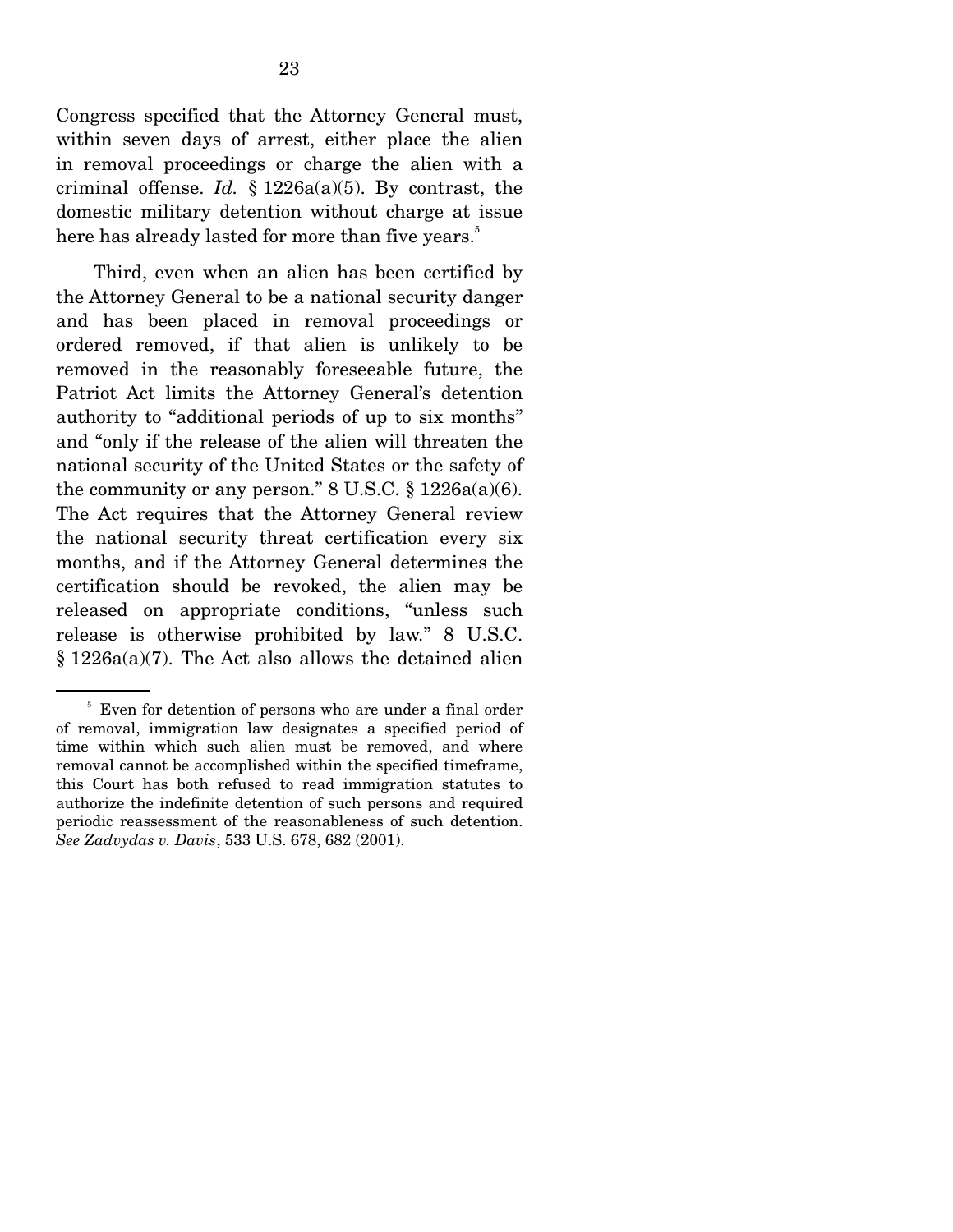to request in writing every six months that the Attorney General reconsider the certification of him as a national security threat and to submit documents or other evidence in support of that request, *ibid.* In addition, the Patriot Act provides such detained aliens with access to *habeas corpus* relief and appellate review. *Id.* § 1226a(b). In enacting the Patriot Act, Congress thus granted the Executive domestic detention powers over persons suspected of terrorism who are determined to be national security threats and those powers are much more circumscribed than the power the government now claims. $\delta$ 

 Well-settled canons of statutory construction preclude a general grant of authority from rendering a specific one superfluous. *See Preiser v. Rodriguez*, 411 U.S. 475, 489 (1973) (where "Congress has passed a more specific act to cover [a particular] situation," it should govern such situations in lieu of an available general statute, which could otherwise apply); *see also St. Louis, I. M. & S. Ry. Co. v. United States*, 251 U.S. 198, 207 (1920) ("Congress must be presumed to have known of its former legislation \* \* \* and to have passed the new laws in view of the provisions of the legislation already enacted."); *NLRB v. Drivers, Chauffeurs, Helpers, Local Union No. 639*, 362 U.S. 274, 291-292 (1960) ("Courts may properly take into account the later Act when asked to extend

<sup>&</sup>lt;sup>6</sup> *Amici* take no position here on the constitutional validity of the Patriot Act or the procedures that it authorizes.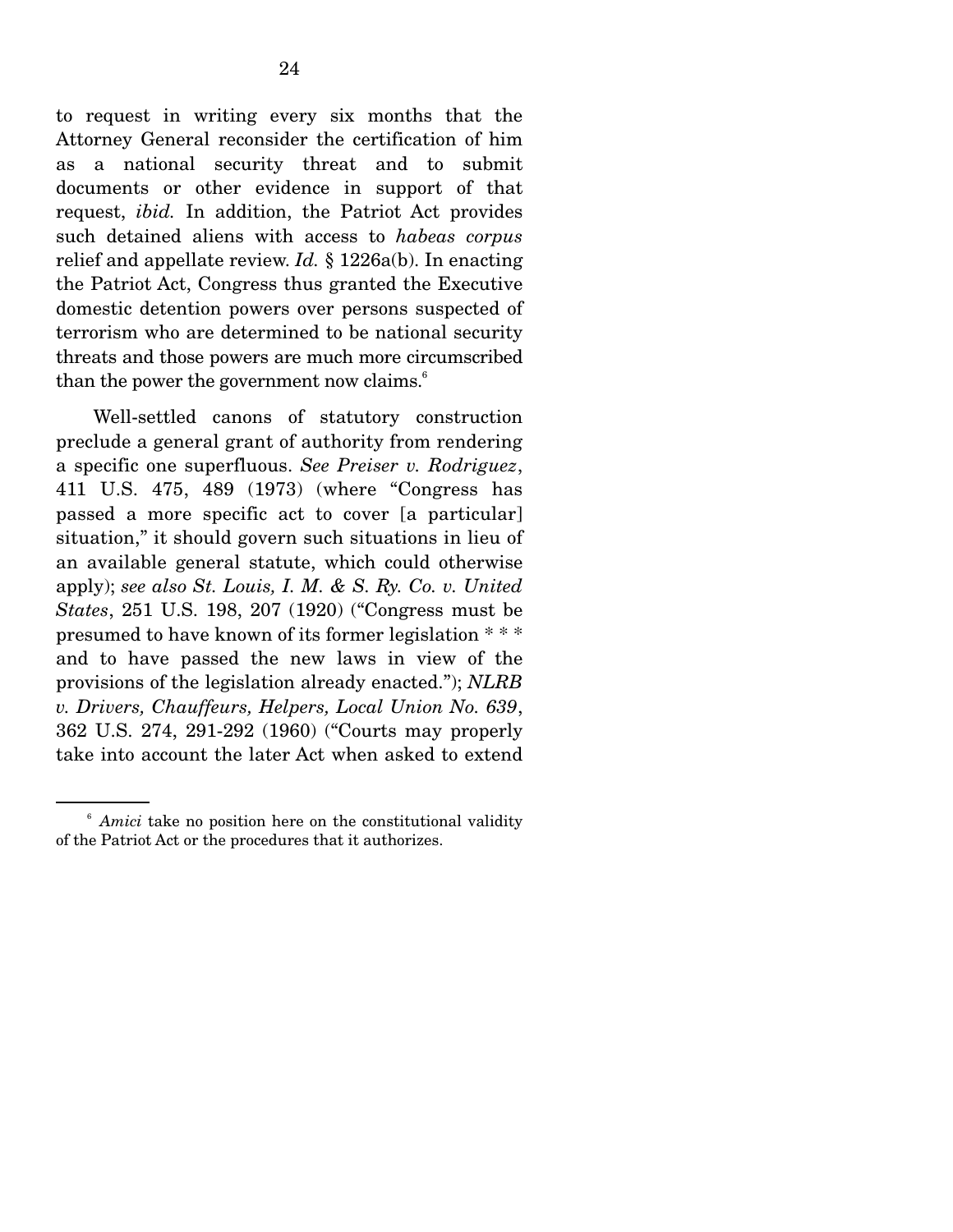the reach of the earlier Act's vague language to the limits which, read literally, the words might permit.").

 Thus, the broad provisions of the AUMF cannot be read to render superfluous the Patriot Act's specific provisions demarcating the scope of the Executive's power to detain persons who pose national security threats in the United States. If Congress had intended the AUMF to be read so broadly, the detention provisions of the Patriot Act would have been unnecessary. This Court should not adopt such a construction. *See Hohn v. United States*, 524 U.S. 236, 249 (1998) ("We are reluctant to adopt a construction making another statutory provision superfluous.").

 b. The legislative history of the Patriot Act confirms this conclusion. Congress considered, and *rejected*, a provision that would have granted the broad authority that the Executive claims here—*i.e.*, potentially unlimited detention without charge or trial of any person that the Attorney General "has reason to believe may further or facilitate" terrorist acts. *See Hearing on Terrorism Investigation and Prosecution*, *supra*, at 26 (statement of Sen. Arlen Specter) (expressing concerns that the legislation proposed by the Executive branch "gives broader powers than just having mandatory detention of someone thought to be a terrorist who is being held for deportation on some other lines"); *see also* John Lancaster, *Hill Puts Brakes On Expanding Police Powers*, WASHINGTON POST, Sept. 30, 2001, at A6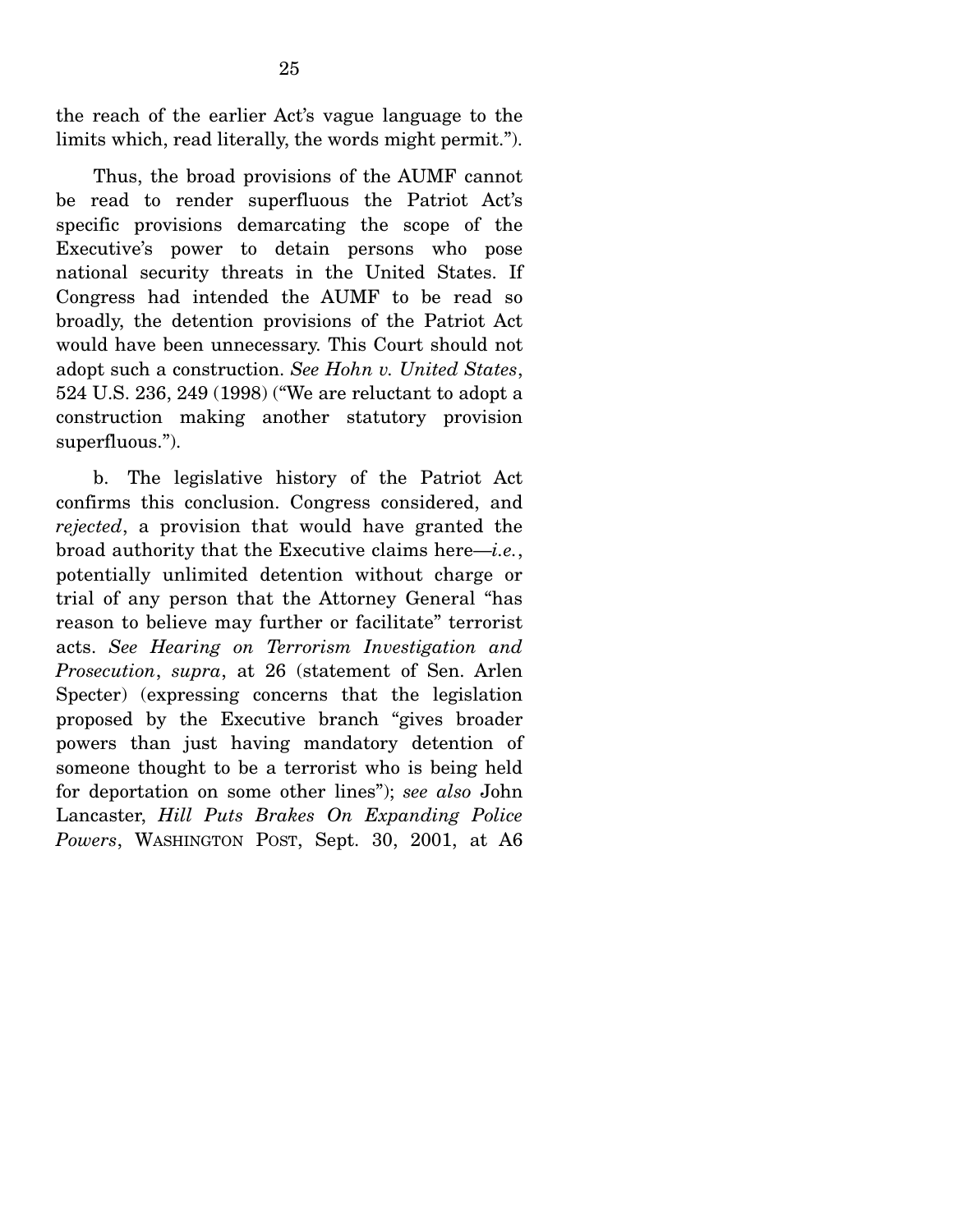(noting that "the administration's anti-terrorism package has run into strong bipartisan resistance," including an unwillingness to pass legislation pursuant to which a person "suspected of involvement in terrorism—but not convicted of a crime—could be held indefinitely at the discretion of the attorney general or other Justice Department officials").

 Moreover, the fact that Congress found it necessary to establish domestic detention powers in the Patriot Act strongly suggests that such power was not part of the AUMF. Senator Orrin Hatch explained that the Patriot Act bill "represent[s] the *domestic* complement to the weapons our military currently is bringing to bear on the terrorists' associates overseas" pursuant to the authority that Congress previously had granted in the AUMF. 147 Cong. Rec. S10990, S11015 (daily ed. Oct. 25, 2005) (statement of Sen. Hatch) (emphasis added). Likewise, in contrast to the government's argument here that the AUMF provides the Executive with domestic detention authority, even after the AUMF was enacted, top Justice Department officials actively sought the legal authority to detain without charge or trial alien terrorism suspects who were arrested while lawfully in the United States and who the Attorney General believed posed a national security threat. *See Hearing on Legislative Proposals Designed to Combat Terrorism Before the H. Comm. on the Judiciary*, 107th Cong., 2001 WL 1143717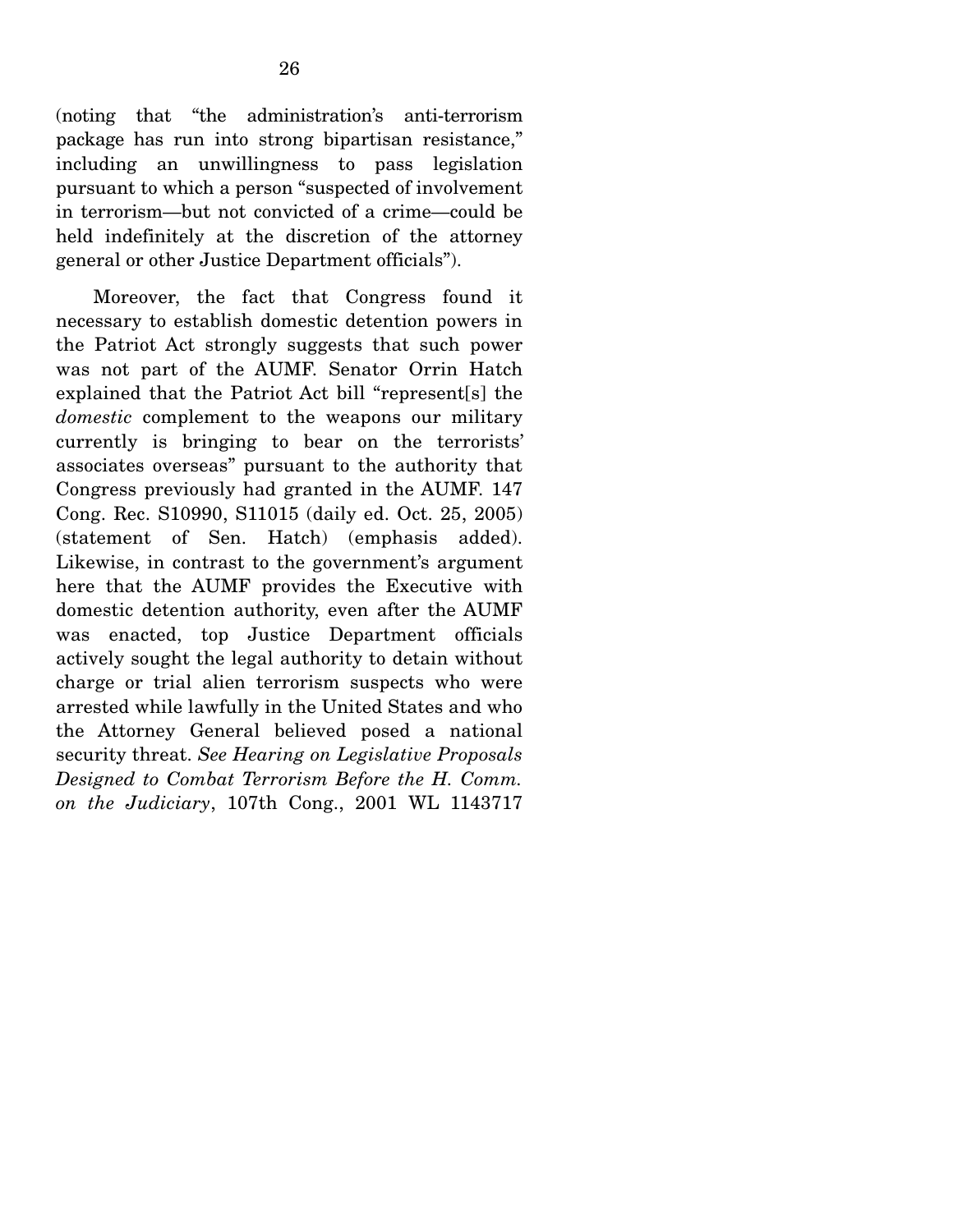(Sept. 24, 2001) (testimony of Assistant Att'y Gen. Viet Dinh).

### **B. Article II Of The Constitution Does Not Grant The Executive Inherent Authority To Use The Military To Detain Without Charge Or Trial Persons Who Are Lawfully In The United States**

 The government wrongly argued below that it can find authority in Article II of the Constitution to use the military to detain without charge or trial terrorism suspects who are lawfully in the United States.

 This Court should subject that claim to careful scrutiny because, as explained above, such authority is contrary to the will of Congress with regard to the Executive's treatment of domestic terrorism suspects as established in the Patriot Act. Congress's enactment of the Patriot Act, and its failure to authorize domestic military detention by the Executive of persons who are lawfully in the United States, strongly counsels against any conclusion that the Constitution inherently permits the Executive to impose such domestic military detention. As Justice Jackson explained in his concurrence in *Youngstown*, "[w]hen the President takes measures incompatible with the expressed or implied will of Congress, his power is at its lowest ebb" and any claim to such power "must be scrutinized with caution, for what is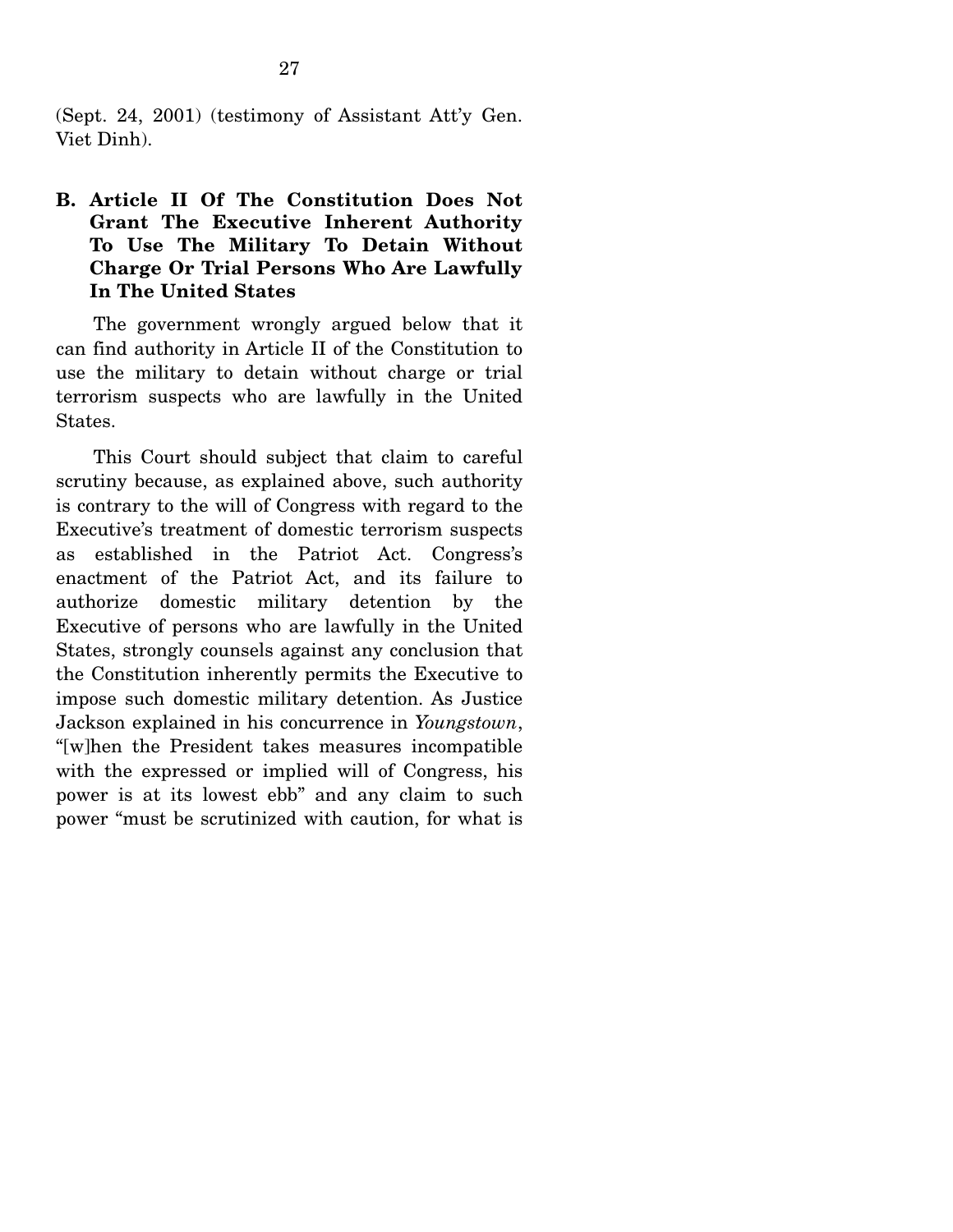at stake is the equilibrium established by our constitutional system." 343 U.S. at 634.

## **1. The Commander-in-Chief Clause of Article II does not provide the President with inherent authority to use the military to detain persons who are lawfully in the United States**

 a. The President's primary role as Commander-in-Chief is to direct the conduct of American troops engaged in armed conflicts on the battlefield. *See Ex parte Milligan*, 71 U.S. at 139 (the Commander-in-Chief power consists of "the command of the [armed] forces and the conduct of [military] campaigns").

 The Constitution looks both to Congress and the President when it addresses war powers and the Nation's security forces. Many of the critical wartime decision-making functions are reserved in the Constitution for Congress. *See Quirin*, 317 U.S. at 26 (the Constitution "invests the President as Commander in Chief with the power to wage war *which Congress has declared*, and to carry into effect all *laws passed by Congress* for the conduct of war and for the government and regulation of the Armed Forces" (emphasis added)). Indeed, "out of seventeen specific paragraphs of congressional power" that are set forth in Article I of the Constitution with regard to the powers of Congress, "*eight* of them are devoted in whole or in part to specification of powers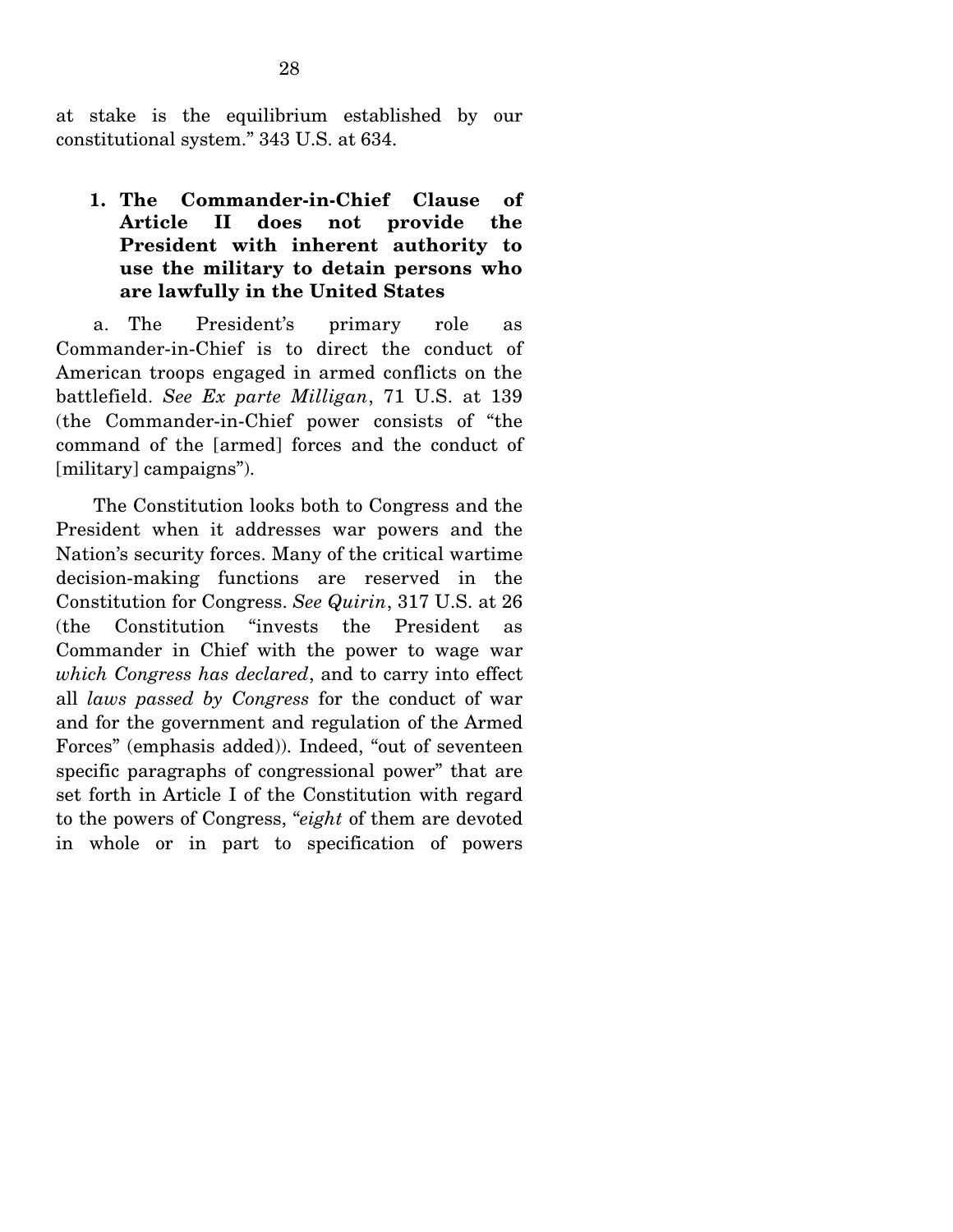connected with warfare." *Johnson v. Eisentrager*, 339 U.S. 763, 788 (1950) (emphasis added) (naming Congress's enumerated power to provide for the common defense, to declare war, to raise and support armies, to provide and maintain a navy, to make rules for the government and regulation of the land and naval, and to make rules concerning captures on land and water).

 The government's contention that the Constitution authorizes the Executive to use the military domestically, without congressional authorization, in order to detain persons who are lawfully in the United States cannot be reconciled with the Framers' concerns. "The Commander-in-Chief Clause was understood [by the Framers] to establish the hierarchical superiority of the President in the military chain of command, thereby both ensuring civilian control over the armed forces and establishing a 'superintendence prerogative' with respect to at least some military operations," but *not* to give the Executive the power to proceed without congressional authorization in regard to matters of war. David J. Barron & Martin S. Lederman, *The Commander in Chief at the Lowest Ebb—Framing the Problem, Doctrine, and Original Understanding*, 121 Harv. L. Rev. 689 (2008). The Framers were wary of standing armies "constantly on foot" and of "the danger of an undue exercise of military power" by the Executive, especially within the domestic sphere. 3 Joseph Story, *Commentaries on the Constitution of the United States* 94, 97 (Boston, Hilliar, Gray & Co.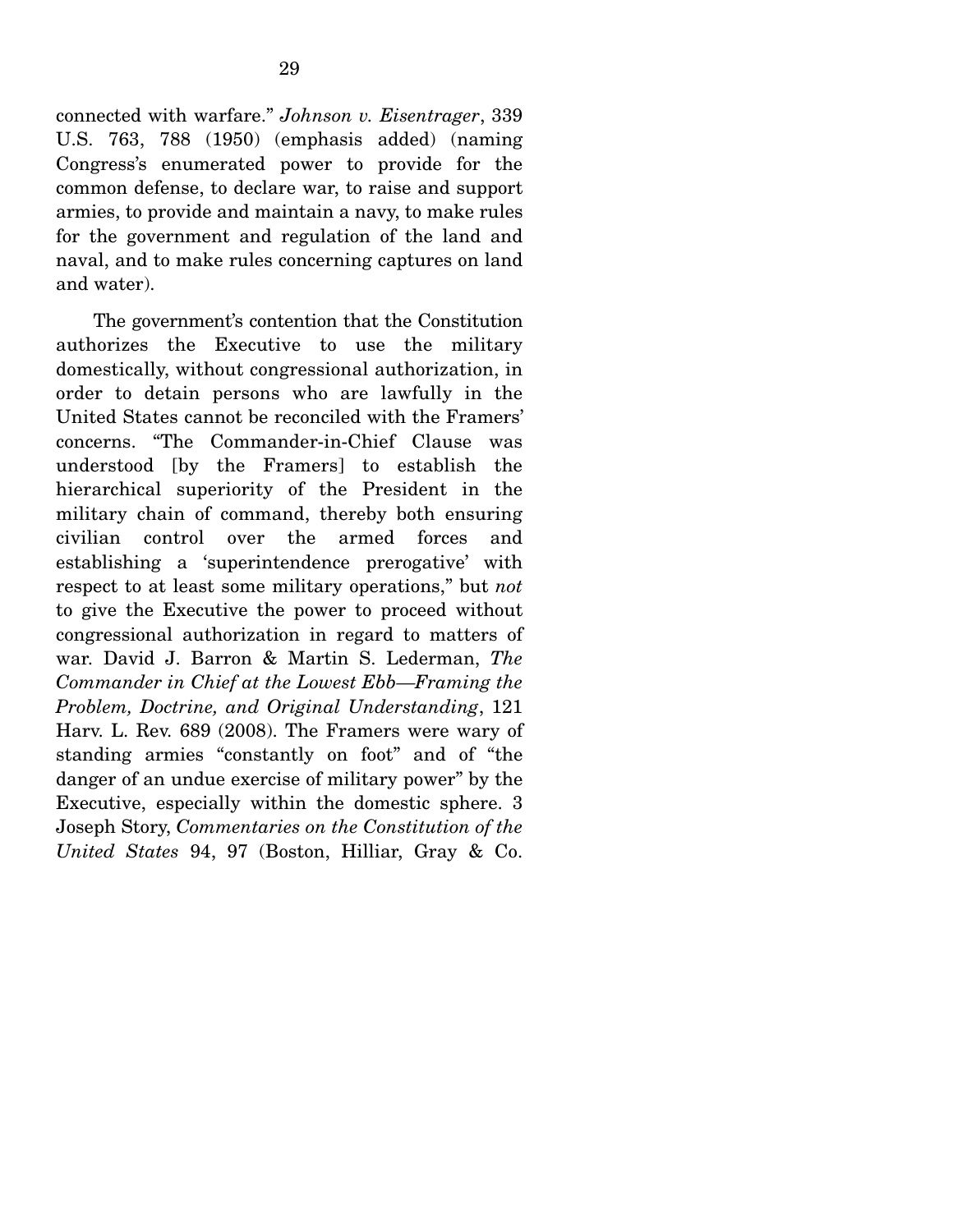1833); *accord Hamdi*, 542 U.S. at 568 (Scalia, J., dissenting) ("No fewer than 10 issues of the Federalist were devoted in whole or in part to allaying fears of oppression from the proposed Constitution's authorization of standing armies in peacetime.").

 b. This Court has never held that, in the absence of express congressional authorization, the President has inherent authority under the Constitution to use military power inside the United States. *See Youngstown*, 343 U.S. at 632 (Douglas, J., concurring) ("[O]ur history and tradition rebel at the thought that the grant of military power [to the Commander-in-Chief ] carries with it authority over civilian affairs."). Except when force is used for a limited range of defensive purposes, *see infra* Part B(1)(c), the President must seek advance authorization from Congress to initiate the use of military power inside the United States.

 Indeed, as this Court reasoned in *Brown*, 12 U.S. at 126-127, the fact that Congress saw fit to enact the Alien Enemy Act, ch. 66, 1 Stat. 577 (1798), which, in the midst of an undeclared naval war with France, expressly granted the President authority to impose domestic military detention on certain lawful residents in the unusual circumstances of a declared war or invasion by a foreign nation or government, strongly suggests that the Executive has no inherent constitutional power to impose the detention that the Act was enacted to authorize. Similarly, this Court squarely rejected the Executive's imposition of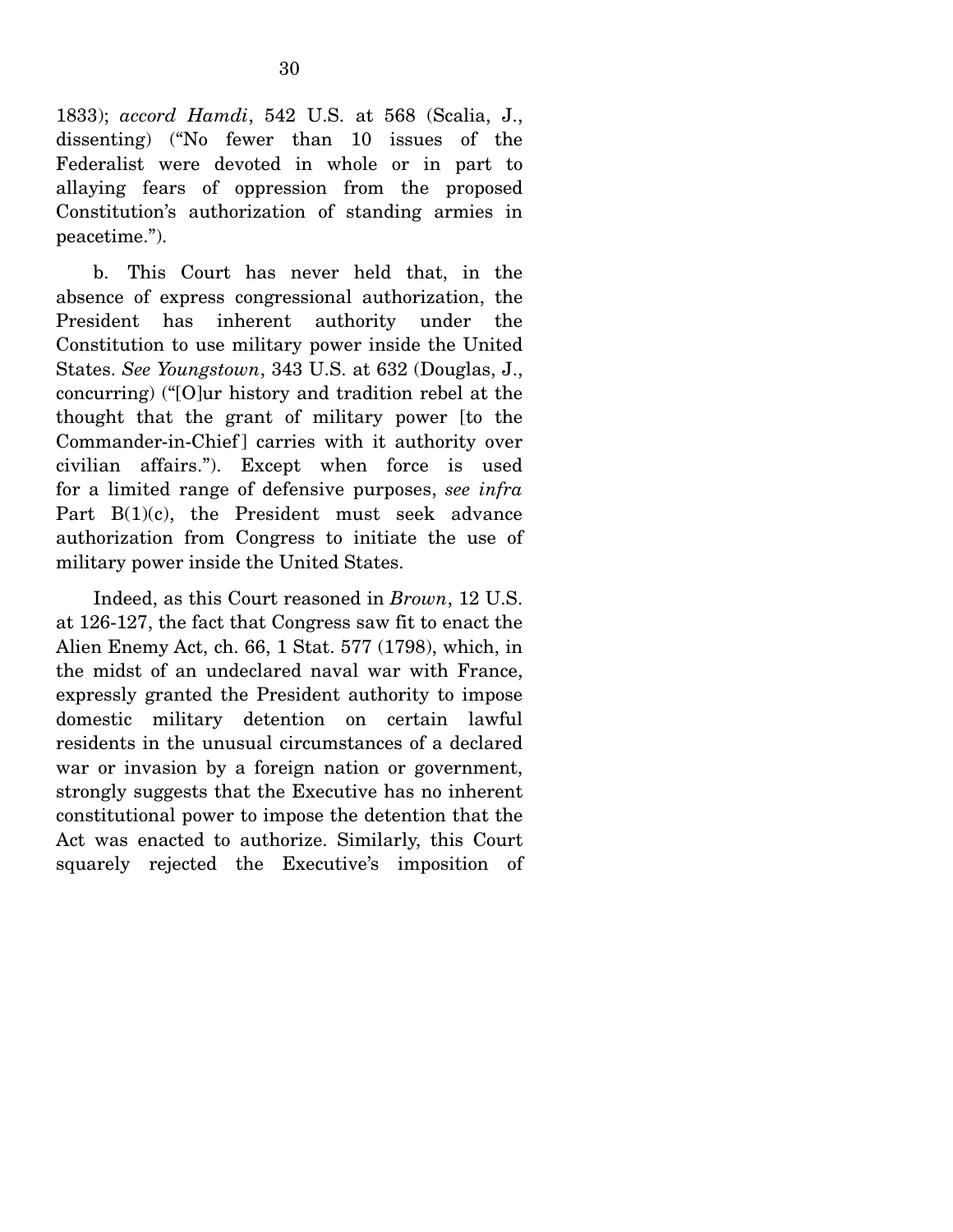military justice over a citizen who was apprehended in a peaceful State, even though it was alleged that he had conspired with and joined a secret enemy organization "for the purpose of overthrowing the Government." *Ex parte Milligan*, 71 U.S. at 6. Despite this serious allegation of a national security threat, this Court maintained that the Executive had no inherent authority under the Constitution to try such a person in a military, rather than civilian, court. *See id.* at 121, 124.

 It is of particular importance that the Executive here claims the constitutional prerogative to use military detention power *inside the United States*. This Court need not determine whether, or to what extent, the Commander-in-Chief Clause of Article II authorizes the Executive to engage in military detention without charge or trial of persons captured on foreign soil in the absence of congressional authorization. *See Hamdi*, 542 U.S. at 577 (Scalia, J., dissenting) ("Where the citizen is captured outside and held outside the United States, the constitutional requirements may be different."). Regardless of any constitutional authority that the Executive may have to act without congressional authorization with regard to military affairs in foreign territory, *see United States v. Curtiss-Wright Export Corp.*, 299 U.S. 304, 315-316 (1936), "the Constitution's policy that Congress, not the Executive, should control utilization of the war power *as an instrument of domestic policy*," *Youngstown*, 343 U.S. at 644 (Jackson, J., concurring) (emphasis added), is well established and should not be in dispute.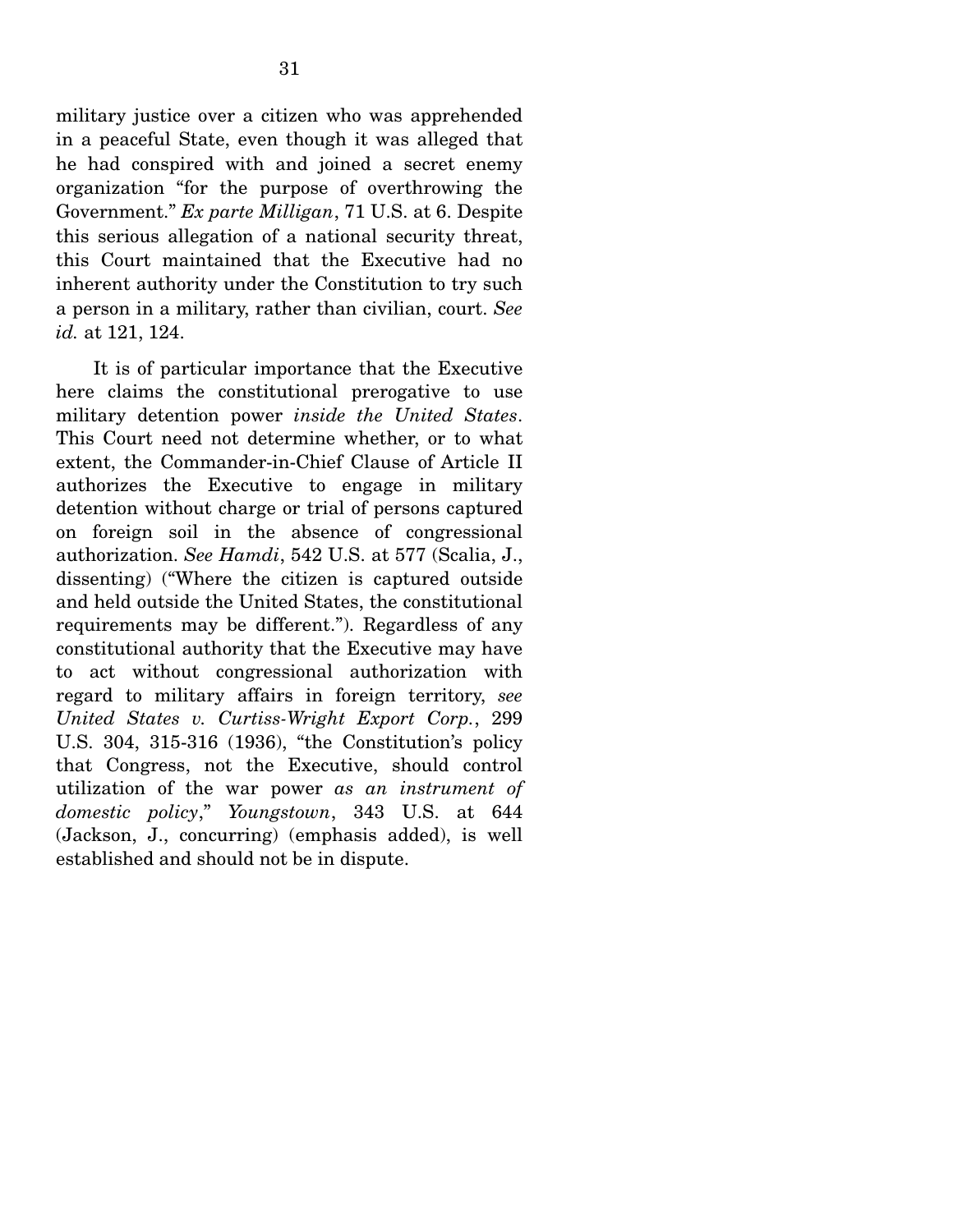c. Even the widely accepted historical power of the President to use the military to repel a sudden attack on, or invasion of, our country, *see The Prize Cases*, 67 U.S. (2 Black) 635, 668 (1863), does not encompass the power to use the military to detain persons who are lawfully in the United States and well outside the territorial and temporal scope of the attack. Such power to use the military to detain individuals who are lawfully in the United States as a means of thwarting an invasion is not at issue in the instant case, of course, because any such authority would exist only in a moment of genuine emergency, when there was no time for deliberation. *See Hamdi*, 542 U.S. at 552 (Souter, J., concurring). Such an emergency has not been alleged by the government here. Moreover, the expedience and attention with which Congress acted in regard to the September 11th attacks demonstrates that, even in a moment of true exigency, there likely would be no "want of statutory authority" that would impede Executive action in preventing further attack. *Ibid.*<sup>7</sup>

<sup>7</sup> Whether the established power of the Executive to repel a sudden attack or an invasion is an inherent power under Article II or stems from congressional authorization is an open question. *See, e.g., The Prize Cases*, 67 U.S. at 670 (noting that if President Lincoln's power to quell the insurrection required congressional authorization, such was to be found "in almost every act passed at the extraordinary session of the Legislature of 1861, which was wholly employed in enacting laws to enable the Government to prosecute the war with vigor and efficiency"); *Martin v. Mott*, 25 U.S. (12 Wheat.) 19, 30 (1827) (opining that the President's authority to decide whether an exigency calling (Continued on following page)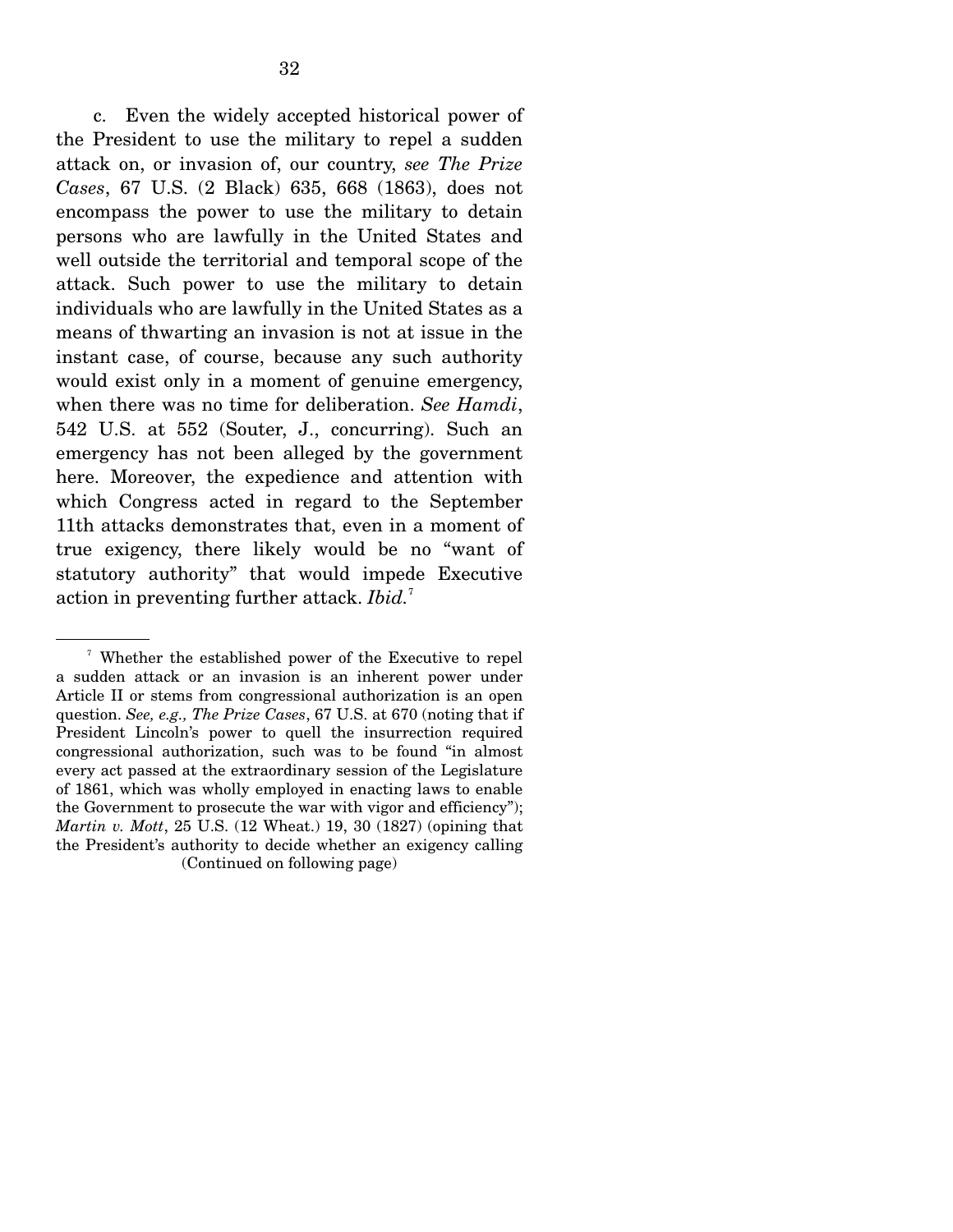Setting aside the circumstance in which there is evidence of an imminent attack against the United States—and here none has been alleged—the power to use the military to detain without charge or trial persons who are lawfully in the United States cannot be grounded on the contention that such domestic detention authority is required to combat terrorism during a time of war. Armed international conflict always and inevitably presents unforeseen dangers to the security of the Nation. During such urgent times, when fear and uncertainty give rise to fervent calls for protection at the expense of individual liberty, it is all the more important that the breadth of Executive power be kept in check, consistent with the Nation's constitutional framework.

**2. In the absence of congressional authorization, the Executive cannot subject a person who is lawfully in the United States to military detention in lieu of civilian criminal prosecution without encroaching on the powers of other branches of government** 

 Any claim of inherent constitutional executive power to use the military to detain without charge or

for force has arisen "necessarily results from the nature of the power" that Congress had granted the Executive in passing the Militia Act). The Court need not determine the source of any such power here.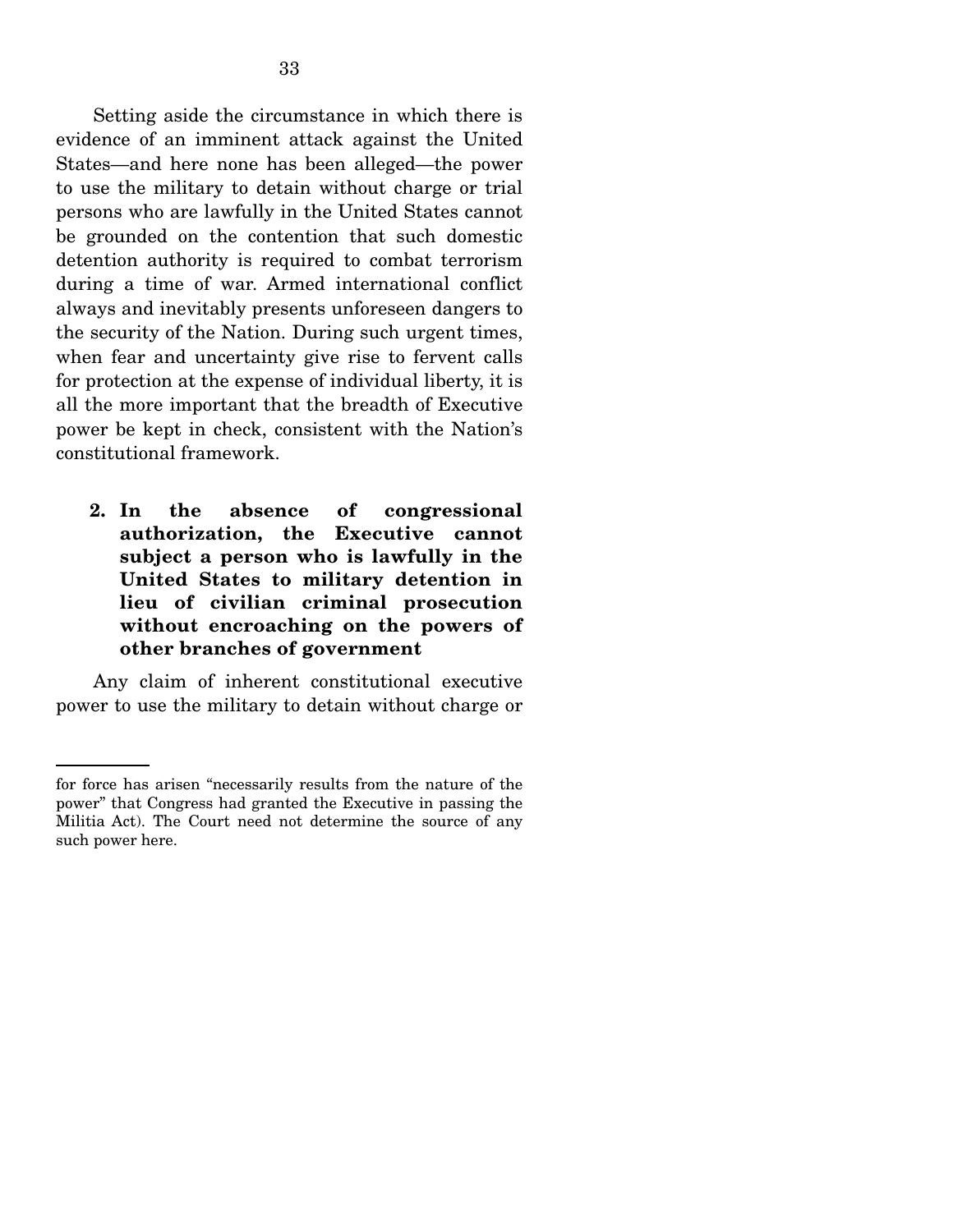trial persons who are lawfully in the United States would contravene separation of powers principles by encroaching on authority that the Framers reserved for other branches of government.

 First, as discussed above, the use of military power is a shared responsibility between the Legislature and the Executive under our Constitution. *Cf. Youngstown*, 343 U.S. at 635 (Jackson, J., concurring) ("Presidential powers are not fixed but fluctuate, depending upon their disjunction or conjunction with those of Congress."). Like seizure of the steel mills in *Youngstown*, the circumstances under which individuals who are inside the United States may be deprived of liberty by military detention is a matter that is constitutionally relegated to the determination of Congress, not the will of the Executive through the unauthorized imposition of military force. *See Youngstown*, 343 U.S. at 587 (acknowledging that "[e]ven though 'theater of war' be an expanding concept, we cannot with faithfulness to our constitutional system hold that the Commander in Chief of the Armed Forces has the ultimate power as such to take possession of private property [in this United States] in order to keep labor disputes from stopping production" because "[t]his is a job for the Nation's lawmakers, not for its military authorities"); *id.* at 644 (Jackson, J., concurring) ("That the military powers of the Commander-in-Chief were not to supersede representative government of internal affairs seems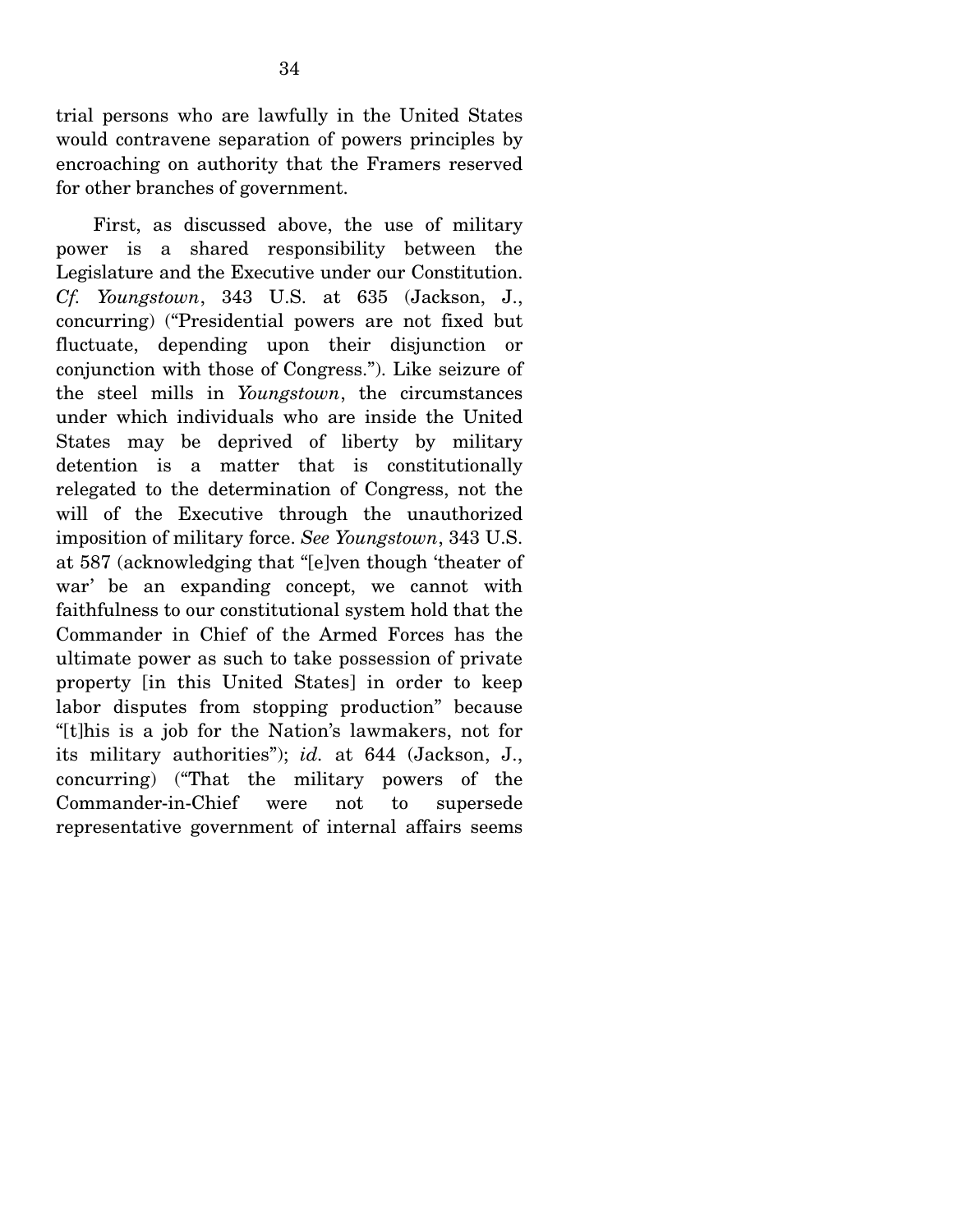obvious from the Constitution and from elementary American history"). Neither the Executive nor this Court is free to redistribute that power to make laws.

 Second, although it is a fundamental constitutional tenet that civilian courts adjudicate government allegations against individuals in the United States that may result in a deprivation of liberty, the Executive contends here that it has the power to bypass the constitutional role of the courts as guarantors of a fair pre-deprivation process and use the military to detain without charge or trial persons whom it has apprehended in the United States. Within our constitutional framework, however, courts serve as a bulwark against the suppression of the procedural constitutional rights of individuals within the domestic sphere. Consequently, this Court has consistently maintained that the civilian judicial system—and the rights that it protects—cannot be supplanted by Executive military action without congressional authorization, so long as the courts are open and functioning. *See Duncan*, 327 U.S. at 315-316, 324; *Ex parte Milligan*, 71 U.S. at 122. This Court should reach that same conclusion here.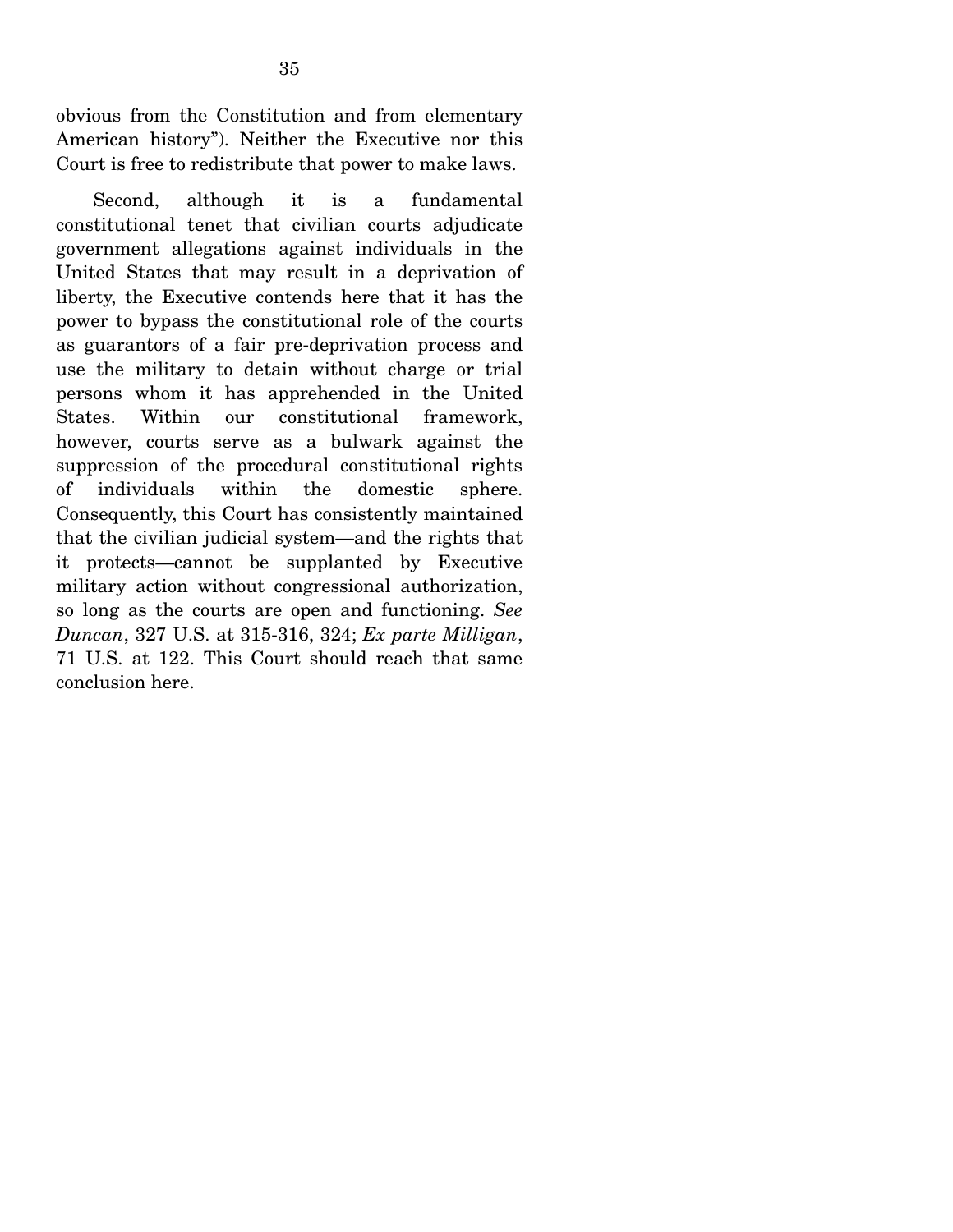- **C. A Ruling That The Executive Has The Power To Use The Military To Detain Without Charge Or Trial Persons Who Are Lawfully In The United States Would Undermine Our Civilian Criminal Justice System And Important Rights Of Citizens** 
	- **1. The military detention authority that the Executive claims in this case would permit manipulation of the civilian criminal justice system**

 If military detention without charge or trial of persons who are lawfully in the United States were a legal option for the Executive, the foundations of our *civilian* criminal justice system would be subject to erosion. The government would have little incentive to pursue more costly and time-consuming civilian criminal prosecutions, with the numerous attendant protections for individual constitutional rights that such proceedings provide. Military detention could become the *norm*, not the rare exception, in cases involving domestic terrorism allegations.

 Recognition of military detention authority in the domestic realm also would permit government manipulation of civilian criminal proceedings. The government's handling of the allegations against Jose Padilla reflects such a likelihood because the government shuttled the terror suspect between military detention and civilian criminal prosecution at will. *See Padilla v. Hanft*, 432 F.3d 582, 583-584 (4th Cir. 2005); *see also Padilla v. Hanft*, 547 U.S. 1062, 1063 (2006) (Kennedy, J., concurring in the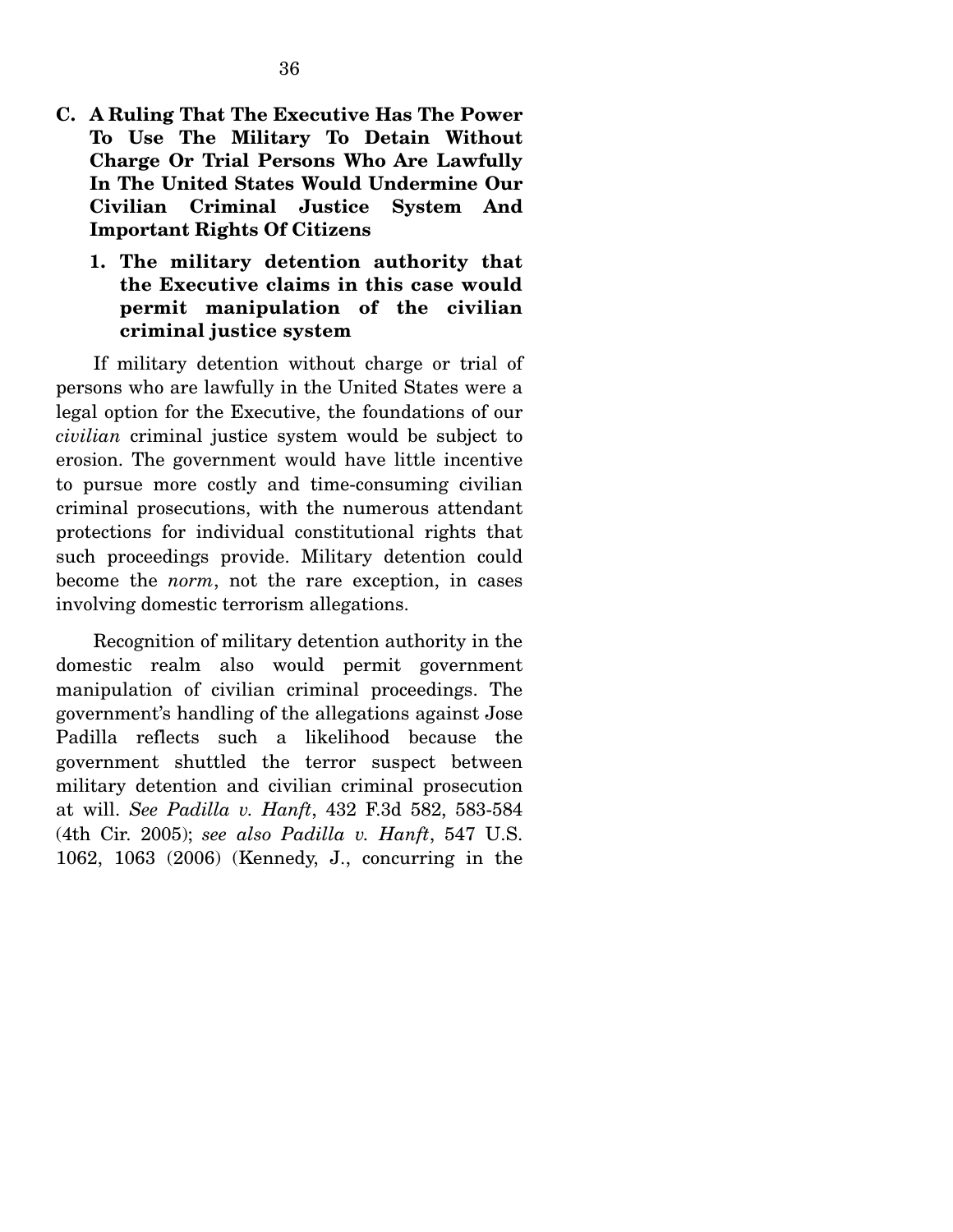denial of *certiorari*) (noting that, while Padilla had been transferred from military detention into the civilian justice system, there was "a continuing concern that his status might be altered again"). Such power would allow the Executive to wield the threat of military detention over individuals subject to domestic criminal prosecution, and also permit the collection of information for use in civilian criminal prosecutions while operating outside the confines of civilian criminal procedure rules. *See*, *e.g.*, *United States v. Abu Ali*, 528 F.3d 210, 229-34 (4th Cir. 2008) (upholding the inclusion at trial of incriminating statements made by the defendant, a United States citizen, during his 20 months of detention in Saudi Arabia, despite allegations of torture).

 The incentives for such manipulation are compounded if former detainees ultimately have little legal recourse against the government officials responsible for any mistaken and unlawful detention. *See, e.g., Arar v. Ashcroft*, 532 F.3d 157, 189-190 (2d Cir. 2008) (denying a domestic detainee's *Bivens* remedy because he could not show that the government, in detaining him in order to interrogate him about his connections with terrorist groups, acted with "punitive intent" or an illegitimate purpose), *reh'g en banc granted* (2d Cir. Aug. 12, 2008) (oral argument held Dec. 9, 2008); Pet. Br. at 18-19, *Ashcroft v. Iqbal*, No. 07-1015 (U.S. Aug. 29, 2008) (arguing that a heightened qualified immunity standard should apply to foreclose all claims brought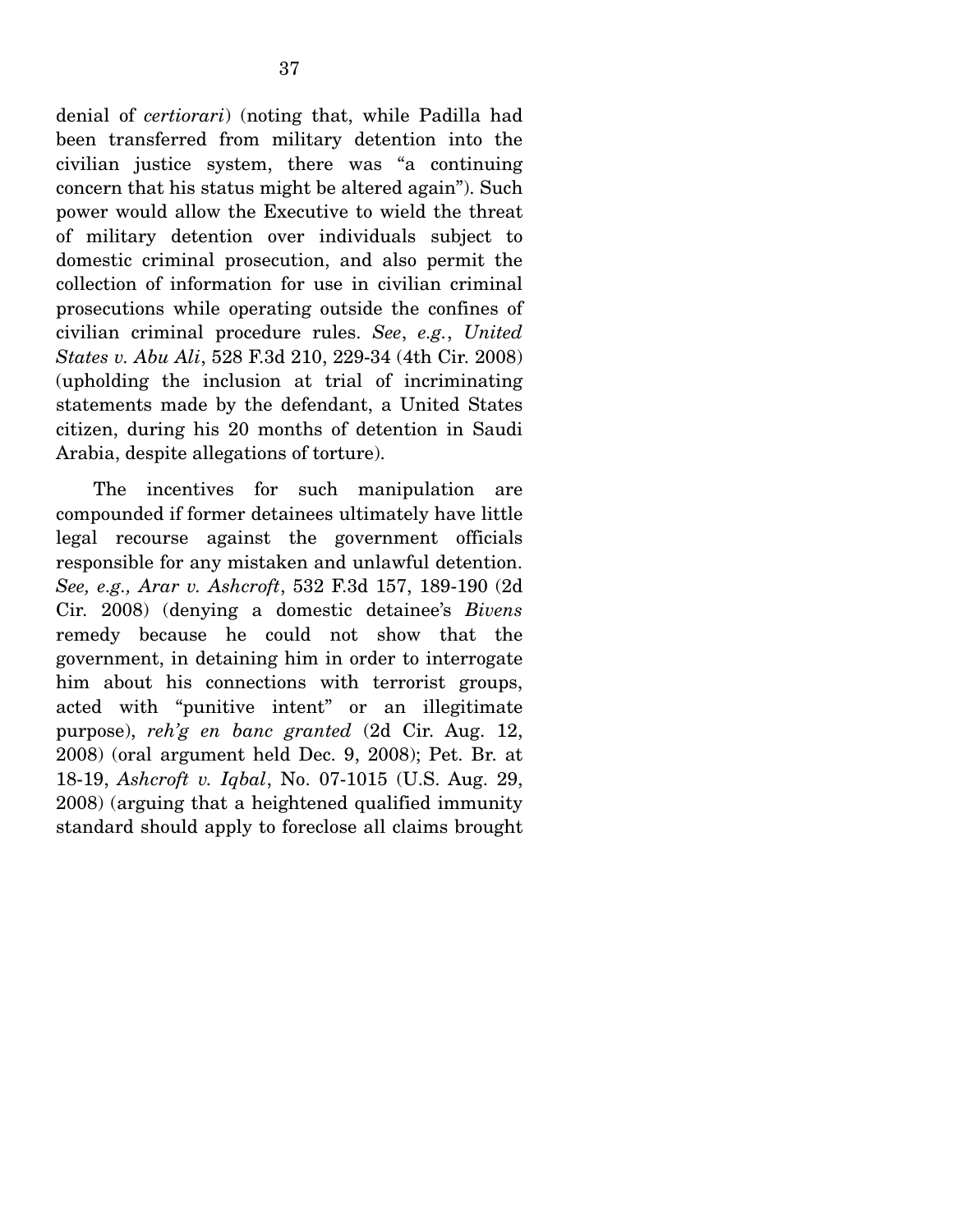by terrorism suspect detainees against top-tier Executive Branch officials).

### **2. The power claimed here by the Executive would imperil citizens and non-citizens alike**

 The threat to individual liberty that arises from the claimed breadth of the Executive's detention authority in this case affects more than just a small and isolated segment of the population of the United States; it extends to all persons who are lawfully in this country, including citizens.

 Currently, the Non-Detention Act, 18 U.S.C. § 4001(a), prohibits the detention of citizens without congressional authorization, but this law would not shield citizens if the AUMF is construed as implicit congressional authorization for the President to use the military to detain without charge or trial persons who are lawfully in the United States. *See Hamdi*, 542 U.S. at 517. The AUMF makes no distinction between citizens and noncitizens. Nor would the American citizenship of a suspected terrorist render him any less of an "enemy combatant," or restrict his detention as such. *Id.* at 519 ("There is no bar to this Nation's holding one of its own citizens as an enemy combatant.").

 Thus, not only lawfully present noncitizens but also United States citizens—both of whom the Constitution protects against the deprivation of liberty without due process, *see Zadvydas v. Davis*,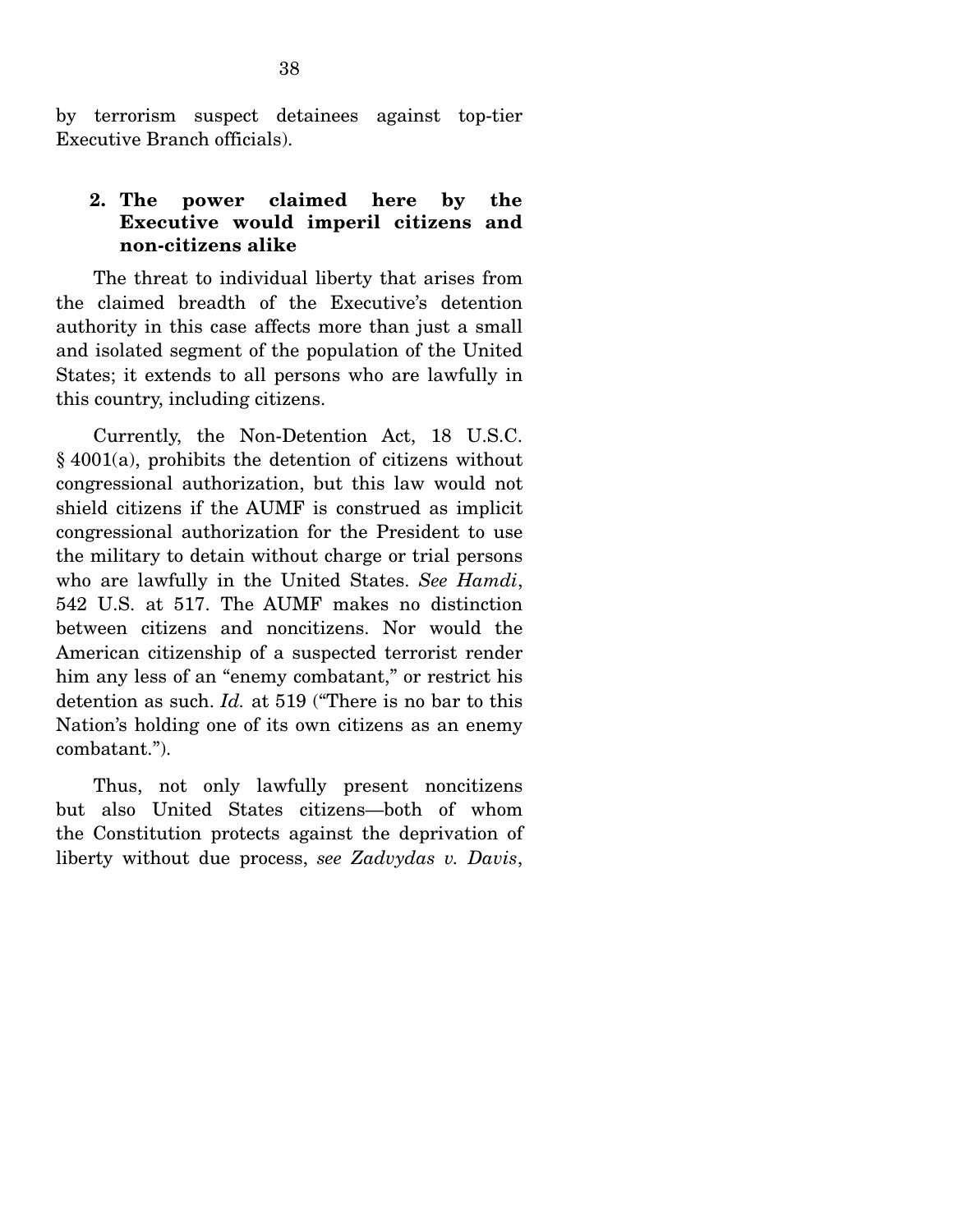533 U.S. 678, 693 (2001); *Wong Wing v. United States*, 163 U.S. 228, 238 (1896)—could be swept up in domestic military detention dragnets. And the severe price to be paid for mistaken allegations of terrorist ties would be borne by innocent citizens and noncitizens alike. *Cf.* Mark Larabee & Ashbel S. Green, *One Mistaken Clue Sets a Spy Saga in Motion*, THE OREGONIAN, Mar. 26, 2006, at A1 (describing the two-week long detention of a Portland-area lawyer on a material witness warrant that was issued based on the government's erroneous allegation of a connection between his fingerprint and the 2003 Madrid bombings).

 The Executive here has not disclaimed the power to use the military to apprehend and detain, without charge or trial, United States citizens who are in the United States. To the contrary, the government is on record arguing that the President can do precisely that. *See* Pet. Br. at 40, 41, *Rumsfeld v. Padilla*, 542 U.S. 426 (2004) (No. 03-1027) (arguing that "nothing in the Authorization of Force suggests that Congress sought to withhold support for the President's use of force against enemy combatants who are American citizens," and that "[t]here is also no basis for reading the broad language of [the AUMF] to contain an unstated exception for enemy combatants captured within the United States"); *id.* at 44 ("[T]here is no question that the President's decision to detain Padilla<sup>[, a U.S.</sup> citizen apprehended in the United States,] as an enemy